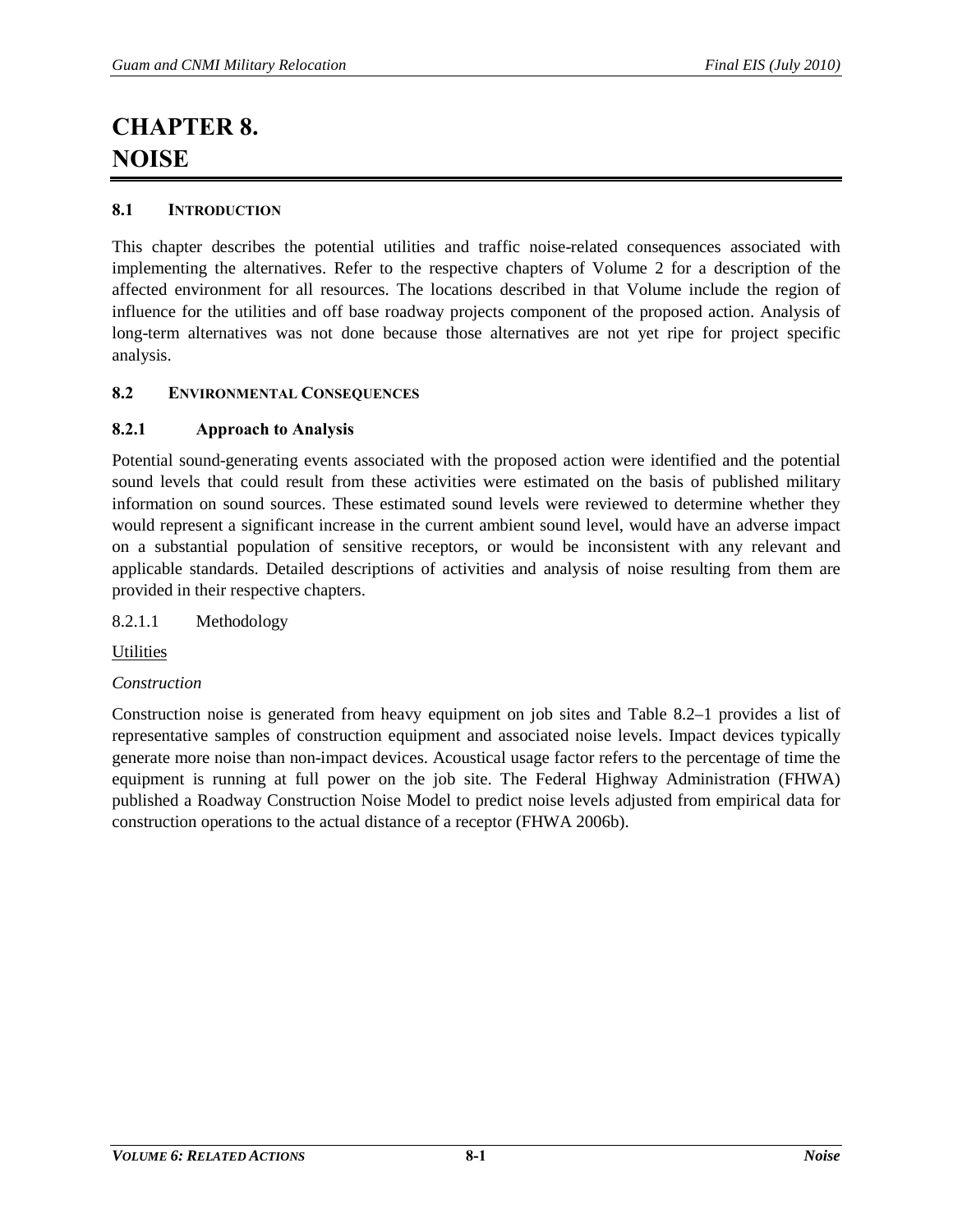<span id="page-1-0"></span>

|                              |                     | Acoustical                | Actual Measured $L_{max}$                 | Number of Actual          |
|------------------------------|---------------------|---------------------------|-------------------------------------------|---------------------------|
|                              | <i>Impact</i>       | Usage Factor <sup>2</sup> | $\omega$ 50 feet <sup>3</sup> (dBA, slow) | Data Samples <sup>4</sup> |
| <b>Equipment Description</b> | Device <sup>1</sup> | (%)                       | (Samples Averaged)                        | (Count)                   |
| All Other Equipment $> 5$ HP | N <sub>o</sub>      | 50                        | NA                                        | $\overline{0}$            |
| <b>Backhoe</b>               | No                  | 40                        | 78                                        | 372                       |
| Clam Shovel (dropping)       | Yes                 | 20                        | 87                                        | 4                         |
| Compactor (ground)           | N <sub>o</sub>      | 20                        | 83                                        | 57                        |
| Compressor (air)             | N <sub>o</sub>      | 40                        | 78                                        | 18                        |
| <b>Concrete Mixer Truck</b>  | No                  | 40                        | 79                                        | 40                        |
| Concrete Saw                 | N <sub>o</sub>      | 20                        | 90                                        | 55                        |
| Crane                        | N <sub>o</sub>      | 16                        | 81                                        | 405                       |
| Dozer                        | N <sub>o</sub>      | 40                        | 82                                        | 55                        |
| Dump Truck                   | N <sub>o</sub>      | 40                        | 76                                        | 31                        |
| Excavator                    | N <sub>o</sub>      | 40                        | 81                                        | 170                       |
| <b>Front End Loader</b>      | N <sub>o</sub>      | 40                        | 79                                        | 96                        |
| Generator                    | N <sub>o</sub>      | 50                        | 81                                        | 19                        |
| Grader                       | N <sub>o</sub>      | 40                        | NA                                        | $\boldsymbol{0}$          |
| <b>Impact Pile Driver</b>    | Yes                 | 20                        | 101                                       | 11                        |
| Jackhammer                   | Yes                 | 20                        | 89                                        | 133                       |
| <b>Pavement Scarifier</b>    | N <sub>o</sub>      | 20                        | 90                                        | $\overline{2}$            |
| Paver                        | N <sub>o</sub>      | 50                        | 77                                        | 9                         |
| Pneumatic Tools              | N <sub>o</sub>      | 50                        | 85                                        | 90                        |
| Roller                       | N <sub>0</sub>      | 20                        | 80                                        | 16                        |
| Scraper                      | N <sub>o</sub>      | 40                        | 84                                        | 12                        |
| Tractor                      | N <sub>o</sub>      | 40                        | <b>NA</b>                                 | $\Omega$                  |
| Vibratory Pile Driver        | N <sub>o</sub>      | 20                        | 101                                       | 44                        |

|  |  | Table 8.2–1. Samples of Construction Noise Equipment |
|--|--|------------------------------------------------------|
|--|--|------------------------------------------------------|

*Notes:* <sup>1</sup> Indicates whether or not the equipment is an impact device. <sup>2</sup> The acoustical usage factor refers to the percentage of time the equipment is running at full power on the job site and is assumed at a typical c

 $3$  The measured "Actual" emission level at 50 feet for each piece of equipment based on hundreds of emission

measurements performed on Central Artery/Tunnel, Boston, MA work sites. 4 The number of samples that were averaged together to compute the "Actual" emission level.

*Legend:*  $dBA = A$ -weighted decibel;  $HP = \text{horsepower}$ ;  $L_{\text{max}} = \text{Maximum Sound Level}$ ;  $NA = \text{not applicable}$ .

*Source:* FHWA 2006a.

Maximum sound levels  $(L_{max})$  are the greatest sound pressure level generated by the source. Another way of describing fluctuating sound is to describe the fluctuating sound heard over specific periods as if it had been a steady, unchanging sound. For this condition, the equivalent sound level  $(L_{eq})$  can be computed.  $L_{eq}$  is the constant sound level that, in a given situation and period (e.g., 1 hour, denoted by  $L_{eq(1)}$ , or 24 hours, denoted as  $L_{eq(24)}$ , conveys the same sound energy as the actual time-varying sound. Sound pressure levels reported in this chapter are  $L_{\text{max}}$  and 1 hour  $L_{\text{eq}}$ .

The decibel (dB) level of a sound decreases (or attenuates) exponentially as the distance from the source increases. For a single point source, like a construction bulldozer, the sound level decreases by approximately 6 dB for each doubling of distance from the source. Sound that originates from a linear, or 'line' source, such as a passing aircraft, attenuates by about 3 dB for each doubling of distance where no other features such as vegetation, topography, or walls absorb or deflect the sound. Depending on their nature, such features can range from minimal to substantial ability to reduce noise levels.

## *Operational Noise*

Operational noise associated with utility and roadway projects would be noise levels for operating conditions of power generation facilities, water treatment facilities, wastewater facilities, and landfills.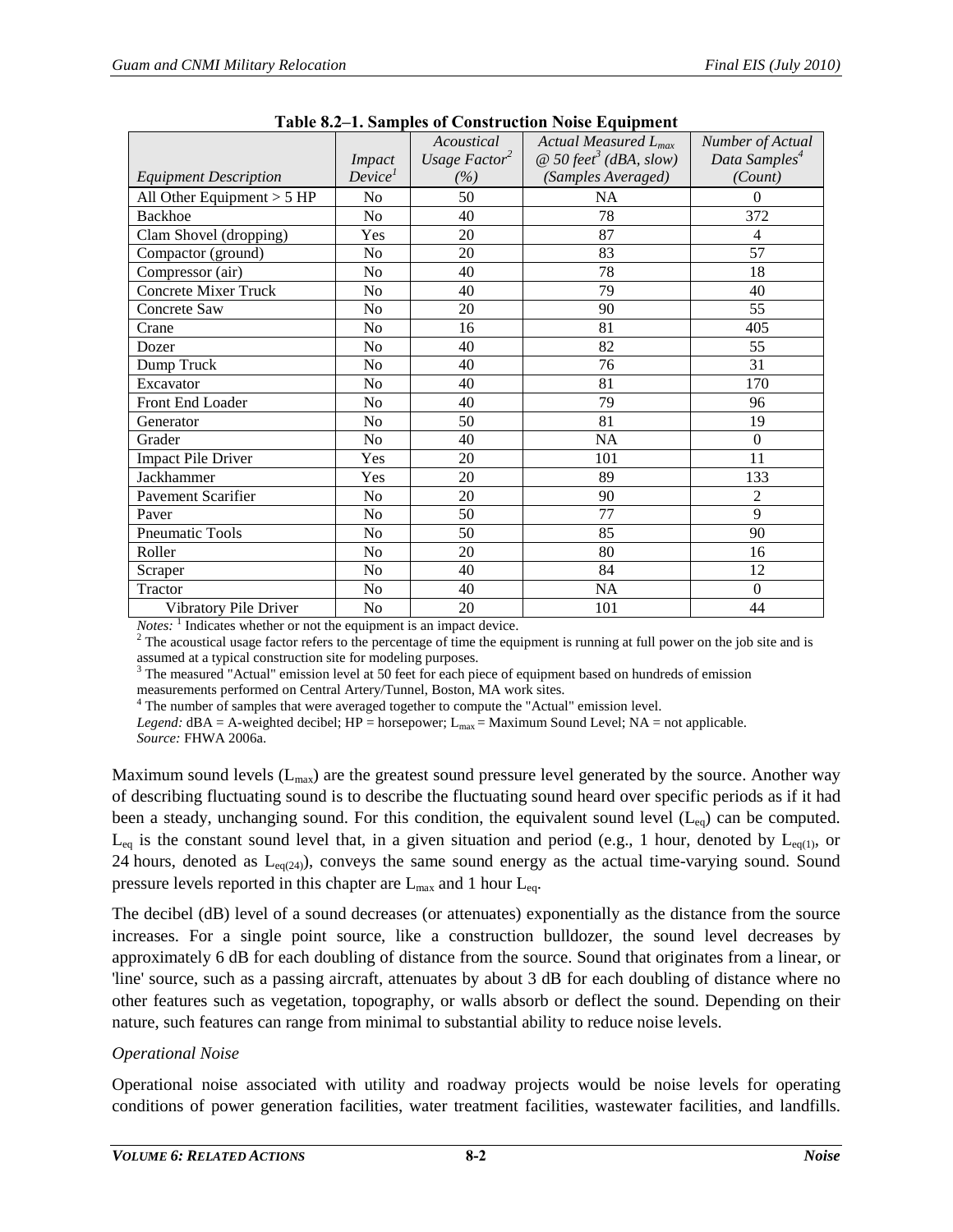Operational roadway noise would be due to the traffic on the roadways. FHWA has prepared a traffic study and road traffic noise is included in Volume 2, Chapter 6, Section 6.2. Power transmission lines carrying high voltage can make a buzzing noise, but generally at low levels and is not discussed further in this Environmental Impact Statement.

## Off Base Roadways

Noise analysis for the proposed roadway improvement projects is performed following FHWA procedures outlined in 23 Code of Federal Regulations 772 and Guam Department of Public Works (GDPW) Traffic Noise Abatement Policy (GDPW 2009). The following paragraphs provide a brief description of:

- Noise characteristics
- Applicable policies on noise on Guam
- Noise modeling procedures performed as part of the noise analysis

As required by FHWA, the noise analysis presented in this section includes year 2030 no-action alternative, Alternatives 1, 2, 3, and 8 traffic noise level predictions, noise impact evaluation, and noise abatement for primary noise sources in the project study area resulting from local traffic.

## *Noise Characteristics*

Sound is a disturbance created by a moving or vibrating source in a gaseous or liquid medium or the elastic stage of a solid, and it is capable of being detected by the hearing organs. Noise is defined as unwanted sound. It is emitted from many sources, including airplanes, factories, railroads, power generation plants, and highway vehicles. Highway noise or traffic noise is usually a composite of noise from engine, exhaust, and tire-roadway interaction. The magnitude of noise is usually described by its sound pressure. Because the range of sound pressure varies greatly, the logarithmic scale dB is used to relate sound pressure. Sound pressures described in decibels are often defined in terms of frequency-weighted scales (i.e., A, B, C, or D). The A-weighted decibel (dBA) scale is used in vehicle noise measurements because it reflects the frequency range to which the human ear is most sensitive (i.e., 500 to 6,000 Hertz). Sound measured using an A-weighted decibel scale is generally expressed as dBA. Throughout this chapter, all noise levels are expressed in dBAs. Several examples of sound pressure levels in dBA scale are listed in [Figure 8.2-1.](#page-3-0) The degree of disturbance or annoyance of unwanted sound depends essentially on three factors:

- The amount and nature of the intruding noise
- The relationship between background noise and the intruding noise
- The type of activity occurring where the noise is heard

Because sound is described in a logarithmic scale, sound levels cannot be added by ordinary arithmetic means. In fact, a doubling of the sound energy produces only a 3-dBA increase in the decibel level. Studies have shown that this increase is barely perceptible to the human ear, whereas a change of 5 dBA is readily perceptible. As a general rule, an increase or decrease of 10 dBA in sound level is perceived by an observer to be a doubling or halving of the sound, respectively.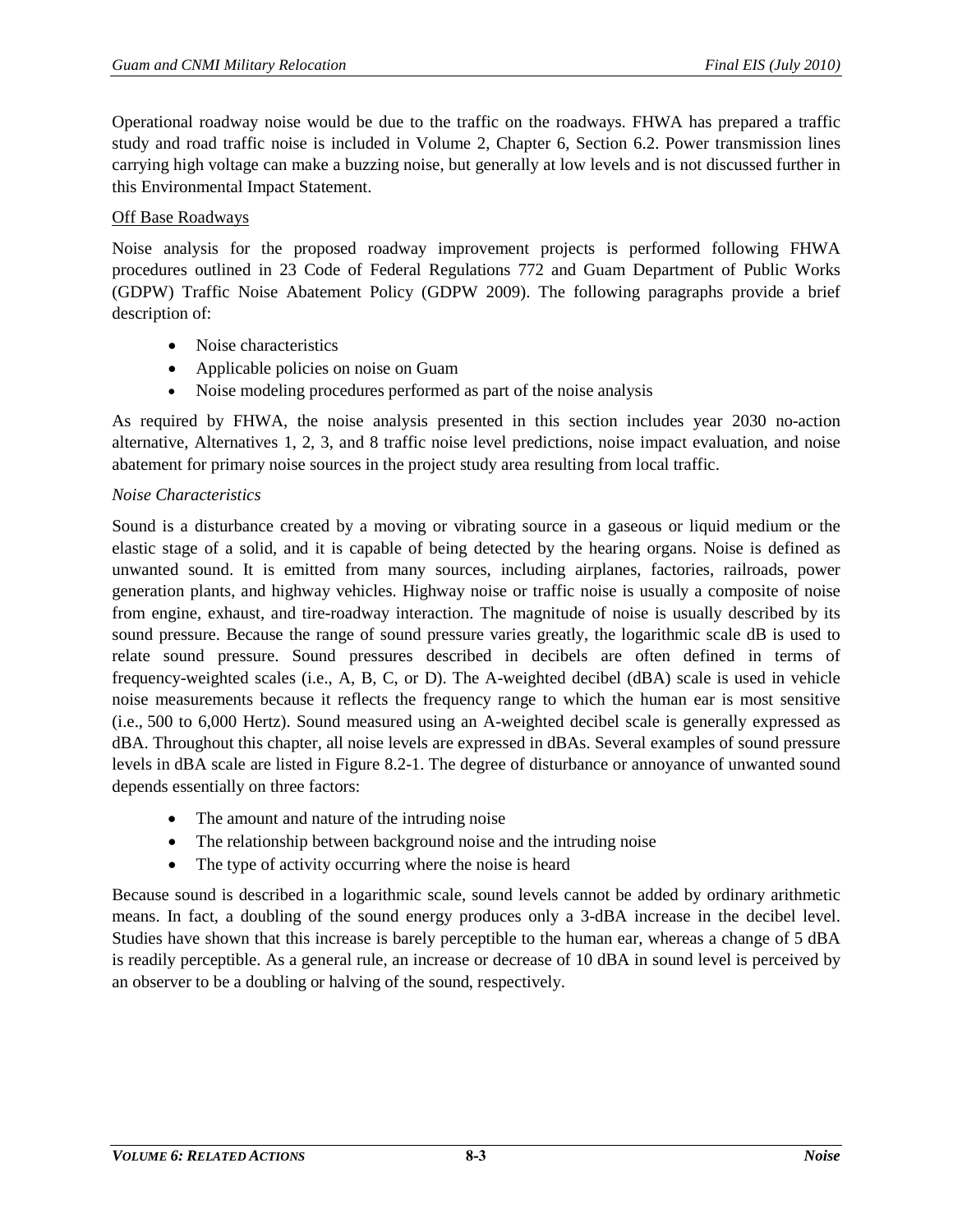



<span id="page-3-0"></span>Decibels measure sound levels at just one moment, and because very few sounds are constant in nature, other ways of describing sound over more extended periods have been developed. One way of describing fluctuating sound is to describe the fluctuating sound heard over specific periods, as if it had been a steady, unchanging sound. For this condition, a descriptor called the  $L_{eq}$  can be computed.  $L_{eq}$  is the constant sound level that, in a given situation and period (e.g., 1 hour, denoted by  $L_{eq(1)}$ , or 24 hours, denoted as  $L_{eq(24)}$ , conveys the same sound energy as the actual time-varying sound. All sound pressure levels reported in this chapter would be  $L_{eq(1)}$ .

# *Noise Model*

The FHWA Traffic Noise Model version 2.5 was used for noise computations (FHWA 2004). Traffic Noise Model input data are based on a three-dimensional model created for the terrain of the study area being modeled. All roadway, barrier, and receiver points are defined by their x, y, and z coordinates.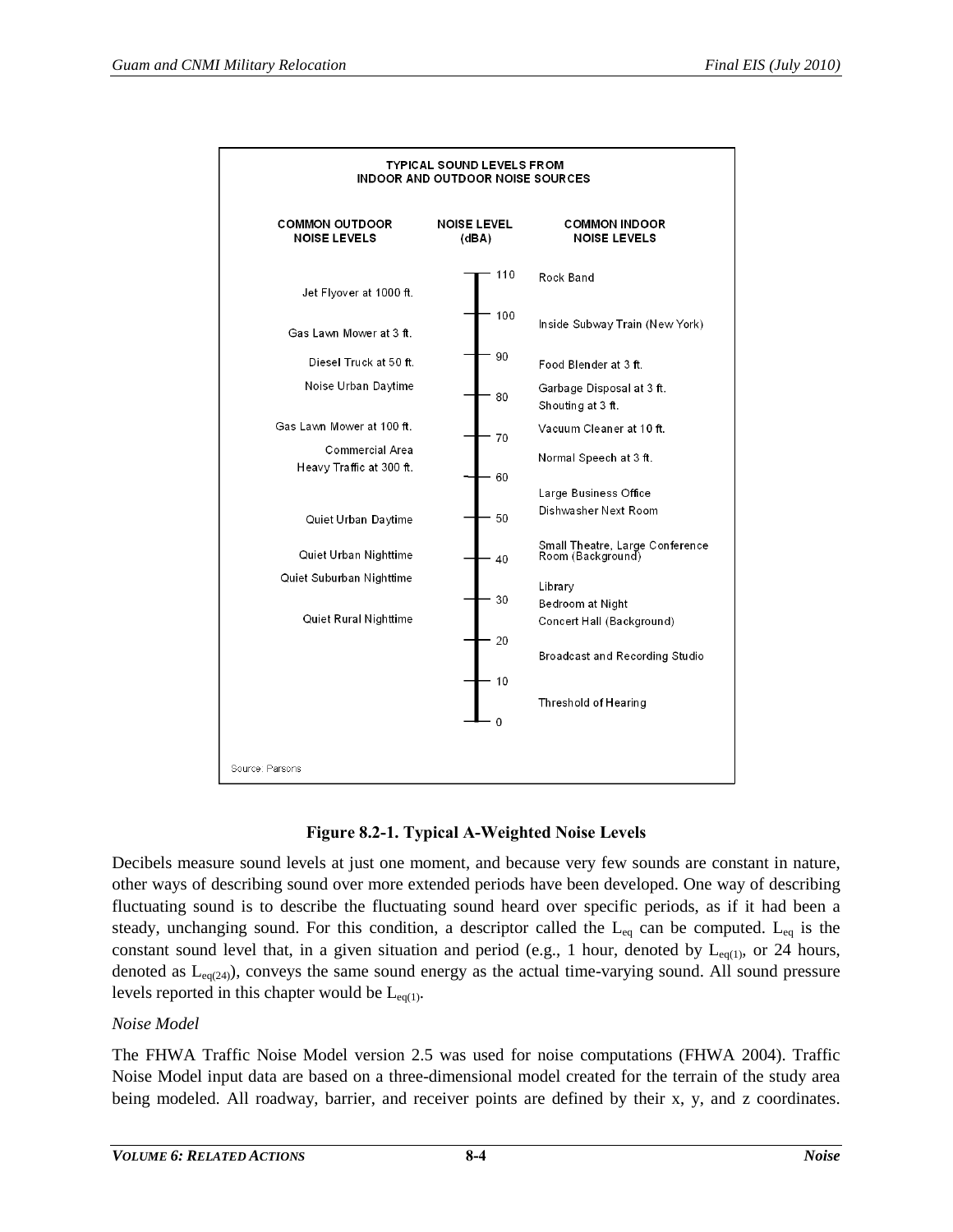Roadways and barriers are coded into Traffic Noise Model as line segments defined by their end points. Receptors, defined as single points in an array perpendicular to the alignment for each Guam Road Network (GRN), were used to determine the distance from the alignment center line at which the future traffic-generated noise for different alternatives could impact a noise-sensitive receiver. Receivers were modeled at a height of 5 feet (ft) (2 meters [m]) above ground elevation. After noise impacts were determined, mitigation analysis was completed by adding an array of receptors parallel to alignment for noise impacted areas that were determined to be feasible for mitigation.

Morning and evening (a.m. and p.m.) peak-hour traffic volumes were used in the noise model. However, for most of the modeled cases, the p.m. peak traffic volumes were used because the future peak afternoon traffic volumes are typically larger than the future traffic volumes for the morning. Where future traffic peak-hour traffic volumes were Level of Service (LOS) D or worse, LOS C was used to represent the worst-case future noise condition because highest traffic noise levels occur when traffic is heavy, but remains free-flowing. Studies have demonstrated that high LOS C or low LOS D volumes and related speeds create the highest traffic noise levels. While normal stop-and-go situations at intersections could generate localized instantaneous elevated noise levels, noise impacts are determined from the average hourly noise levels. Stop-and-go conditions near intersections produce lower traffic noise levels than similar conditions in congested peak hour traffic (i.e., free flowing traffic results in higher noise levels than at intersections). Volumes and speeds used in the traffic analysis represent the highest traffic noise levels associated with each roadway.

# 8.2.1.2 Determination of Significance

Noise impacts result from perceptible changes in the overall noise environment that increase annoyance or affect human health. Annoyance is a subjective impression of noise and is subject to both physical and emotional variables. To increase annoyance, the cumulative noise energy must increase measurably. Human health effects, such as hearing loss and noise-related awakenings can result from noise. For this Environmental Impact Statement, noise is evaluated for both construction and operational activities. It is not anticipated that maintenance activities would noticeably contribute to the noise environment due to their intermittent nature and short duration. The threshold level of significant impacts for noise is:

- Facility construction noise resulting in an hourly  $L_{eq}$  of 75 dBA (based on United States Environmental Protection Agency data for construction noise) at a sensitive receptor (such noise exposure would be equivalent to noise Zone III) or consistent exposure to noise levels at 85 dBA, over an 8-hour period, the National Institute for Occupational Safety and Health recommended exposure limit.
- Road construction noise uses a significance threshold based on Federal Transit Authority guidelines of 80 dBA during daylight hours and 70 dBA during nighttime (10 p.m. to 7 a.m.). This threshold differs from facility construction thresholds because facility construction is concentrated at the same location and typically lasts for longer durations. In contrast, road construction proceeds along the road alignment and sensitive receptors are affected for shorter durations.

For road traffic noise, federal and Guam regulations, standards, and policies relating to traffic noise are discussed in detail in the GDPW Traffic Noise Abatement Policy (2009). The following is a brief discussion of Guam regulations, standards, and policies.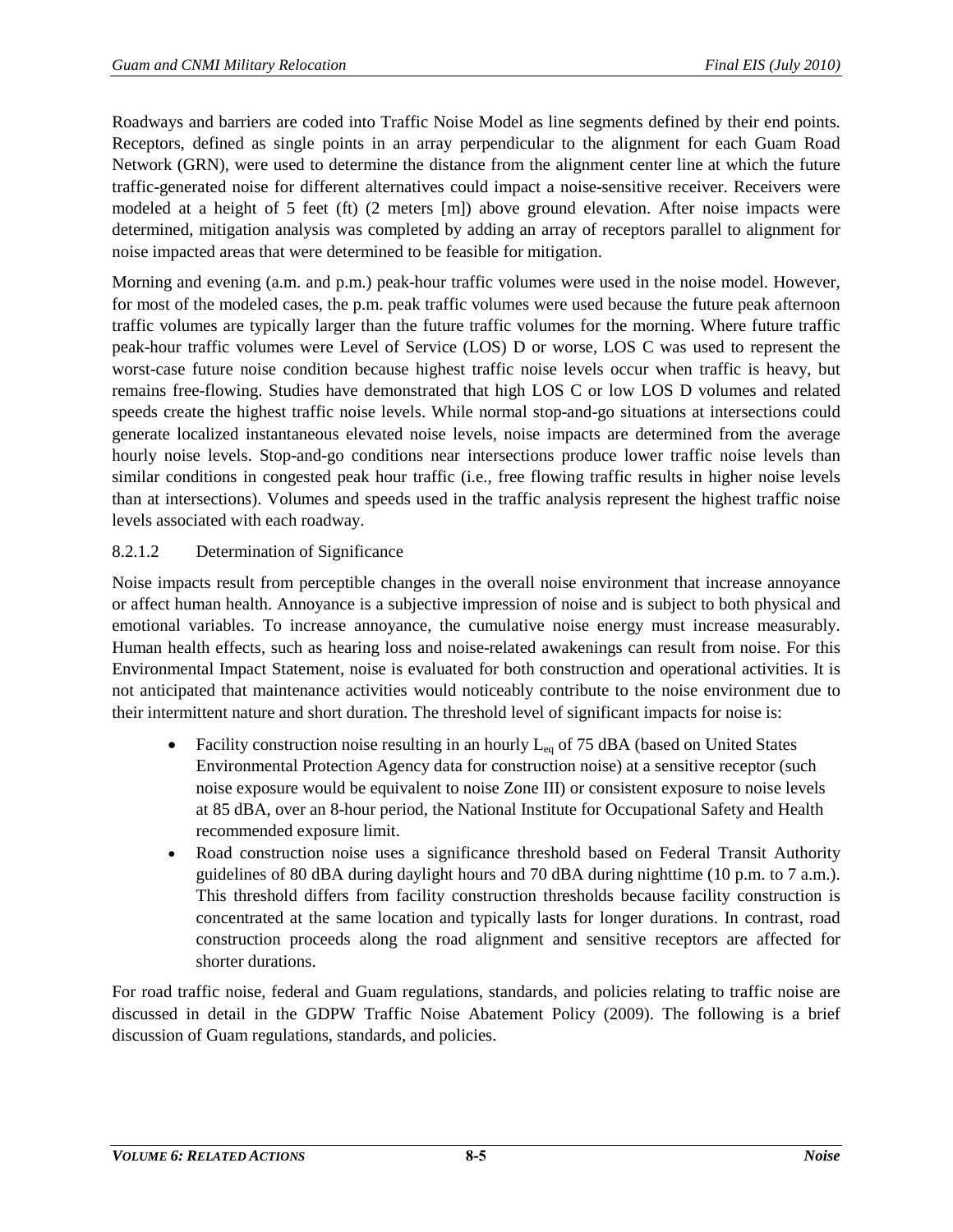## GDPW Traffic Noise Abatement Policy

The purpose of this Traffic Noise Abatement Policy is to protect the public from traffic noise associated with highways and maintain quality of life for the public by setting forth methods to: (a) identify potential noise-sensitive areas; (b) provide the basis for uniformity in analysis of traffic noise; and (c) determine feasibility and reasonableness of noise abatement measures. This policy adopted by the GDPW is in reference to the currently accepted practices and procedures used by FHWA to assess highway-related traffic noise levels.

The Traffic Noise Abatement Policy has seven sections: Introduction, Definitions, Noise Abatement Criteria, Noise Impact Determination, Feasibility and Reasonableness of Abatement, Noise Abatement Implementation and Public Involvement, and Extenuating Circumstances.

Under the GDPW policy, future traffic noise levels would be considered as posing an impact, if any noise sensitive receiver that has a loudest hourly noise level  $L_{eq(h)}$  approaching (within 1 dB) or exceeding the Noise Abatement Criteria (NAC) as summarized in [Table 8.2–2](#page-5-0) for the corresponding land use category, or exceeding existing noise levels by 12 dB.

<span id="page-5-0"></span>

| Activity<br>Category | $L_{eq(h)}$<br>dBA | Description of Activity Category                                                                                                                                                                                                  |
|----------------------|--------------------|-----------------------------------------------------------------------------------------------------------------------------------------------------------------------------------------------------------------------------------|
| A                    | 57<br>(Exterior)   | Lands on which serenity and quiet are of extraordinary significance and serve an<br>important public need and where the preservation of those qualities is essential if<br>the area is to continue to serve its intended purpose. |
| B                    | 67<br>(Exterior)   | Picnic areas, recreation areas, playgrounds, active sports areas, parks, residences,<br>motels, hotels, schools, churches, places of worship, libraries, and hospitals.                                                           |
|                      | 72<br>(Exterior)   | Developed lands, properties, or activities not included in Categories A or B above.                                                                                                                                               |
| D                    | <b>NA</b>          | Undeveloped lands.                                                                                                                                                                                                                |
| Е                    | 52<br>(Interior)   | Residences, motels, hotels, public meeting rooms, schools, churches, libraries,<br>hospitals, and auditoriums.                                                                                                                    |

|  |  | Table 8.2–2. Activity Categories and Noise Abatement Criteria |
|--|--|---------------------------------------------------------------|
|--|--|---------------------------------------------------------------|

*Legend:*  $dBA = A$ -weighted decibel;  $L_{eq} =$  equivalent sound level.

*Source:* Guam Department of Public Works.

When potential impacts are identified, GDPW would consider noise abatement measures and make a determination regarding the feasibility and reasonableness of such measures. GDPW policies provide that only abatement measures that have been determined to be feasible and reasonable would be incorporated in projects. Feasibility depends primarily on engineering considerations, such as the local topography, safety, road maintenance requirements, or the ability to achieve at least a 5 dBA reduction in noise at an impacted receptor. Findings based on common sense and good judgment should be cited in the determination of reasonableness. Factors such as the ability to achieve at least a 5 dBA reduction in noise for at least one first row receptor, the number of receptors that would benefit from the noise barrier, the cost of the noise barrier per benefited receptor (with a maximum allowance of \$35,000 per benefited receptor), neighborhood opinions, and environmental effects are considered when determining reasonableness. Each benefited nonresidential receptor, such as schools, parks, and cemeteries, would be counted as one benefited residential receptor per 100 ft (30 m) of frontage outdoor land use along the roadway. A memo disseminated by FHWA in 1995 added cemeteries to NAC Category B (FHWA 1995). GDPW coordinates with local governments to support compatible land use development. GDPW would identify noise receptors within project corridors that are on or along developed land. GDPW would also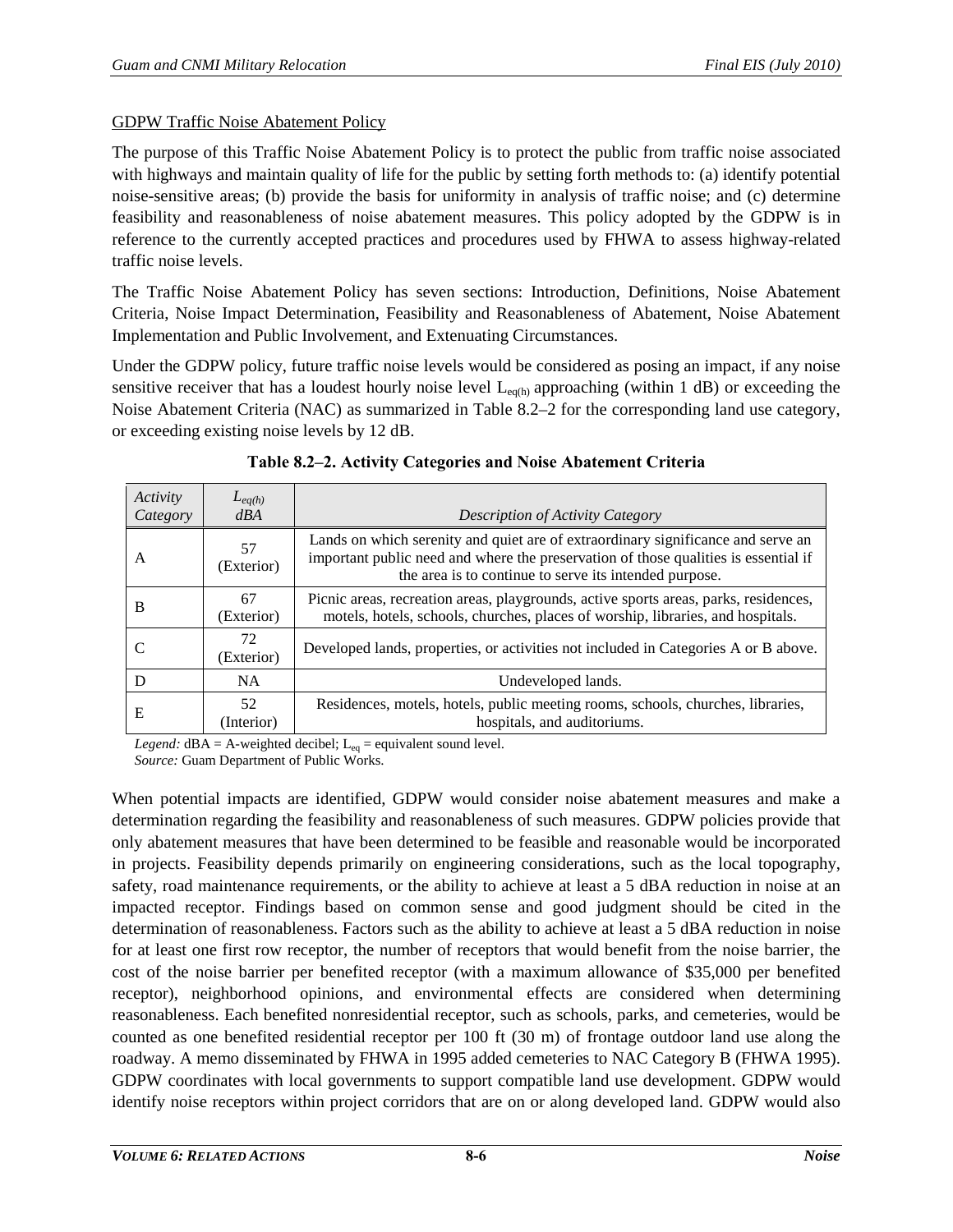identify noise receptors on undeveloped land for which development is planned, provided such development includes activity sites of the types described in the NAC and provided that local permits for the development have been acquired or applied for on or before commencement of the noise analysis. GDPW would furnish the results of highway traffic noise analyses to local government officials and would encourage local communities and developers to practice noise-compatible development. Local government coordination would be accomplished through the distribution of highway project environmental documents and noise study reports.

The significance criteria expressed in this section applies to human receptors, but noise could also affect biological resources, land use, and cultural resources. Refer to specific resource sections for details about the noise impacts to biological and other resources.

## 8.2.1.3 Issues Identified During Public Scoping

The Scoping Summary Meeting Report did not specifically mention public concerns about increased noise pollution due to the proposed action for the utility and roadway construction.

## **8.2.2 Power**

## 8.2.2.1 Basic Power Alternative 1 (Preferred Alternative)

Basic Power Alternative 1 would recondition up to five existing Guam Power Authority permitted facilities to provide peaking power/reserve capacity and would not require new construction at or enlargement of the existing footprint of the facility. This work would be undertaken by the Guam Power Authority on its existing permitted facilities. Reconditioning would be made to existing permitted facilities at the Marbo, Yigo, Dededo (2 units), and Macheche Combustion Turbines (CTs). These CTs are not currently being used up to permit limits. In addition, Transmission and Distribution (T&D) system upgrades would be on existing above ground and underground transmission lines. This alternative supports Main Cantonment Alternatives 1 and 2. Main Cantonment Alternatives 3 and 8 would require additional upgrades to the T&D system.

## Construction

The only construction activities associated with this alternative would be installing transmission lines. Power transmission line installation typically does not involve a concentration of heavy equipment. Specifically, for overhead transmission line upgrades there is usually a grader for site preparation, concrete work for foundations, and a crane for tower installation. The footprint of transmission towers are usually small and the equipment would not remain in place for long periods of time. Therefore, there are less than significant noise impacts because the construction of transmission lines is expected to be minimal and very short-term.

Some of the transmission lines would be installed underground. Construction equipment associated with installing underground utilities primarily includes backhoes and trenchers for digging the trench and backhoes, pavers, and rollers for refilling and finishing the surface creating noise levels of about 80 dBA at 50 ft (15 m) from the source attenuating to 68 dBA  $L_{eq}$  at 250 ft (76 m). Installing transmission lines involves excavating a portion of the trench, installing a segment of the line and backfilling the trench. Usually this occurs in segments anywhere from 100 ft (31 m) to 1,000 ft (305 m) or more and the activities move relatively rapidly along the corridor, thus not impacting any single receptor for much more than a couple of days. Therefore, impacts would be considered less than significant.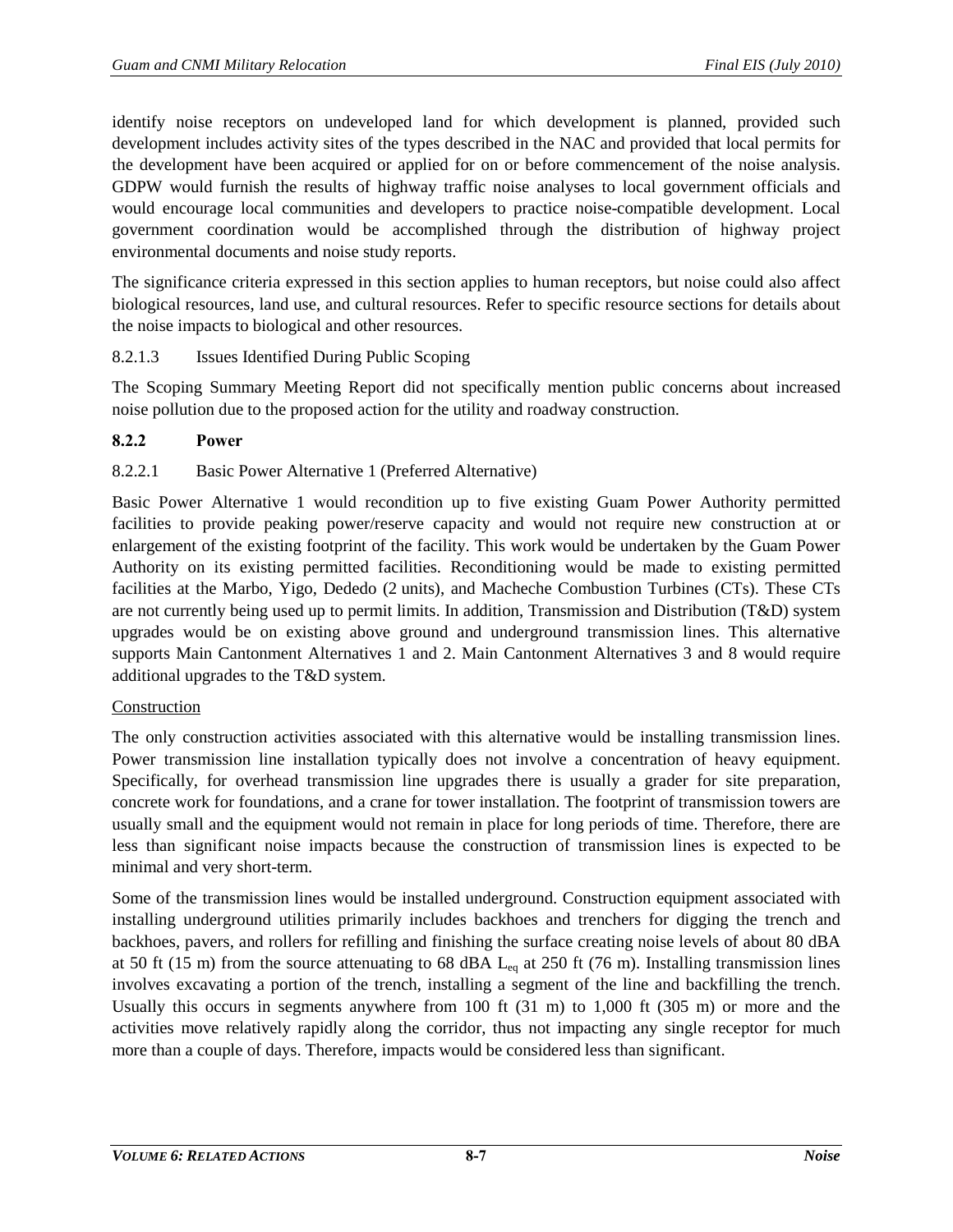## Operation

CTs generate noise similar to jet aircraft engines, but sound generation can be controlled by the facility since the turbine is located inside a building. Since Basic Power Alternative 1 would be for reconditioning only, the expected sound levels would remain about the same as the existing noise levels. Therefore, there would be no new noise impacts.

## Proposed Mitigation Measures

<span id="page-7-0"></span>The only noise impacts identified for Basic Power Alternative 1 would be due to installing transmission lines and be less than significant ( [Table 8.2–3\)](#page-7-0); therefore, no mitigation is proposed.

| <b>Table 8.2–3. Summary of Potential Noise Impacts – Power</b>                              |                                   |  |
|---------------------------------------------------------------------------------------------|-----------------------------------|--|
| Potentially Impact                                                                          | <b>Basic Power Alternative 1*</b> |  |
| Construction (direct and indirect same)                                                     | L SI                              |  |
| Operation (direct and indirect same)                                                        |                                   |  |
| <i>Legend:</i> LSI= Less than significant impact; $NI = No$ impact. *Preferred Alternative. |                                   |  |

The Basic Power Alternative 1 would have minimal noise impacts because this project predominately uses existing facilities. No mitigation would be required for Basic Power Alternative 1 of this proposed action.

# **8.2.3 Potable Water**

## 8.2.3.1 Basic Alternative 1 (Preferred Alternative)

Basic Alternative 1 would provide additional water capacity of 11.3 MGd (42.8 MLd), which is anticipated to be met by an estimated 22 new wells at Andersen Air Force Base (AFB), rehabilitate existing wells, interconnect with the Guam Waterworks Authority (GWA) water system, and associated treatment, storage and distribution systems. Two new 2.5 MG (9.5 ML) water storage tanks would be constructed at ground level at NCTS Finegayan. Up to two new elevated 1 MG (3.8 ML) water storage tanks would be constructed at Finegayan within the Main Cantonment footprint.

## Construction

At Andersen AFB, the anticipated new water wells (including one contingency well) would be drilled. A 1,000-ft (305-m) wellhead protection arc is generated at each well that constrains land use within the arc. Drill rig augers create noise levels of 84.4 dBA L<sub>max</sub>. At 1,000 ft (305 m), the noise would attenuate to a level of 58.3  $L_{max}$  and 52.5  $L_{eq}$ , both well under the acceptable standard limits of 75 dBA.

New storage tanks are proposed on Naval Computer and Telecommunications Station Finegayan and Air Force Barrigada. Erecting storage tanks would involve using graders, cranes, man-lifts, welders, and other equipment generating noise levels up to about 80 dBA. At 250 ft (76 m), this would attenuate to 64 dBA  $L_{eq}$  and about 58 dBA at 500 ft (152 m).

Distribution pipelines would be installed underground. The alignment of the pipelines would be along the southern boundary of Andersen AFB and along Route 3. Water main replacement would occur at numerous locations throughout Guam. Construction equipment associated with installing pipelines primarily includes backhoes and trenchers for digging the trench, and backhoes, pavers, and rollers for refilling and finishing the surface. This equipment would create noise levels of about 80 dBA at 50 ft (15 m) from the source attenuating to 68 dBA  $L_{eq}$  at 250 ft (76 m). Installing pipelines involves excavating a portion of the trench, installing a segment of pipeline, and backfilling the trench. Usually this work occurs in segments anywhere from 100 ft (31 m) to 1,000 ft (305 m) or more and the activities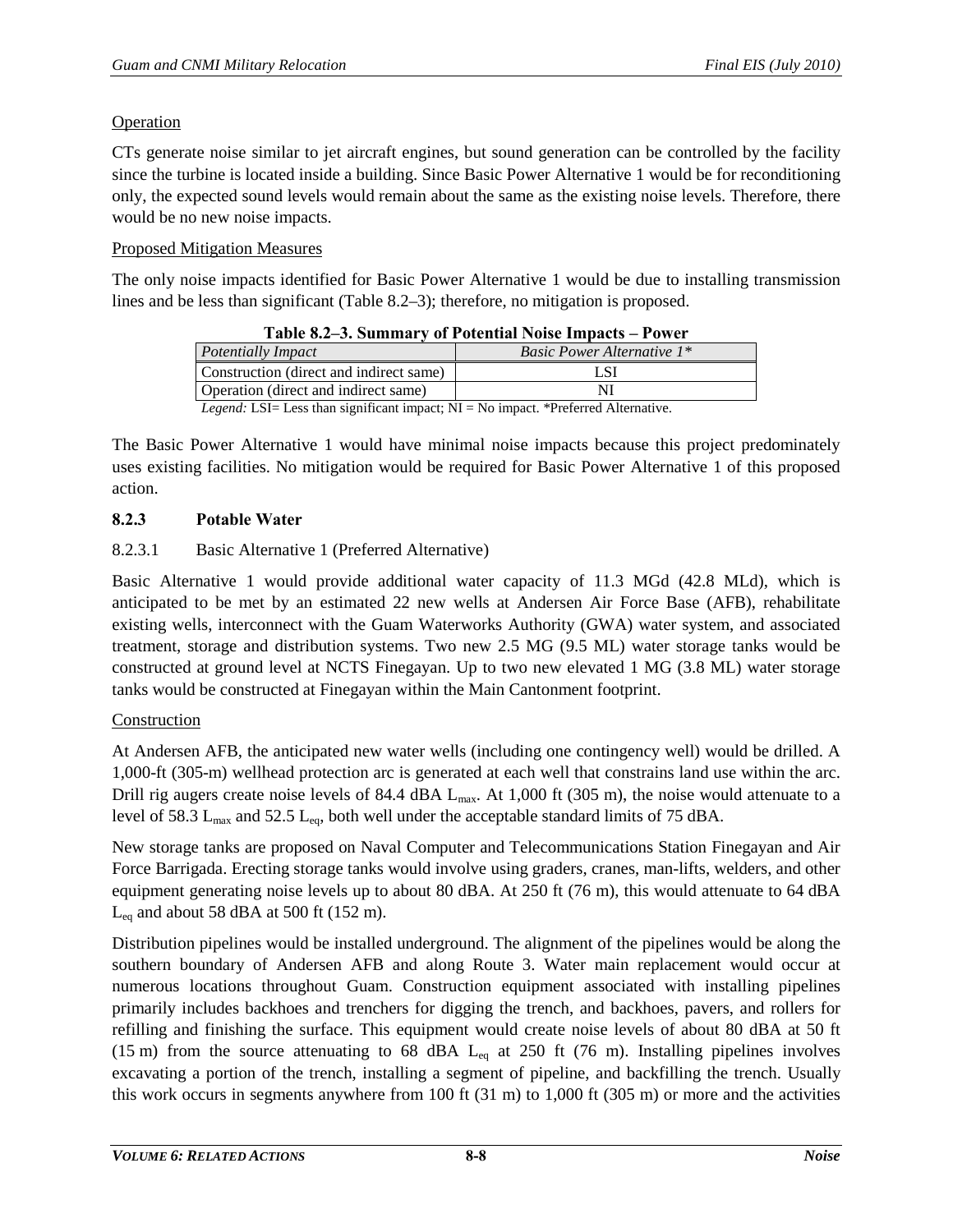move relatively rapidly along the work corridor. Consequently, any single receptor would not be impacted for much more than a couple of days. Therefore, potential noise impacts would be less than significant.

### Operation

Wells would be located within the property. Overhead tanks do not create operational noise, and once installed, the pipeline would not make any noise. Although nowhere near as noisy, similar to power plant design, design engineers would take into consideration noise producing equipment and design appropriate sound dampening equipment, if necessary. Therefore, potential noise impacts would be less than significant.

### Proposed Mitigation Measures

No long-term adverse noise impacts were identified. No mitigation is proposed.

## 8.2.3.2 Basic Alternative 2

Basic Alternative 2 would provide additional water capacity of 11.7 MGd (44.3 MLd), which is anticipated to be met by an estimated 20 new wells at Andersen Air Force Base (AFB) and 11 new wells at Air Force Base Barrigada, rehabilitate existing wells, interconnect with the Guam Waterworks Authority (GWA) water system, and associated treatment, storage and distribution systems. Two new 1.8 MG (6.8 ML) water storage tanks would be constructed at ground level at NCTS Finegayan and one 1 MG (3.8 ML) water storage tank would be construction at Air Force Base Barrigada. Up to two new elevated 1 MG (3.8 ML) water storage tanks would be constructed at Finegayan within the Main Cantonment footprint.

### Construction

Construction noise would be the same as Alternative 1.

#### Operation

Operational noise would be the same as Alternative 1.

#### Proposed Mitigation Measures

No long-term adverse noise impacts were identified. No mitigation is proposed.

#### 8.2.3.3 Summary of Impacts

<span id="page-8-0"></span>[Table 8.2–4](#page-8-0) summarizes the potential impacts of each basic alternative. A text summary is provided below.

| Potentially Impact                          | <i>Basic Alternative</i> $1^*$ | <b>Basic Alternative 2</b> |
|---------------------------------------------|--------------------------------|----------------------------|
| Construction (direct)<br>and indirect same) | L SI                           | L SI                       |
| Operation (direct and<br>indirect same)     |                                | NΤ                         |

| Table 8.2–4. Summary of Potential Noise Impacts – Potable Water |  |  |
|-----------------------------------------------------------------|--|--|
|-----------------------------------------------------------------|--|--|

*Legend:* LSI= Less than significant impact; NI= No impact; \*Preferred Alternative.

Noise impacts associated with the potable water installation projects would be limited to pipeline installation and replacement. Construction noise could approach 68 dBA as the construction progresses, but would be short-term, lasting only a few days or weeks in the particular section of pipeline being installed at the time. Therefore, based on the above noise analysis, both Potable Water Alternatives 1 and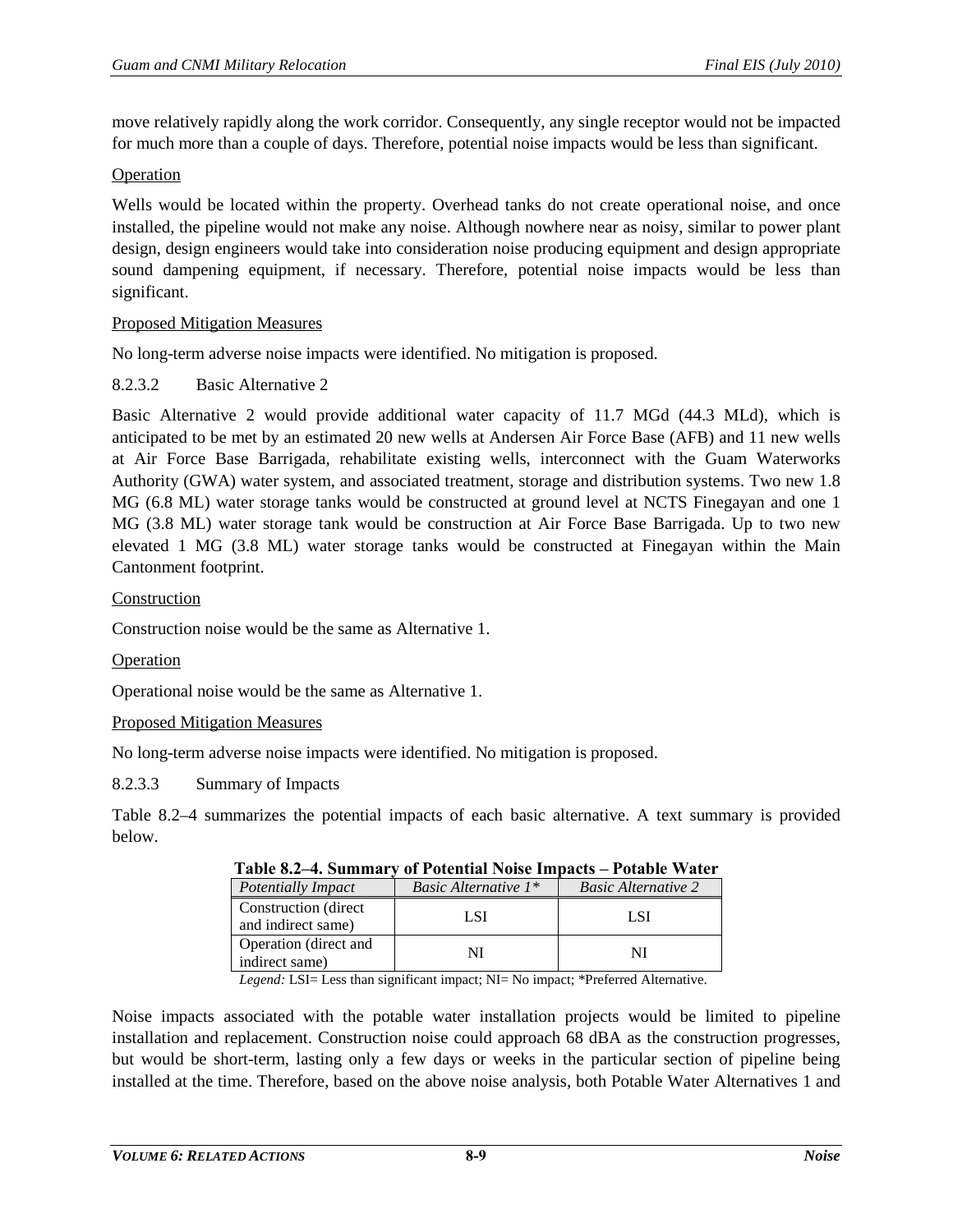2 are deemed to have less than significant impacts from additional noise during construction and no impact during operation to the inhabitants and environment of Guam.

## **8.2.4 Wastewater**

## 8.2.4.1 Basic Alternative 1a (Preferred Alternative) and 1b

Basic Alternative 1 (Alternative 1a supports Main Cantonment Alternatives 1 and 2; and Alternative 1b supports Main Cantonment Alternatives 3 and 8) combines upgrades to the existing primary treatment facilities and expansion to secondary treatment at the Northern District Wastewater Treatment Plant (NDWWTP). The difference between Alternatives 1a and 1b is a requirement for a new sewer line from Barrigada housing to NDWWTP for Alternative 1b.

### Construction

Sewer lines would be placed within areas where there are no sensitive noise receptors, such as residential areas, schools, and hospitals. Similarly, the sewer lines would not be constructed in the threatened and endangered species sensitive areas. As such, construction noise impacts associated with refurbishing the existing NDWWTP would be temporary and short-term, resulting in less than significant noise impact.

Constructing the secondary treatment portion of the NDWWTP would be in an area where there are no sensitive noise receptors, such as residential areas, schools, and hospitals. This area is not in any threatened and endangered species sensitive areas. As such, construction noise impacts associated with the new secondary treatment portion of the NDWWTP would be temporary and short-term, resulting in less than significant noise impact.

## Operation

There would be no operational noise impacts associated with refurbishing the existing NDWWTP and expanding the secondary treatment portion to the existing NDWWTP.

## Proposed Mitigation Measures

No adverse noise impacts were identified and no mitigation is proposed.

8.2.4.2 Summary of Impacts

<span id="page-9-0"></span>[Table 8.2–5](#page-9-0) summarizes the potential impacts of each interim alternative. A text summary is provided below.

| $1.1$ where $1.1$ we have $1.2$ and $1.3$ and $1.4$ |                                            |                             |
|-----------------------------------------------------|--------------------------------------------|-----------------------------|
| <b>Potentially Impact</b>                           | <i>Basic Alternative <math>1a^*</math></i> | <b>Basic Alternative 1b</b> |
| Construction (direct and<br>indirect same)          | L SI                                       | LSI                         |
| Operation (direct and<br>indirect same)             |                                            |                             |

**Table 8.2–5. Summary of Potential Noise Impacts – Wastewater Projects**

*Legend:* LSI= Less than significant impact; NI= No impact; \*Preferred Alternative.

The only noise impacts associated with the wastewater projects would be during installation of pipelines, refurbishment of the primary treatment capability at the existing NDWWTP, and construction of the new secondary treatment portion at the existing NDWWTP, which would be less than significant as these impacts would be short-term and not elevate noise in any particular area for more than several days.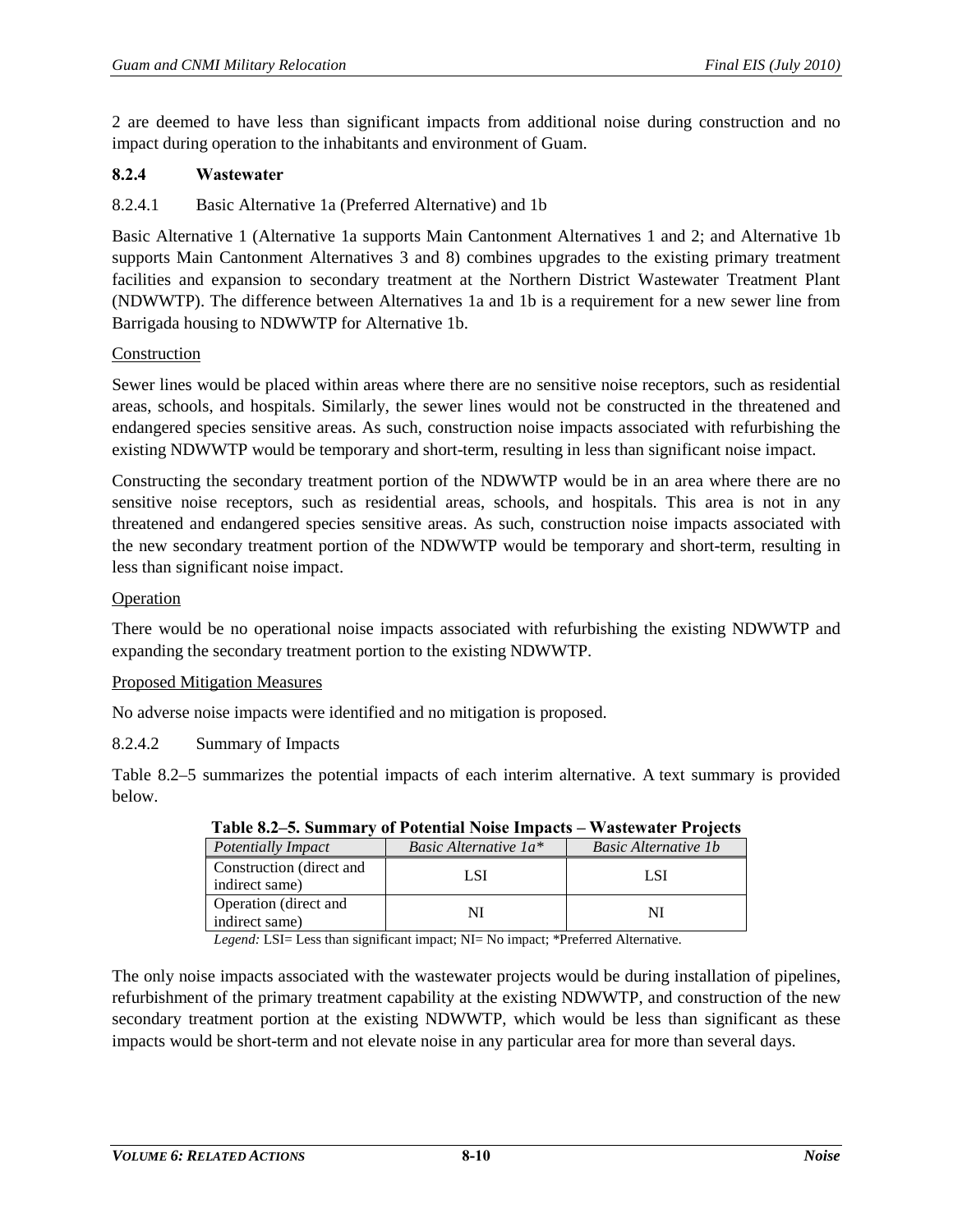## **8.2.5 Solid Waste**

## 8.2.5.1 Basic Alternative 1 (Preferred Alternative)

The Preferred Alternative would be to continue to use the Navy landfill at Apra Harbor for municipal solid waste (MSW) until the new GovGuam Layon Landfill at Dandan is available for use. Disposal of other waste streams excluded from Layon Landfill would continue at the Navy landfill. Construction and demolition (C&D) debris would continue to be disposed of at the Navy hardfill.

#### Construction

Since there is no new construction involved in this alternative, there would be no noise impacts from construction.

### Operation

For operations, there would be a higher solid waste generation from the Department of Defense relocation. Thus, there could be additional hours of operations required and additional truck traffic for hauling solid waste. The operations are adequately isolated to prevent significant noise impacts to the surrounding environment. Increased noise from traffic is analyzed in the traffic section in this chapter.

### 8.2.5.2 Summary of Impacts

[Table 8.2–6](#page-10-0) summarizes the potential impacts of the basic alternative.

<span id="page-10-0"></span>An analysis of long-term alternatives was not developed because the alternatives are not ready for project-specific analysis. A text summary is provided below.

| Table 8.2–6. Summary of Potential Noise Impacts – Solid Waste Projects |  |
|------------------------------------------------------------------------|--|
|------------------------------------------------------------------------|--|

| Potentially Impact                      | <i>Basic Alternative</i> $1^*$ |
|-----------------------------------------|--------------------------------|
| Construction (direct and indirect same) |                                |
| Operation (direct and indirect same)    | - SI                           |

*Legend:* LSI= Less than significant impact; NI= No impact. \*Preferred Alternative.

The only noise impacts associated with the solid waste alternative would be during operations, which would be less than significant as these impacts are a small increase to the current situation and adequately isolated from the surrounding environment.

## **8.2.6 Off Base Roadways**

Noise impacts for each alternative were analyzed by first calculating the distance from the alignment center line at which each GRN future traffic would cause noise impacts at noise-sensitive receptor locations. Then, a 66-dBA noise contour line was placed along each alternative alignment to determine the number of noise-impacted areas per alternative. The 66-dBA noise contour line was used because 66 dBA is considered to approach the NAC of 67 dBA as defined in Guam's Noise Abatement Policy. Each nonresidential receptor, such as schools and parks, is considered as one outdoor use receptor per 100 ft (30 m) of frontage outdoor use area along the roadway. Within each geographic region, impacted noise-sensitive receptors were then grouped together as representative areas adjacent to the alignment. The noise abatement evaluation was then conducted for these identified areas.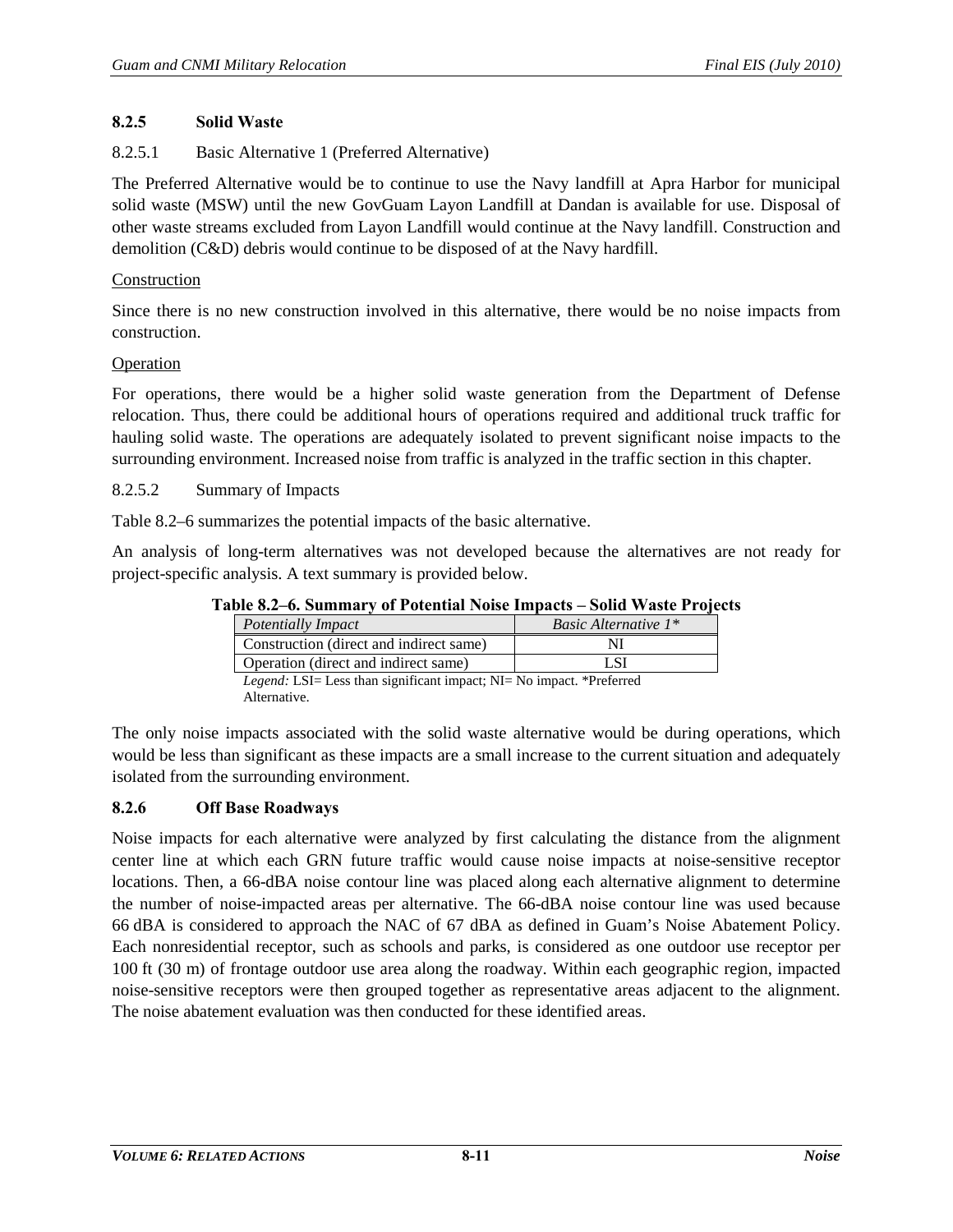## <span id="page-11-1"></span>8.2.6.1 Alternative 1

## Year 2014 (Peak Construction and Peak Population)

<span id="page-11-0"></span>Noise impacts during year 2014 would mostly be derived from construction activities. Construction noise impacts in each geographical region would be similar. Because the Territory of Guam does not have an ordinance covering construction noise, the FHWA daytime construction noise limit for residential land uses is to be used for this project, as recommended in the 2006 FHWA Construction Noise Handbook (FHWA 2006a). [Table 8.2–7](#page-11-0) summarizes the FHWA allowable construction noise levels. These limits are for 8-hour average noise levels  $(L_{eq})$  at the property line of the nearest location to the construction site.

| Table 0.2 7. Thowable Constituction Folse Ecvels |                     |                     |
|--------------------------------------------------|---------------------|---------------------|
|                                                  | Daytime             | Nighttime           |
|                                                  | (7 a.m. to 10 p.m.) | (10 p.m. to 7 a.m.) |
| Land Use                                         | $L_{ea}$ , dBA      | $L_{ea}$ , dBA      |
| Residential                                      | 80                  | 70                  |
| المسمول المستحدث والمستحدث والمستحدث             |                     |                     |

*Legend:*  $dBA = A$ -weighted decibel;  $L_{eq} =$  equivalent sound level. *Source:* FHWA 2006a.

Construction noise varies greatly depending on the construction process, type and condition of equipment used, and layout of the construction site. Many of these factors are traditionally left to the contractor's discretion, making it difficult to accurately estimate levels of construction noise. Overall, construction noise levels are governed primarily by the noisiest pieces of equipment. The engine, that is usually diesel, is the dominant noise source for most construction equipment.

[Table 8.2–8](#page-12-0) summarizes typical construction noise emission levels  $(L_{\text{max}})$  of construction equipment operating at full power at a reference distance of 50 ft (15 m), and an estimated equipment usage factor (UF) based on experience with other similar construction projects. The UF is a fraction that accounts for the total time during an 8-hour day in which a piece of construction equipment is producing noise under full power. Although the noise levels in [Table 8.2–8](#page-12-0) represent typical values, there can be wide fluctuations in the noise emissions of similar equipment. Distance (D) is also considered in the construction noise analysis. In all areas between the alignment and noise sensitive receptors, a ground factor (G) of 0.0 was used. This factor represents an acoustically hard ground cover, representing the ground effect as the sound propagates from the source to the receptor. The calculation used to determine average construction noise exposure for each piece of equipment is based on the above factors using the following equation:

$$
L_{eq}=L_{max}+10~Log(UF)-20~Log(D/50)-10~G~Log(D/50)
$$

Where:

- L<sub>eq</sub> is the 8-hour average noise level in dBA
- $L_{\text{max}}$  is the maximum noise level at 50 ft in dBA
- UF is the usage factor of the construction equipment
- D is the distance to the affected noise sensitive area
- G is the ground factor characterizing the sound absorption of the ground between the source and the receiver

After calculating noise exposure for each piece of equipment, the noise exposures for all equipment being used in a construction stage were combined together to determine the total noise impact. The equipment noise levels within a particular stage were combined together to obtain a total noise exposure for each stage (listed as shaded entries in [Table 8.2–8\)](#page-12-0). This total noise evaluation process does not combine noise levels of different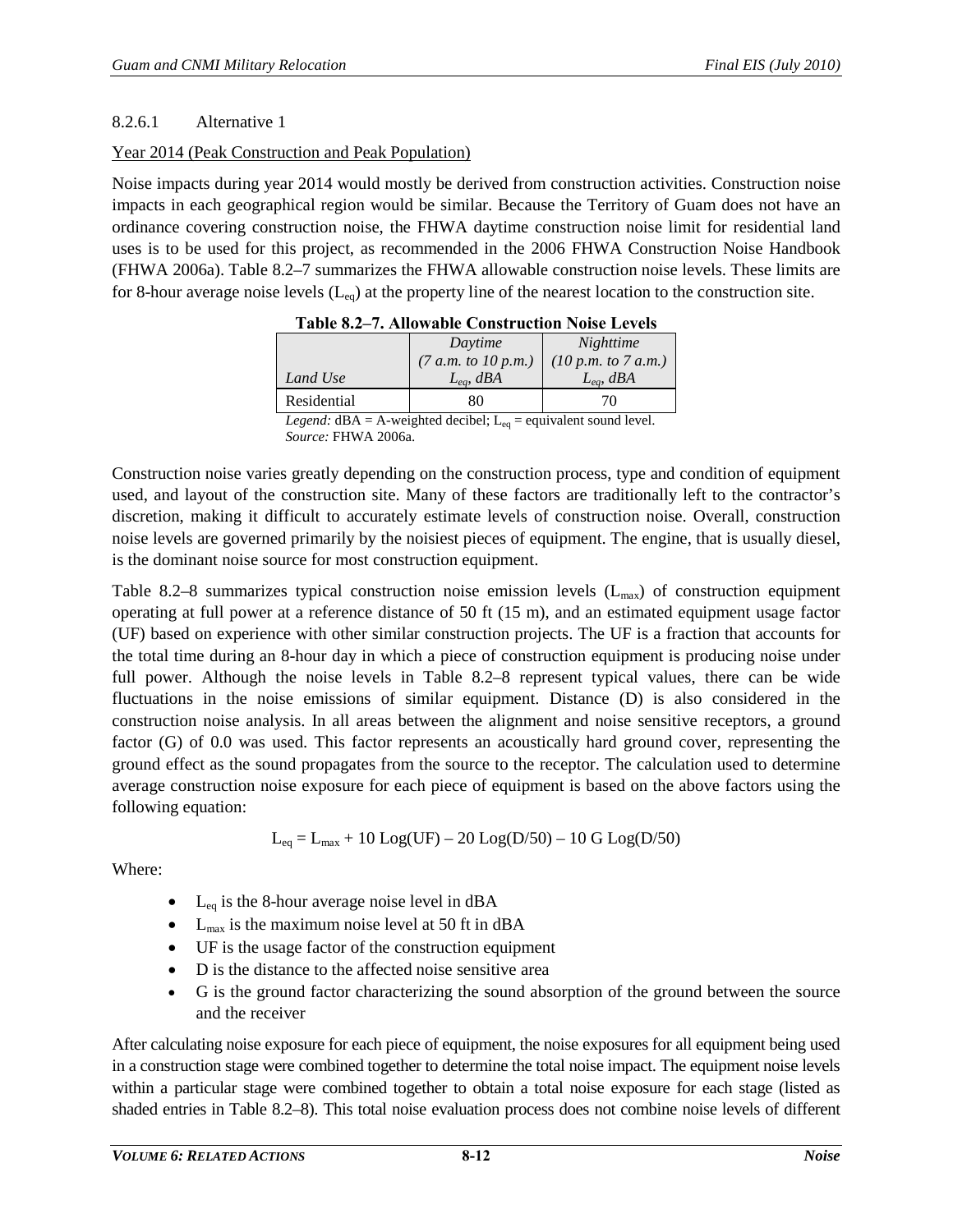stages because they would not occur at the same time in a given area. Because the distance between most of the noise-sensitive receptors and the construction site is greater than 75 ft (23 m), no noise impacts due to construction activities are anticipated except for a few areas where residences are located next to the roadway.

<span id="page-12-0"></span>

|                |                        |                                               | 8 Hour                           | 8 Hour         | 8 Hour                  |
|----------------|------------------------|-----------------------------------------------|----------------------------------|----------------|-------------------------|
|                |                        | <b>Maximum</b>                                | Equivalent                       | Equivalent     | <b>Equivalent Noise</b> |
| No. of         |                        | <b>Equipment of Noise</b>                     | Noise Level at                   | Noise Level at | Level at $100$ ft,      |
| <b>Items</b>   | Equipment Type         | Level at 50 ft, dBA                           | 50 $ft$ , dBA                    | $75$ ft, $dBA$ | dBA                     |
|                |                        |                                               | <b>Full-Depth Reconstruction</b> |                |                         |
| 1              | <b>Wheel Loader</b>    | 74                                            | 69                               | 65             | 63                      |
| $\mathbf{1}$   | Scraper                | 76                                            | 71                               | 67             | 65                      |
| 1              | Asphalt Zipper         | 80                                            | 72                               | 68             | 66                      |
| $\overline{c}$ | Grader                 | 76                                            | 68                               | 64             | 62                      |
| $\overline{2}$ | Roller                 | 78                                            | 73                               | 69             | 67                      |
| $\overline{2}$ | <b>Backhoe</b>         | 81                                            | 76                               | 72             | 70                      |
| 1              | Paving Machine         | 79                                            | 74                               | 70             | 68                      |
|                |                        | Combined $L_{eq(h)}$                          | 83                               | 79             | 77                      |
|                |                        |                                               | <b>Mill and Overlay</b>          |                |                         |
| 1              | <b>Milling Machine</b> | 81                                            | 73                               | 69             | 67                      |
| $\overline{c}$ | Roller                 | 78                                            | 73                               | 69             | 67                      |
| 1              | <b>Backhoe</b>         | 81                                            | 76                               | 72             | 70                      |
| 1              | Paving Machine         | 79                                            | 74                               | 70             | 68                      |
|                |                        | $\overline{\text{Combined L}}_{\text{eq(h)}}$ | 81                               | 77             | 75                      |
|                |                        |                                               | Widening                         |                |                         |
| 1              | Wheel Loader           | 74                                            | 69                               | 65             | 63                      |
| 2              | Scraper                | 76                                            | 71                               | 67             | 65                      |
| 1              | Grader                 | 76                                            | 68                               | 64             | 62                      |
| $\overline{2}$ | Roller                 | 78                                            | 73                               | 69             | 67                      |
| $\overline{2}$ | <b>Backhoe</b>         | 81                                            | 76                               | 72             | 70                      |
| 1              | Paving Machine         | 79                                            | 74                               | 70             | 68                      |
|                |                        | Combined $L_{eq(h)}$                          | 82                               | 79             | 76                      |

|  | <b>Table 8.2–8. Estimated Construction Noise Levels</b> |  |
|--|---------------------------------------------------------|--|
|  |                                                         |  |

*Legend:*  $dBA = A$ -weighted decibel; ft = feet;  $L_{eq}$  = equivalent sound level. *Source:* Parsons Transportation Group.

#### Abatement Measures

During the construction period, some of the sensitive receptors that are close to the roadway may be exposed to noise levels greater than 80 dBA. A combination of noise abatement techniques with equipment noise control and administrative measures may be selected to provide the most effective means to minimize effects of the construction activity noise as discussed below.

Equipment noise control:

- Ensure that all equipment items have the manufacturers' recommended noise abatement measures, such as mufflers, engine enclosures, and engine vibration isolators, intact and operational.
- Inspect all construction equipment at periodic intervals to ensure proper maintenance and presence of noise control devices (e.g., mufflers and shrouding).
- Turn off idling equipment.

Administrative measures:

- Implement a construction noise monitoring program to limit the impacts.
- Plan noisier operations during times least sensitive to receptors.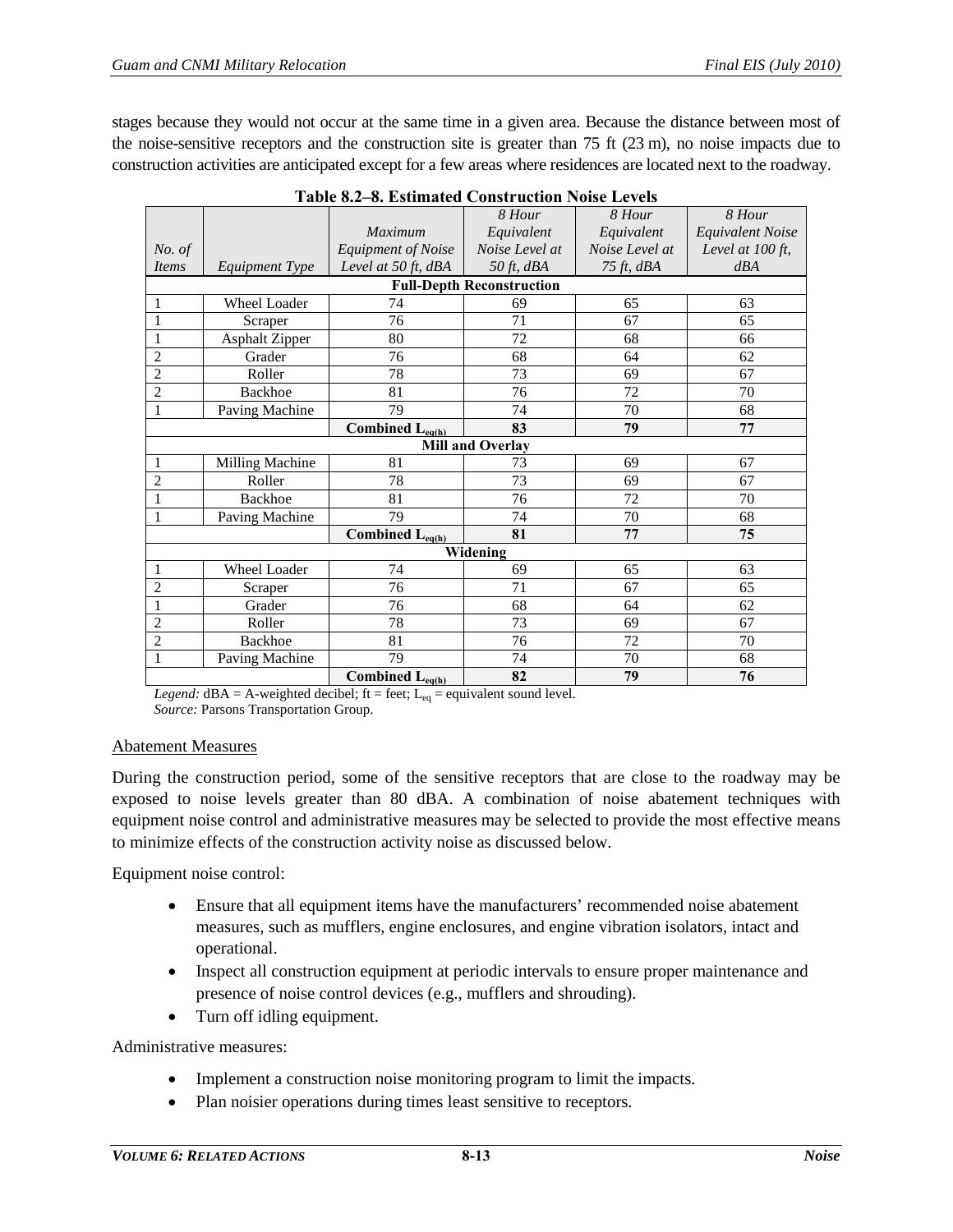- Avoid scheduling construction during nighttime hours (10:00 p.m. to 7:00 a.m.) and on weekends.
- Keep noise levels relatively uniform and avoid impulsive noises.
- Maintain good public relations with the community to minimize objections to the unavoidable construction impacts. Provide frequent activity updates of all construction activities.

Application of these potential noise abatement measures would reduce the construction noise at the sensitive receptors; however, a temporary increase in noise would likely occur.

#### Year 2030

#### *North*

Under Alternative 1, potential traffic noise impacts on noise-sensitive receptors were assessed for 16 representative areas within the North Region, and the number of impacts per area is shown in [Table 8.2–9.](#page-13-0) There are 88 noise sensitive receptor areas (indicated as number of receptors in the table) that would experience sound levels approaching or exceeding the NAC of 67 dBA compared to 49 receptors that experience sound levels approaching or exceeding the NAC of 67 dBA under the no-action alternative. While impacts from the no-action alternative are not caused by the project because these impacts are within the project area, FHWA requires that they be considered for abatement.

<span id="page-13-0"></span>

| таріс он 71 ганняст от госсийни у тіпрассса тесеріого місній систем тесцопу тися насте т |                | <b>Number of Predicted Impacted Receptors</b> |
|------------------------------------------------------------------------------------------|----------------|-----------------------------------------------|
|                                                                                          |                | No-Action                                     |
| Type of Noise Sensitive Receptors                                                        | Alternative 1  | Alternative                                   |
| Area 1: Single Family Residences and a Church                                            | 17             | 17                                            |
| Area 2: Multi-Family Residences                                                          | $\theta$       | 0                                             |
| Area 3: Single Family Residences                                                         | $\overline{2}$ | 0                                             |
| Area 4: Single Family Residences                                                         | 4              | 0                                             |
| Area 5: Single and Multi-Family Residences                                               | $\overline{0}$ | 0                                             |
| Area 6: Military Outdoor Physical Training Area                                          | 4              | 0                                             |
| Area 7: Single Family Residences                                                         | $\theta$       | 0                                             |
| Area 8: Military Outdoor Recreational Area                                               | 12             | 0                                             |
| Area 9: Single Family Residences and Golf Course                                         | $\Omega$       | 0                                             |
| Area 10: Single Family Residences                                                        | 1              | 0                                             |
| Area 11: Single Family Residences, Multi-Family Residences, and a                        | 10             | 0                                             |
| School                                                                                   |                |                                               |
| Area 12: Single Family Residences                                                        | 7              |                                               |
| Area 13: Single Family Residences                                                        | 8              |                                               |
| Area 14: Single and Multi-Family Residences                                              | 13             | 11                                            |
| Area 15: School                                                                          | $\Omega$       | 0                                             |
| Area 16: Single Family Residences and a Church                                           | 10             | 10                                            |
| <b>Total</b>                                                                             | 88             | 49                                            |

### **Table 8.2–9. Number of Potentially Impacted Receptors within the North Region, Alternative 1**

*Source:* Parsons Transportation Group.

The type and number of impacted noise-sensitive receptors for each area are described as follows:

• Area 1: Outdoor use areas for 16 single-family residences and one church within Area 1 would be impacted from traffic noise under Alternative 1. Sheets 1 and 2 in Appendix G show the location of Area 1.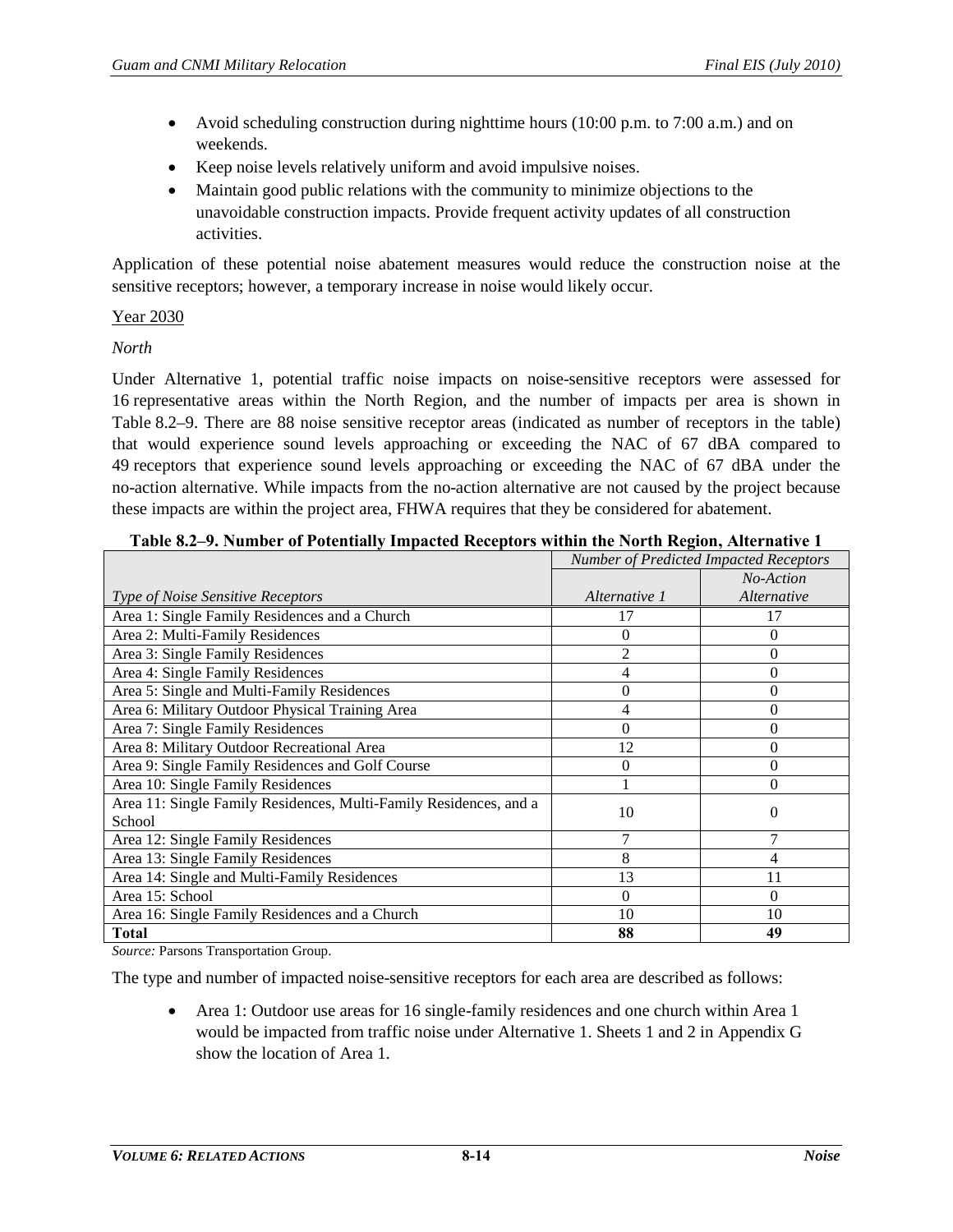- Area 2: None of the outdoor use areas for the multi-family residences within Area 2 would be impacted from traffic noise under Alternative 1. Sheet 4 in Appendix G shows the location of Area 2.
- Area 3: Outdoor use areas for two single-family residences within Area 3 would be impacted from traffic noise under Alternative 1. Sheets 3 and 4 in Appendix G show the location of Area 3.
- Area 4: Outdoor use areas for four single-family residences within Area 4 would be impacted from traffic noise under Alternative 1. Sheets 4 and 5 in Appendix G show the location of Area 4.
- Area 5: None of the outdoor use areas for single- and multi-family residences within Area 5 would be impacted from traffic noise under Alternative 1. Sheets 5, 6, and 7 in Appendix G show the location of Area 5.
- Area 6: This area represents a military outdoor physical training site and has four frontage outdoor use areas. The four frontage outdoor use areas within Area 6 would be impacted from traffic noise under Alternative 1. Sheet 6 in Appendix G shows the location of Area 6.
- Area 7: None of the outdoor use areas for the single-family residences within Area 7 would be impacted from traffic noise under Alternative 1. Sheets 7 and 8 in Appendix G show the location of Area 7.
- Area 8: This area represents a military outdoor recreational site and has 12 frontage outdoor use areas. The 12 frontage outdoor use areas within Area 8 would be impacted from traffic noise under Alternative 1. Sheets 7 and 8 in Appendix G show the location of Area 8.
- Area 9: None of the outdoor use areas for the single-family residences and the golf course within Area 9 would be impacted from traffic noise under Alternative 1. Sheets 9, 10, and 11 in Appendix G show the location of Area 9.
- Area 10: Outdoor use areas for one single-family residence within Area 10 would be impacted from traffic noise under Alternative 1. Sheets 11 and 12 in Appendix G show the location of Area 10.
- Area 11: Outdoor use areas for 10 single-family residences within Area 11 would be impacted from traffic noise under Alternative 1. Sheets 12, 13, and 14 in Appendix G show the location of Area 11.
- Area 12: Outdoor use areas for seven single-family residences within Area 12 would be impacted from traffic noise under Alternative 1. Sheets 15 and 16 in Appendix G show the location of Area 12.
- Area 13: Outdoor use areas for eight single-family residences within Area 13 would be impacted from traffic noise under Alternative 1. Sheets 15, 16, and 17 in Appendix G show the location of Area 13.
- Area 14: Outdoor use areas for nine single- and four multi-family residences within Area 14 would be impacted from traffic noise under Alternative 1. Sheets 17, 18, and 19 in Appendix G show the location of Area 14.
- Area 15: This area represents a school and has three frontage outdoor use areas. None of the school's outdoor recreational areas or its indoor use areas within Area 15 would be impacted from traffic noise under Alternative 1. Sheet 18 in Appendix G shows the location of Area 15.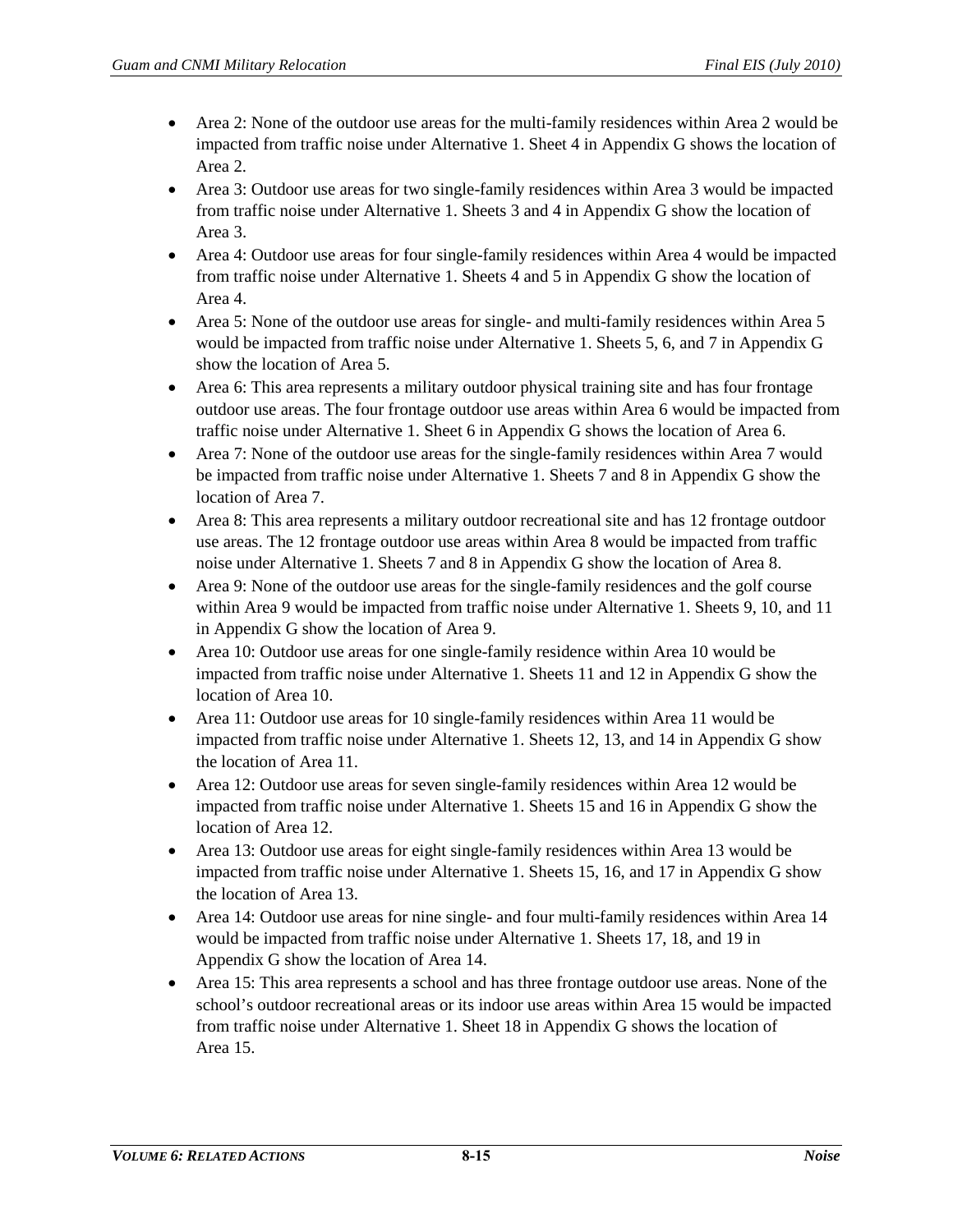• Area 16: Outdoor use areas for nine single-family residences and one church within Area 16 would be impacted from traffic noise under Alternative 1. Sheet 19 in Appendix G shows the location of Area 16.

## *Central*

Under Alternative 1, potential traffic noise impacts to noise-sensitive receptors were assessed for 48 representative areas within the Central Region. [Table 8.2–10](#page-16-0) shows the number of impacts per area. As shown on this table, there are 378 noise sensitive receptors that would experience sound levels approaching or exceeding the NAC of 67 dBA compared to 342 receptors that experience sound levels approaching or exceeding the NAC of 67 dBA under the no-action alternative. While the no-action impacts are not caused by the project because these impacts are within the project area, FHWA requires that they be considered for abatement.

The type and number of impacted noise-sensitive receptors for each area are described in the following text:

- Area 17: Outdoor use areas for 13 single- and two multi-family residences within Area 17 would be impacted from traffic noise under Alternative 1. Sheets 20, 21, and 22 in Appendix G show the location of Area 17.
- Area 18: Outdoor use areas for seven single-family residences and 10 frontage outdoor use areas for a park within Area 18 would be impacted from traffic noise under Alternative 1. Sheets 20, 21, and 22 in Appendix G show the location of Area 18.
- Area 19: A park within Area 19 would have eight frontage outdoor use areas that would be impacted from traffic noise under Alternative 1. Sheets 22 and 23 in Appendix G show the location of Area 19.
- Area 20: Outdoor use areas for two single- and two multi-family residences within Area 20 would be impacted from traffic noise under Alternative 1. Sheets 22 and 23 in Appendix G show the location of Area 20.
- Area 21: Outdoor use areas for one single- and two multi-family residences and three frontage outdoor use areas for a park within Area 21 would be impacted from traffic noise under Alternative 1. Sheet 23 in Appendix G shows the location of Area 21.
- Area 22: Outdoor use areas for seven single- and two multi-family residences, as well as one frontage outdoor use area for a playground, within Area 22 would be impacted from traffic noise under Alternative 1. Sheets 23 and 24 in Appendix G show the location of Area 22.
- Area 23: Outdoor use area for one single-family residence and six frontage outdoor use areas for a park within Area 23 would be impacted from traffic noise under Alternative 1. Sheets 24 and 25 in Appendix G show the location of Area 23.
- Area 24: Outdoor use areas for two multi-family residences within Area 24 would be impacted from traffic noise under Alternative 1. Sheet 25 in Appendix G shows the location of Area 24.
- Area 25: Outdoor use areas for two single-family residences and four frontage outdoor use areas for a park within Area 25 would be impacted from traffic noise under Alternative 1. Sheets 25 and 26 in Appendix G show the location of Area 25.
- Area 26: A cemetery within Area 26 would have six frontage outdoor use areas that would be impacted from traffic noise under Alternative 1. Sheet 25 in Appendix G shows the location the location of Area 26.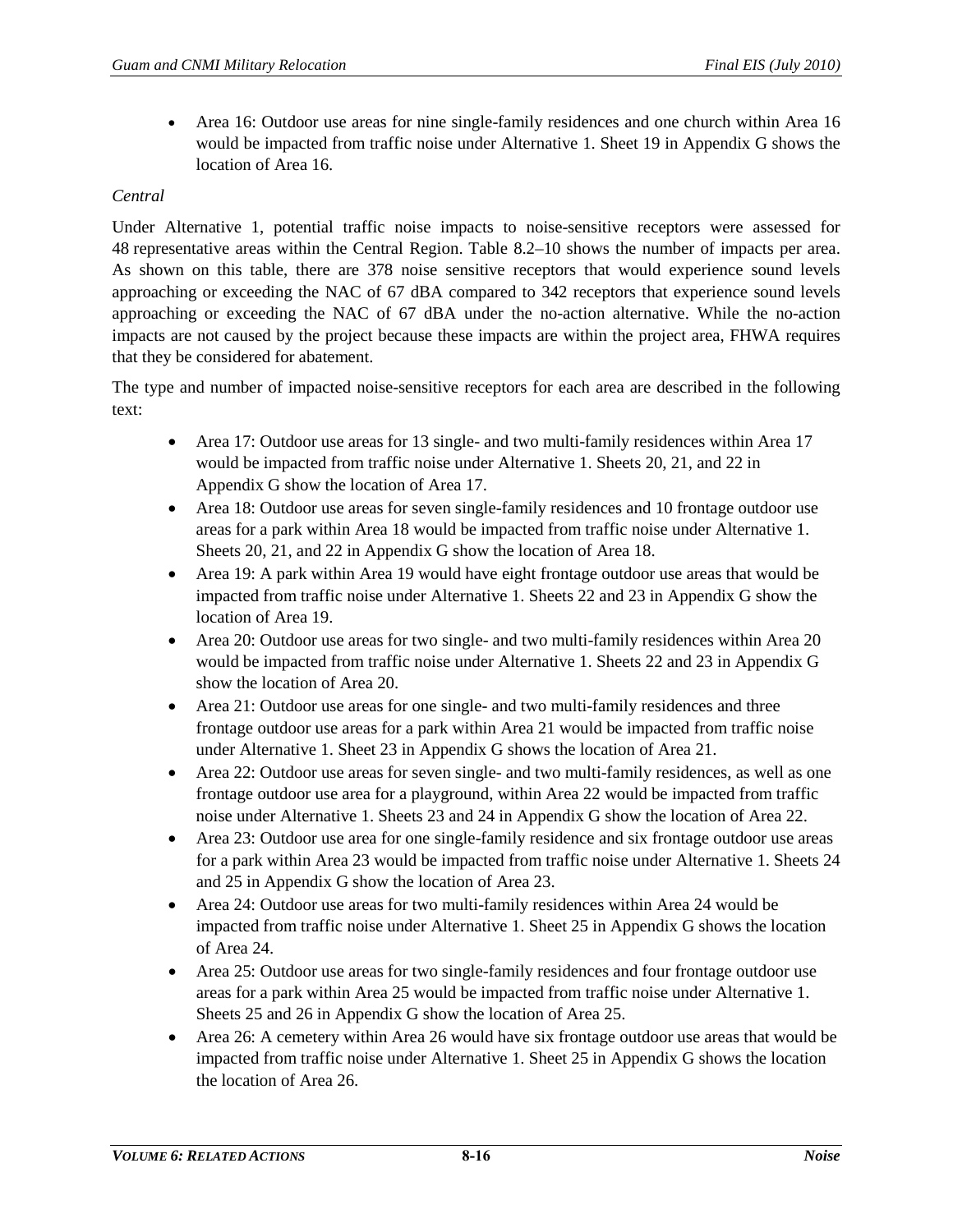|                                                                                | Number of Predicted Impacted |                          |
|--------------------------------------------------------------------------------|------------------------------|--------------------------|
|                                                                                | Receptors                    |                          |
|                                                                                | Alternative 1                | No-Action<br>Alternative |
| Type of Noise Sensitive Receptors                                              |                              |                          |
| Area 17: Single Family Residences and a Multi-Family Residence                 | 15                           | 15                       |
| Area 18: Single Family Residences and a Park                                   | 17                           | 17                       |
| Area 19: Park                                                                  | 8                            | $\mathbf{0}$             |
| Area 20: Single Family Residences and a Multi-Family Residence                 | $\overline{4}$               | 4                        |
| Area 21: Park, a Single Family Residence, and a Multi-Family Residence         | 6                            | 3                        |
| Area 22: Playground, a Single Family Residence, and a Multi-Family Residence   | 10                           | 10                       |
| Area 23: Park and a Single Family Residence                                    | $\overline{7}$               | $\overline{4}$           |
| Area 24: Multi-Family Residences                                               | 3                            | 3                        |
| Area 25: Park and Single Family Residences                                     | 6                            | 2                        |
| Area 26: Cemetery                                                              | 6                            | $\mathbf{0}$             |
| Area 27: Park                                                                  | 20                           | 11                       |
| Area 28: Park                                                                  | $\overline{c}$               | $\overline{2}$           |
| Area 29: Park                                                                  | $\overline{4}$               | 4                        |
| Area 30: Park                                                                  | 9                            | 9                        |
| Area 31: Park                                                                  | $\overline{4}$               | $\overline{4}$           |
| Area 32: Multi-Family Residence                                                | 4                            | $\overline{4}$           |
| Area 33: Multi-Family Residence                                                | $\theta$                     | $\theta$                 |
| Area 34: School                                                                | 8                            | 8                        |
| Area 35: Park, a Single Family Residence, and Multi-Family Residences          | 15                           | 15                       |
| Area 36: One School and Two Churches                                           | 6                            | 6                        |
| Area 37: Multi-Family Residences                                               | $\mathbf{0}$                 | $\mathbf{0}$             |
| Area 38: Multi-Family Residences                                               | 1                            | 1                        |
| Area 39: Single Family Residences                                              | 21                           | 21                       |
| Area 40: Multi-Family Residences                                               | $\Omega$                     | $\Omega$                 |
| Area 41: Single Family Residences                                              | $\overline{0}$               | $\mathbf{0}$             |
| Area 42: Single Family Residences                                              | $\theta$                     | $\theta$                 |
| Area 43: Single Family Residences                                              | 18                           | 18                       |
| Area 44: Single Family Residences                                              | $\theta$                     | $\Omega$                 |
| Area 45: Park, Single Family Residences, and Multi-Family Residences           | 30                           | 30                       |
| Area 46: Single Family Residences                                              | $\theta$                     | $\theta$                 |
| Area 47: Single Family Residences                                              | 12                           | 12                       |
| Area 48: Single Family Residence, and Multi-Family Residences                  | 9                            | $\overline{7}$           |
| Area 49: Single Family Residences and Multi-Family Residences                  | 21                           | 21                       |
| Area 50: Outdoor Sport Complex                                                 | 9                            | 9                        |
| Area 51: School                                                                | $\theta$                     | $\mathbf{0}$             |
| Area 52: Multi-Family Residence and Motel                                      | 9                            | $\,8\,$                  |
| Area 53: Multi-Family Residences                                               | 10                           | 10                       |
| Area 54: Multi-Family Residences                                               | $\overline{0}$               | $\overline{0}$           |
| Area 55: Single Family Residence and a Motel                                   | 1                            | 1                        |
| Area 56: Single Family Residences and Multi-Family Residences                  | 11                           | 11                       |
| Area 57: Single Family Residences and Multi-Family Residences                  | 11                           | 11                       |
| Area 58: Military Outdoor Recreational Area                                    | $\overline{0}$               | $\overline{0}$           |
| Area 59: Single Family Residences                                              | 6                            | 6                        |
| Area 60: Single Family Residences                                              | 3                            | 3                        |
| Area 61: Single Family Residences, Multi-Family Residences, and a Funeral Home | $\tau$                       | 7                        |
| Area 62: Multi-Family Residences                                               | $\boldsymbol{0}$             | $\boldsymbol{0}$         |
| Area 63: Single Family Residences, a Multi-Family Residence, and a Church      | 23                           | 23                       |
| Area 64: Single Family Residences, Multi-Family Residences, and a School       | 22                           | 22                       |
| <b>Total</b>                                                                   | 378                          | 342                      |

## <span id="page-16-0"></span>**Table 8.2–10. Number of Potentially Impacted Receptors within the Central Region, Alternative 1**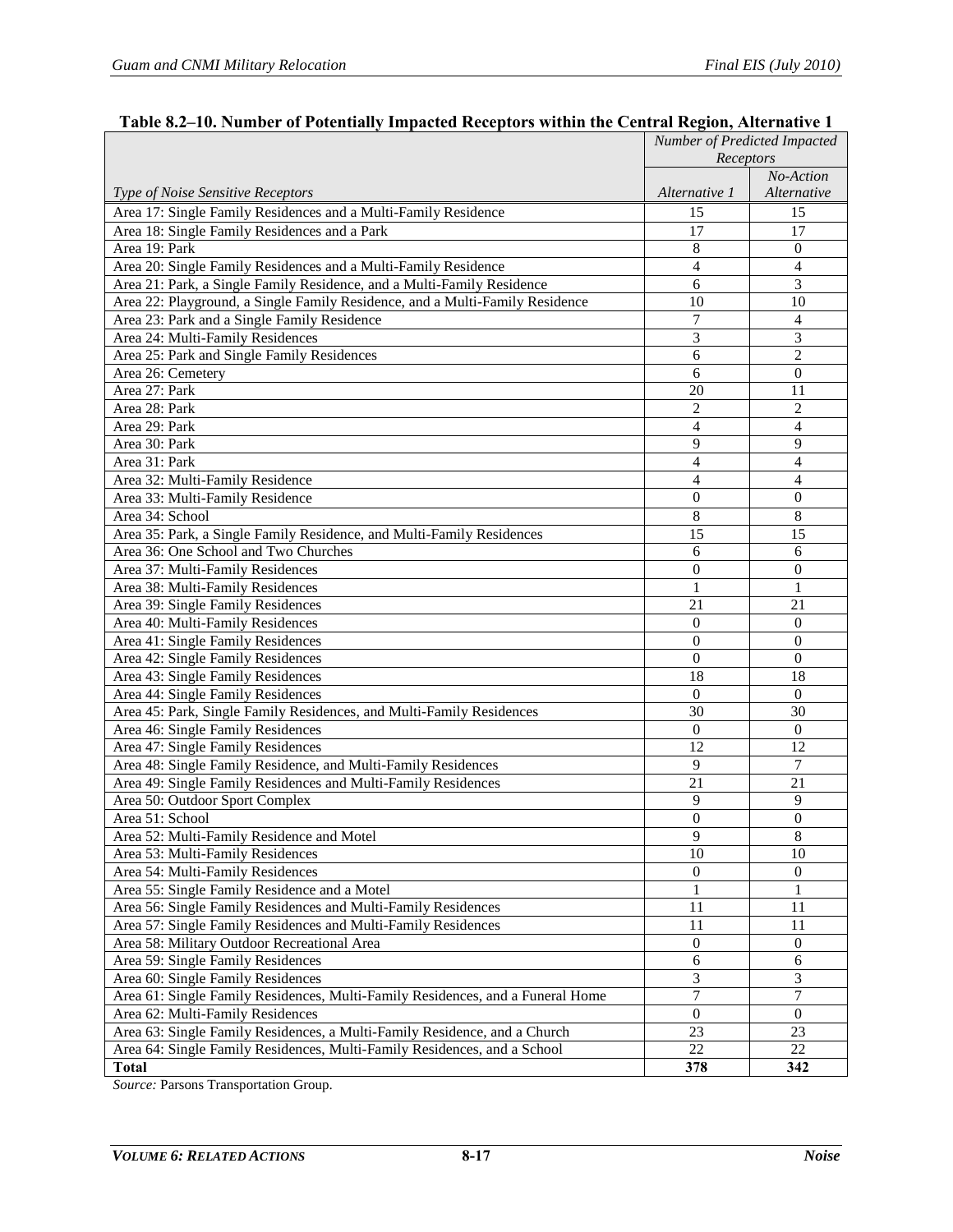- Area 27: A park within Area 27 would have 20 frontage outdoor use areas that would be impacted from traffic noise under Alternative 1. Sheets 27 and 28 in Appendix G show the location of Area 27.
- Area 28: A park within Area 28 would have two frontage outdoor use areas that would be impacted from traffic noise under Alternative 1. Sheet 28 in Appendix G shows the location of Area 28.
- Area 29: A park within Area 29 would have four frontage outdoor use areas that would be impacted from traffic noise under Alternative 1. Sheets 28 and 29 in Appendix G show the location of Area 29.
- Area 30: A park within Area 30 would have nine frontage outdoor use areas that would be impacted from traffic noise under Alternative 1. Sheets 29, 30, and 31 in Appendix G show the location of Area 30.
- Area 31: A park within Area 31 would have four frontage outdoor use areas that would be impacted from traffic noise under Alternative 1. Sheet 32 in Appendix G shows the location of Area 31.
- Area 32: Outdoor use areas for four multi-family residences within Area 32 would be impacted from traffic noise under Alternative 1. Sheet 33 in Appendix G shows the location of Area 32.
- Area 33: None of the multi-family residences outdoor use areas within Area 33 would be impacted from traffic noise under Alternative 1. Sheet 34 in Appendix G shows the location of Area 33.
- Area 34: A school within Area 34 would have eight frontage outdoor use areas that would be impacted from traffic noise under Alternative 1; however, none of the school's indoor use areas would be impacted from traffic noise under Alternative 1. Sheets 34 and 35 in Appendix G show the location of Area 34.
- Area 35: Outdoor use areas for 11 multi-family residences and four frontage outdoor use areas for a park within Area 35 would be impacted from traffic noise under Alternative 1. Sheets 35 and 36 in Appendix G show the location of Area 35.
- Area 36: A park with four frontage outdoor use areas and two churches within Area 36 would be impacted from traffic noise under Alternative 1. Sheets 36 and 37 in Appendix G show the location of Area 36.
- Area 37: None of the multi-family residences outdoor use areas within Area 37 would be impacted from traffic noise under Alternative 1. Sheets 37 and 38 in Appendix G show the location of Area 37.
- Area 38: None of the multi-family residences outdoor use areas and one frontage outdoor use area for a church within Area 38 would be impacted from traffic noise under Alternative 1. Sheet 38 in Appendix G shows the location of Area 38.
- Area 39: Outdoor use areas for 21 single-family residences within Area 39 would be impacted from traffic noise under Alternative 1. Sheets 39 and 40 in Appendix G show the location of Area 39.
- Area 40: None of the multi-family residences outdoor use areas within Area 40 would be impacted from traffic noise under Alternative 1. Sheet 41 in Appendix G shows the location of Area 40.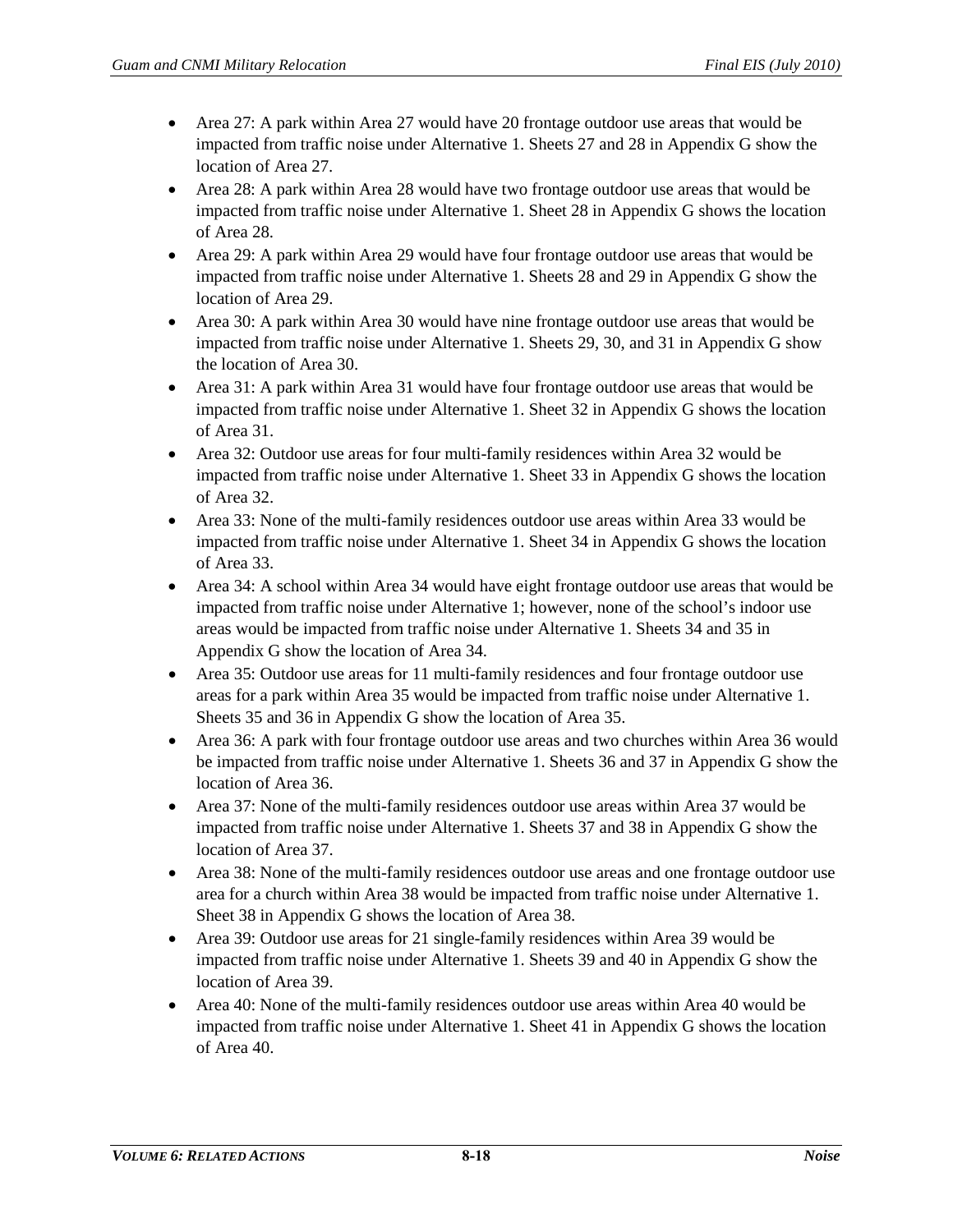- Area 41: None of the single-family residences outdoor use areas within Area 41 would be impacted from traffic noise under Alternative 1. Sheet 41 in Appendix G shows the location of Area 41.
- Area 42: None of the single-family residences outdoor use areas within Area 42 would be impacted from traffic noise under Alternative 1. Sheets 41 and 42 in Appendix G show the location of Area 42.
- Area 43: Outdoor use areas for 18 single-family residences within Area 43 would be impacted from traffic noise under Alternative 1. Sheet 42 in Appendix G shows the location of Area 43.
- Area 44: None of the single-family residences outdoor use areas within Area 44 would be impacted from traffic noise under Alternative 1. Sheet 42 in Appendix G shows the location of Area 44.
- Area 45: A park within Area 45 would have 30 frontage outdoor use areas that would be impacted from traffic noise under Alternative 1. Sheets 42, 43, and 44 in Appendix G show the location of Area 45.
- Area 46: None of the single-family residences outdoor use areas within Area 46 would be impacted from traffic noise under Alternative 1. Sheet 44 in Appendix G shows the location of Area 46.
- Area 47: Outdoor use areas for 12 single-family residences within Area 47 would be impacted from traffic noise under Alternative 1. Sheet 46 in Appendix G shows the location of Area 47.
- Area 48: Outdoor use areas for seven single- and two multi-family residences within Area 48 would be impacted from traffic noise under Alternative 1. Sheet 48 in Appendix G shows the location of Area 48.
- Area 49: Outdoor use areas for 17 single- and four multi-family residences within Area 49 would be impacted from traffic noise under Alternative 1. Sheets 50 and 51 in Appendix G show the location of Area 49.
- Area 50: An outdoor sports complex within Area 50 would have nine frontage outdoor use areas that would be impacted from traffic noise under Alternative 1. Sheets 50 and 51 in Appendix G show the location of Area 50.
- Area 51: None of the recreational outdoor use areas or indoor use areas for a school within Area 51 would be impacted from traffic noise under Alternative 1. Sheet 51 in Appendix G shows the location of Area 51.
- Area 52: Outdoor use areas for eight multi-family residences and a motel within Area 52 would be impacted from traffic noise under Alternative 1. Sheet 53 in Appendix G shows the location of Area 52.
- Area 53: Outdoor use areas for 10 multi-family residences within Area 53 would be impacted from traffic noise under Alternative 1. Sheet 53 in Appendix G shows the location of Area 53.
- Area 54: None of the multi-family residences outdoor use areas within Area 54 would be impacted from traffic noise under Alternative 1. Sheet 54 in Appendix G shows the location of Area 54.
- Area 55: Outdoor use area for one single-family residence within Area 55 would be impacted from traffic noise under Alternative 1. Sheet 56 in Appendix G shows the location of Area 55.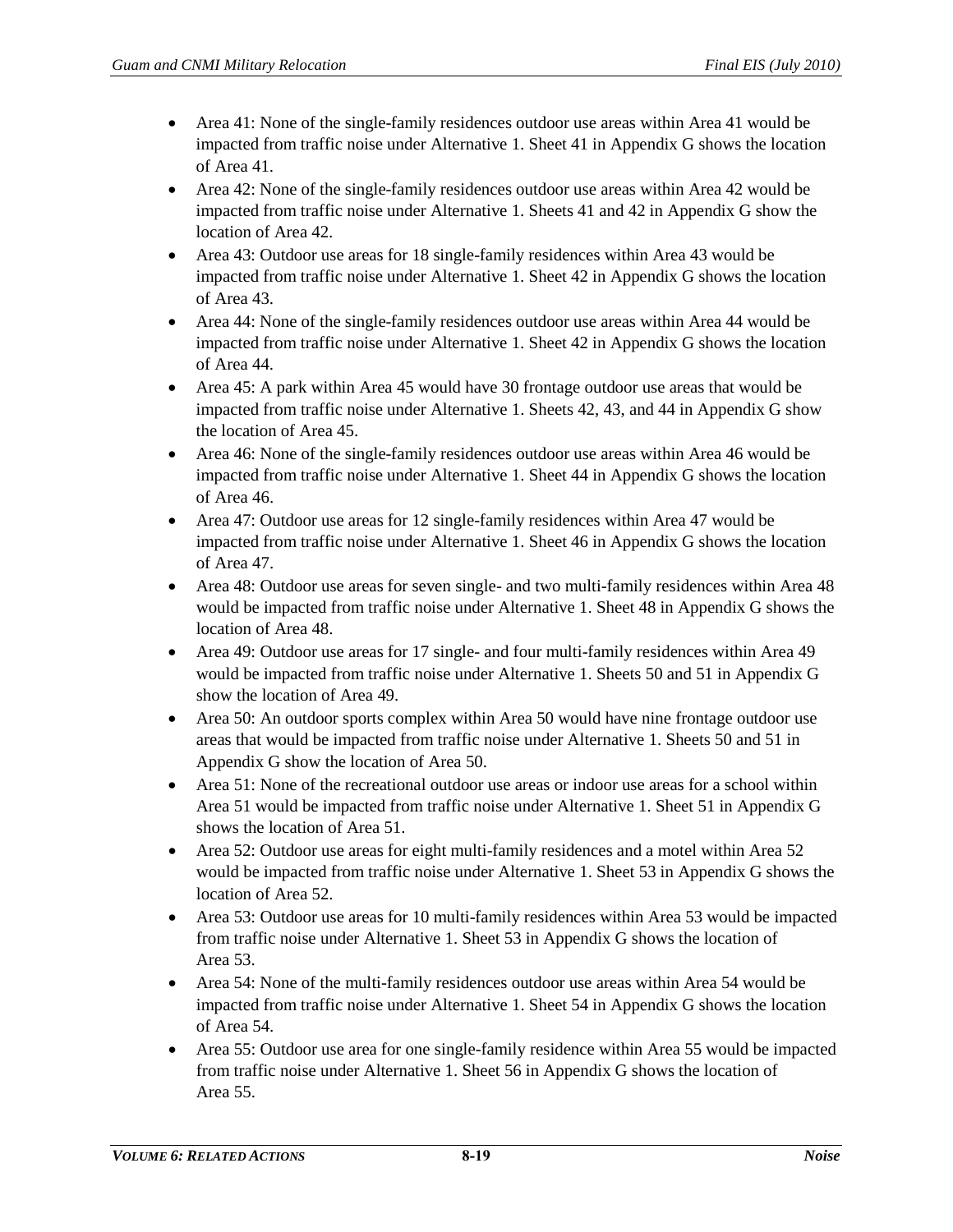- Area 56: Outdoor use areas for nine single- and two multi-family residences within Area 56 would be impacted from traffic noise under Alternative 1. Sheets 57 and 58 in Appendix G show the location of Area 56.
- Area 57: Outdoor use areas for 10 single- and one multi-family residences within Area 57 would be impacted from traffic noise under Alternative 1. Sheets 59 and 60 in Appendix G show the location of Area 57.
- Area 58: None of the 28 frontage outdoor use areas for a military outdoor recreational area within Area 58 would be impacted from traffic noise under Alternative 1. Sheets 59 and 60 in Appendix G show the location of Area 58.
- Area 59: Outdoor use areas for six single-family residences within Area 59 would be impacted from traffic noise under Alternative 1. Sheet 62 in Appendix G shows the location of Area 59.
- Area 60: Outdoor use areas for three single-family residences within Area 60 would be impacted from traffic noise under Alternative 1. Sheet 63 in Appendix G shows the location of Area 60.
- Area 61: Outdoor use areas for five single- and two multi-family residences within Area 61 would be impacted from traffic noise under Alternative 1. Sheets 63 and 64 in Appendix G show the location of Area 61.
- Area 62: None of the multi-family residences outdoor use areas within Area 62 would be impacted from traffic noise under Alternative 1. Sheets 65 and 66 in Appendix G show the location of Area 62.
- Area 63: Outdoor use areas for 21 single- and two multi-family residences and a church within Area 63 would be impacted from traffic noise under Alternative 1. Sheets 67, 68, and 69 in Appendix G show the location of Area 63.
- Area 64: Outdoor use areas for 18 single- and four multi-family residences within Area 64 would be impacted from traffic noise under Alternative 1. Sheets 67, 68, and 69 in Appendix G show the location of Area 64.

# *Apra Harbor*

No noise sensitive receptors are located within the proposed roadway improvement area in the Apra Harbor Region; therefore, no impacts from traffic noise under Alternative 1 would occur in this region.

## *South*

While there are noise-sensitive land uses along the proposed roadway improvement routes in the South Region, noise from traffic would not impact the noise sensitive land uses as a result of Alternative 1 implementation.

#### Abatement Measures

## *North*

Although many receptors within the North Region are expected to experience future traffic noise impacts under Alternative 1, noise abatement modeling was not performed for most of the impacted receptors because the locations where impacts would occur would require abatement measures that would not be feasible. Specifically, the land adjacent to Routes 1, 3, and 9 consists of several residential areas where many residences have driveways that provide direct access to the routes, resulting in issues of sound wall discontinuity. For a sound wall to provide sufficient noise reduction, it must be high enough and long enough to shield the receptor from the road. Access openings in the noise barrier for streets, driveways,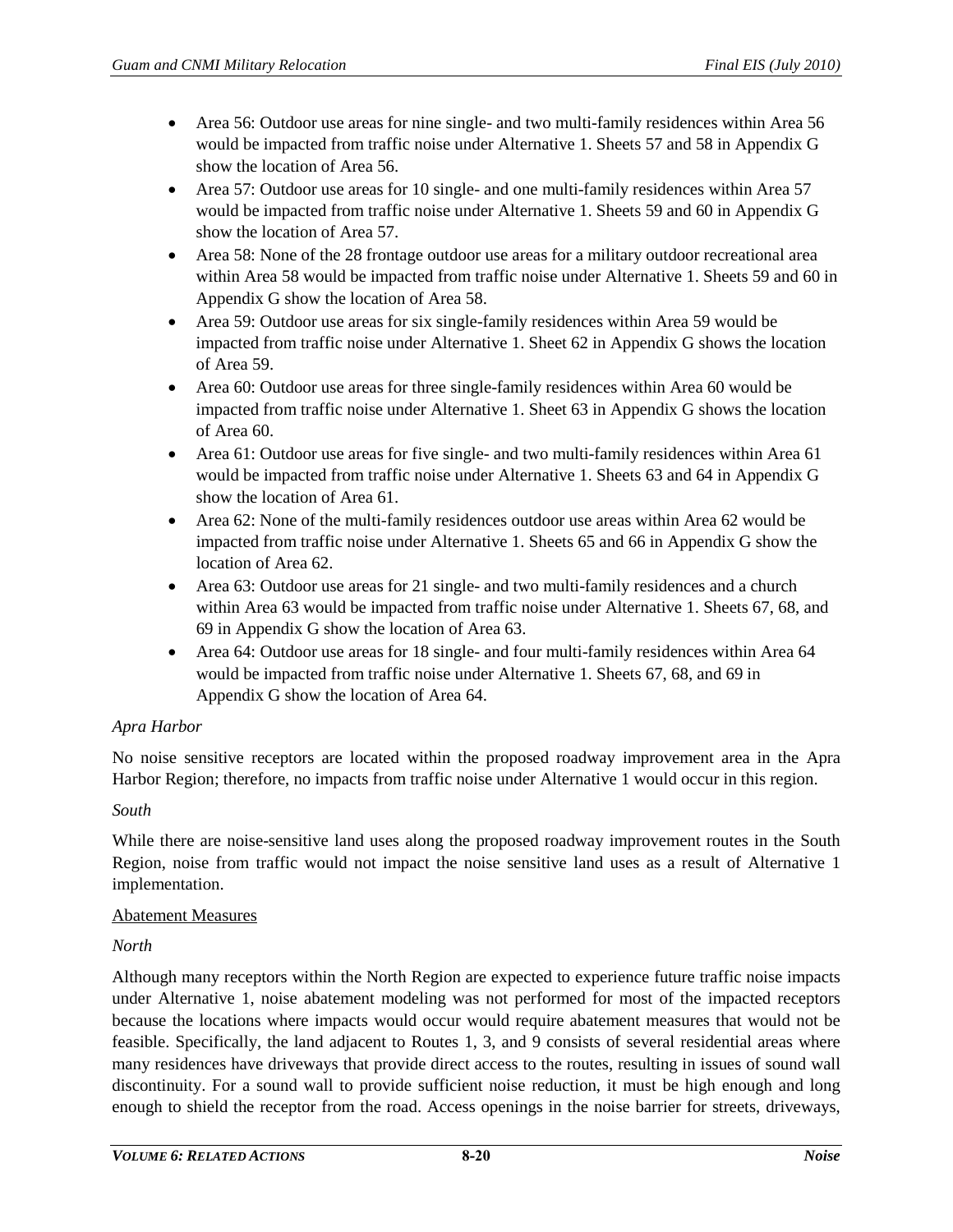and maintenance severely reduce the effectiveness of the noise barrier to the point that it would not be feasible to construct a barrier. Furthermore, for most of the locations, there are not enough residences per area to allow a noise barrier to be reasonable due to the cost per benefitted receptor. Noise abatement analysis was not conducted for areas where there are no noise impacts due to traffic.

Noise abatement was analyzed for three locations within the North Region for Alternative 1 where predicted year 2030 noise levels would cause an impact and where existing topography conditions and future roadway alignment would not prevent the construction of continuous sound walls. The results of this noise abatement analysis are shown in [Table 8.2–11](#page-21-0) through [Table 8.2–13.](#page-23-0) All of the barrier heights and locations are based on the latest available alignment information at the time of this study. These tables provide a summary of the barriers, the number of benefited residences, cost per benefited residence, and total cost per barrier. The three sound walls that were analyzed for noise impacts were for Areas 1, 6, and 8. Only the sound wall for Area 1 met both the feasible and reasonable requirements under the Traffic Noise Abatement Policy to be considered for construction.

- Area 1: Most of the Area 1 impacted residences have direct-access driveways to Route 3 that would prevent the construction of continuous sound walls required to provide feasible noise abatement; however, for the 11 single-family residences outdoor use areas between Lobo and Inda Roads, a sound wall 8 ft (2 m) in height and 775 ft (236 m) long located along the right-of-way of the northbound side of Route 3 would provide feasible noise abatement for the outdoor use areas for these residences. Furthermore, the cost per benefited receptor is \$22,487, which is below the GDPW \$35,000 cost per benefited receptor requirement for a sound wall to be considered reasonable. The results of the noise abatement analysis for this sound wall are shown i[n Table 8.2–9,](#page-13-0) Sheet 2 in Appendix G shows the location of the recommended sound wall for Area 1.
- Area 3: Outdoor use areas for two single-family residences within Area 3 are impacted from traffic noise under Alternative 1; however, these residences have direct-access driveways to Route 3 that would prevent the construction of a continuous sound wall required to provide feasible noise abatement. Sheets 3 and 4 in Appendix G show the location of Area 3.
- Area 4: Outdoor use areas for three single-family residences within Area 4 are impacted from traffic noise under Alternative 1; however, these residences have direct-access driveways to Route 3 that would prevent the construction of a continuous sound wall required to provide feasible noise abatement. Sheets 4 and 5 in Appendix G show the location of Area 4.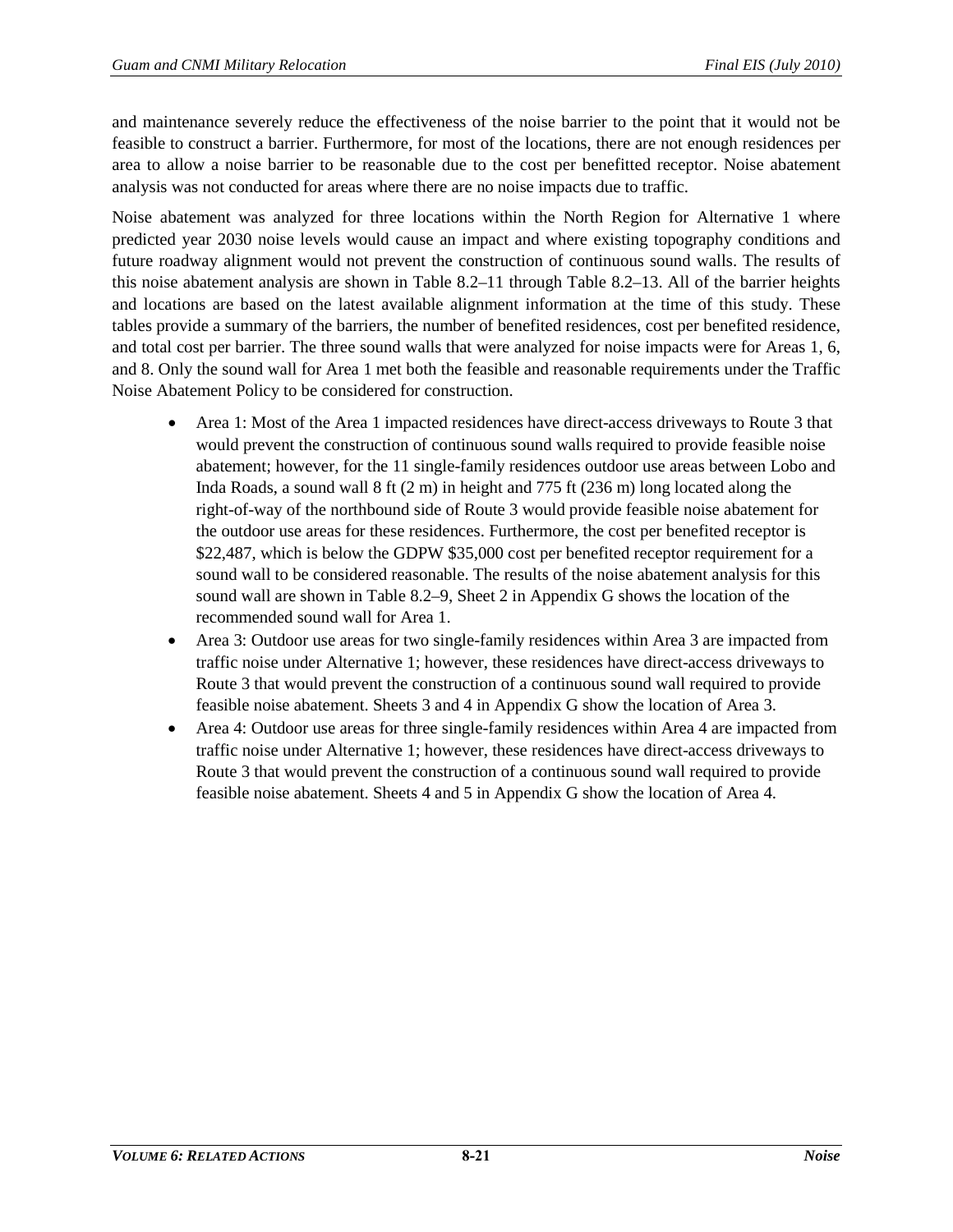|                                     |                  |                 |                |                |                 |                    | FUTURE PEAK HOUR NOISE LEVELS, Leg(h), dBA <sup>1,4</sup> |          |                 |     |                 |      |                                                |               |                  |      |
|-------------------------------------|------------------|-----------------|----------------|----------------|-----------------|--------------------|-----------------------------------------------------------|----------|-----------------|-----|-----------------|------|------------------------------------------------|---------------|------------------|------|
|                                     |                  |                 | <b>PROJECT</b> | <b>PROJECT</b> |                 | <b>IMPACT</b>      |                                                           |          |                 |     |                 |      | <b>NOISE PREDICTION WITH BARRIER</b>           |               |                  |      |
| REC.                                | <b>LAND</b>      |                 | "NO BUILD"     | "BUILD"        | <b>ACTIVITY</b> | TYPE               | AND BARRIER INSERTION LOSS (I.L.)                         |          |                 |     |                 |      |                                                |               |                  |      |
| NO.                                 | USE <sup>2</sup> | <b>EXISTING</b> | <b>WITHOUT</b> | <b>WITHOUT</b> | <b>CATEGORY</b> | (A/E or            | 8 ft                                                      |          | 10 ft           |     | $12$ ft         |      | 14 ft                                          |               | 16 <sub>ft</sub> |      |
|                                     |                  |                 | <b>BARRIER</b> | <b>BARRIER</b> | and NAC $( )$   | $\text{NONE}^3$    | $\text{Leq}(h)$                                           | I.L.     | $\text{Leq}(h)$ | LL. | $\text{Leq}(h)$ | I.L. | $\mathbf{L} \mathbf{e} \mathbf{q}(\mathbf{h})$ | LL.           | $\text{Leq}(h)$  | I.L. |
| Area 1                              |                  |                 |                |                |                 |                    |                                                           |          |                 |     |                 |      |                                                |               |                  |      |
| R <sub>1</sub>                      | <b>SFR</b>       | 68              | 68             | 71             | B(67)           | A/E                | R<br>65                                                   | 6        | 64              |     | 64              |      | 64                                             | $\mathcal{L}$ | 63               | 8    |
| R <sub>2</sub>                      | <b>SFR</b>       | 68              | 68             | 71             | B(67)           | A/E                | 62                                                        | 9        | 60              |     | 59              | 12   | 58                                             | 13            | 57               | 14   |
| R <sub>3</sub>                      | <b>SFR</b>       | 68              | 68             | 71             | B(67)           | A/E                | 65R                                                       | 6        | 60              |     | 64              |      | 64                                             | Ð             | 63               | 8    |
| Number of benefited receptors<br>11 |                  |                 |                |                |                 |                    | 11                                                        |          |                 | 11  | 11              |      |                                                |               |                  |      |
|                                     |                  |                 |                |                |                 | Total barrier cost | \$247,360                                                 |          | \$309,200       |     | \$371,040       |      | \$432,880                                      |               | \$494,720        |      |
| Cost per benefited receptor         |                  |                 |                |                |                 |                    |                                                           | \$22,487 | \$28,109        |     | \$33,731        |      | \$39,353                                       |               | \$44,975         |      |

**Table 8.2–11. Predicted Future Noise and Barrier Analysis for Area 1**

<span id="page-21-0"></span>1 - Leq(h) are A-weighted, peak hour noise levels in decibels.

2 - Land Use: SFR - single-family residence; MFR multi-family residences; REC - Outdoor recreational areas.

3 - A/E = Approach or exceed NAC.

4 - Traffic noise from Route 3; other local noise sources are not included.

R - Recommended height to meet feasibility requirements of the Guam Public Works Noise Abatement Policy.

*Legend:*  $dBA = A$ -weighted decibel; ft = feet; L<sub>eq</sub> = equivalent sound level; NAC = Noise Abatement Criteria.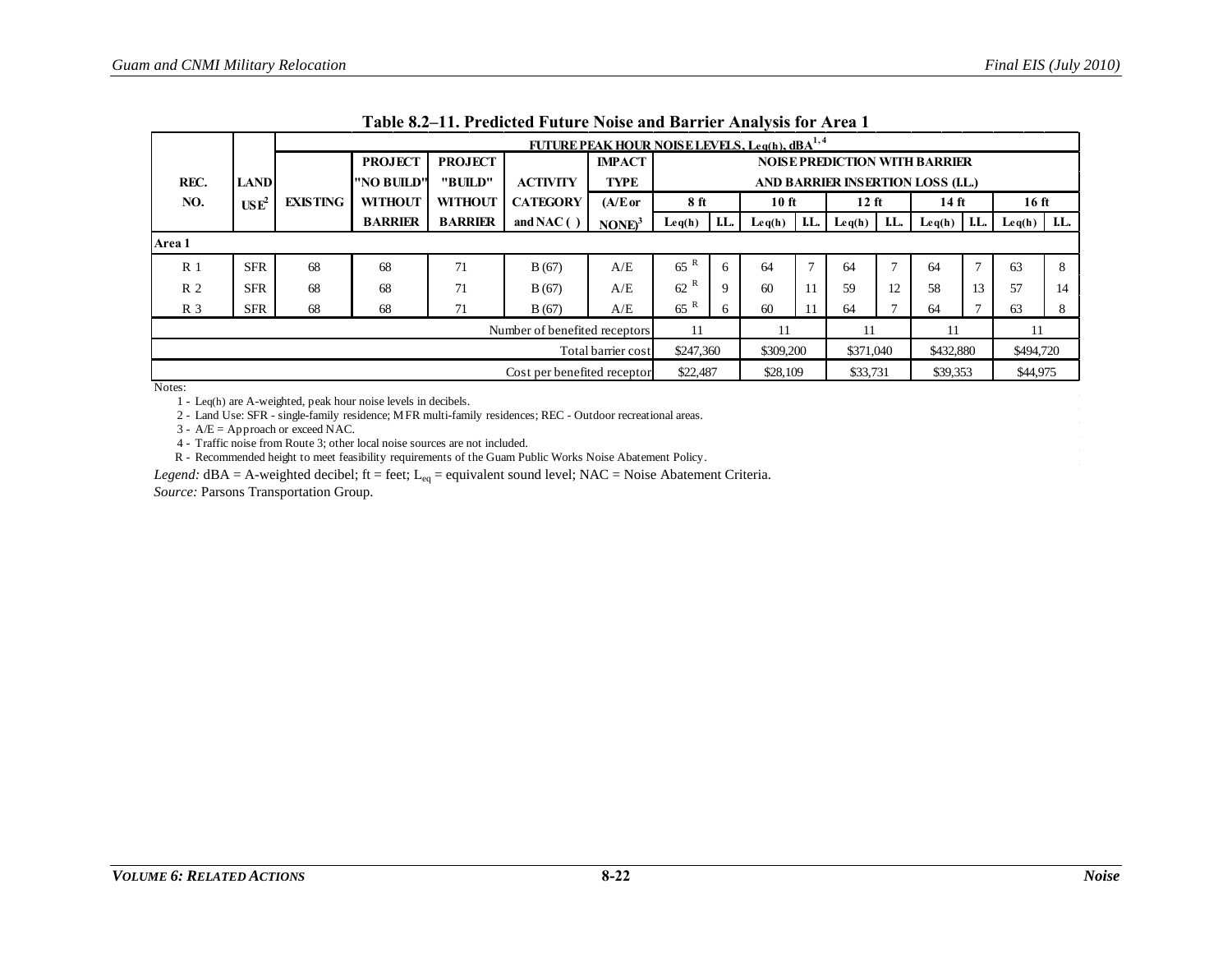|                |                                                                                           |                 | FUTURE PEAK HOUR NOISE LEVELS, Leq(h), dBA <sup>1,4</sup> |                |                 |                    |                                      |     |                                                |     |           |     |                 |     |                                                |      |
|----------------|-------------------------------------------------------------------------------------------|-----------------|-----------------------------------------------------------|----------------|-----------------|--------------------|--------------------------------------|-----|------------------------------------------------|-----|-----------|-----|-----------------|-----|------------------------------------------------|------|
|                |                                                                                           |                 | <b>PROJECT</b>                                            | <b>PROJECT</b> |                 | <b>IMPACT</b>      | <b>NOISE PREDICTION WITH BARRIER</b> |     |                                                |     |           |     |                 |     |                                                |      |
| REC.           | <b>LAND</b>                                                                               |                 | "NO BUILD"                                                | "BUILD"        | <b>ACTIVITY</b> | <b>TYPE</b>        | AND BARRIER INSERTION LOSS (I.L.)    |     |                                                |     |           |     |                 |     |                                                |      |
| NO.            | USE <sup>2</sup>                                                                          | <b>EXISTING</b> | <b>WITHOUT</b>                                            | <b>WITHOUT</b> | <b>CATEGORY</b> | $(A/E$ or          | 8 ft                                 |     | 10 <sub>ft</sub>                               |     | $12$ ft   |     | $14$ ft         |     | 16 <sub>ft</sub>                               |      |
|                |                                                                                           |                 | <b>BARRIER</b>                                            | <b>BARRIER</b> | and NAC $( )$   | NONE <sup>3</sup>  | Leq(h)                               | LL. | $\mathbf{L} \mathbf{e} \mathbf{q}(\mathbf{h})$ | LL. | Leq(h)    | LL. | $\text{Leq}(h)$ | LL. | $\mathbf{L} \mathbf{e} \mathbf{q}(\mathbf{h})$ | I.L. |
| Area 6         |                                                                                           |                 |                                                           |                |                 |                    |                                      |     |                                                |     |           |     |                 |     |                                                |      |
| R <sub>4</sub> | <b>REC</b>                                                                                | 59              | 60                                                        | 68             | B(67)           | A/E                | 58 <sup>R</sup>                      | 10  | 56                                             | 12  | 55        | 13  | 54              | 14  | 52                                             | 16   |
| R <sub>5</sub> | <b>REC</b>                                                                                | 59              | 60                                                        | 68             | B(67)           | A/E                | 59 <sup>R</sup>                      | Q   | 57                                             |     | 55        | 13  | 54              | 14  | 53                                             | 15   |
| R 6            | <b>REC</b>                                                                                | 59              | 60                                                        | 68             | B(67)           | A/E                | 59 <sup>R</sup>                      |     | 57                                             |     | 55        | 13  | 54              | 14  | 53                                             | 15   |
|                | Number of benefited receptors<br>4<br>4<br>4<br>4                                         |                 |                                                           |                |                 |                    |                                      |     |                                                |     |           |     |                 |     |                                                |      |
|                |                                                                                           |                 |                                                           |                |                 | Total barrier cost | \$246,080                            |     | \$307,600                                      |     | \$369,120 |     | \$430,640       |     | \$492,160                                      |      |
|                | \$61,520<br>\$76,900<br>\$107,660<br>\$123,040<br>\$92,280<br>Cost per benefited receptor |                 |                                                           |                |                 |                    |                                      |     |                                                |     |           |     |                 |     |                                                |      |

|  | Table 8.2–12. Predicted Future Noise and Barrier Analysis for Area 6 |  |  |  |  |
|--|----------------------------------------------------------------------|--|--|--|--|
|  |                                                                      |  |  |  |  |

1 - Leq(h) are A-weighted, peak hour noise levels in decibels.

2 - Land Use: SFR - single-family residence; MFR multi-family residences; REC - Outdoor recreational areas.

 $3 - A/E =$  Approach or exceed NAC.

4 - Traffic noise from Route 3; other local noise sources are not included.

R - Recommended height to meet feasibility requirements of the Guam Public Works Noise Abatement Policy.

*Legend:* dBA = A-weighted decibel; ft = feet; L<sub>eq</sub> = equivalent sound level; NAC = Noise Abatement Criteria. *Source:* Parsons Transportation Group.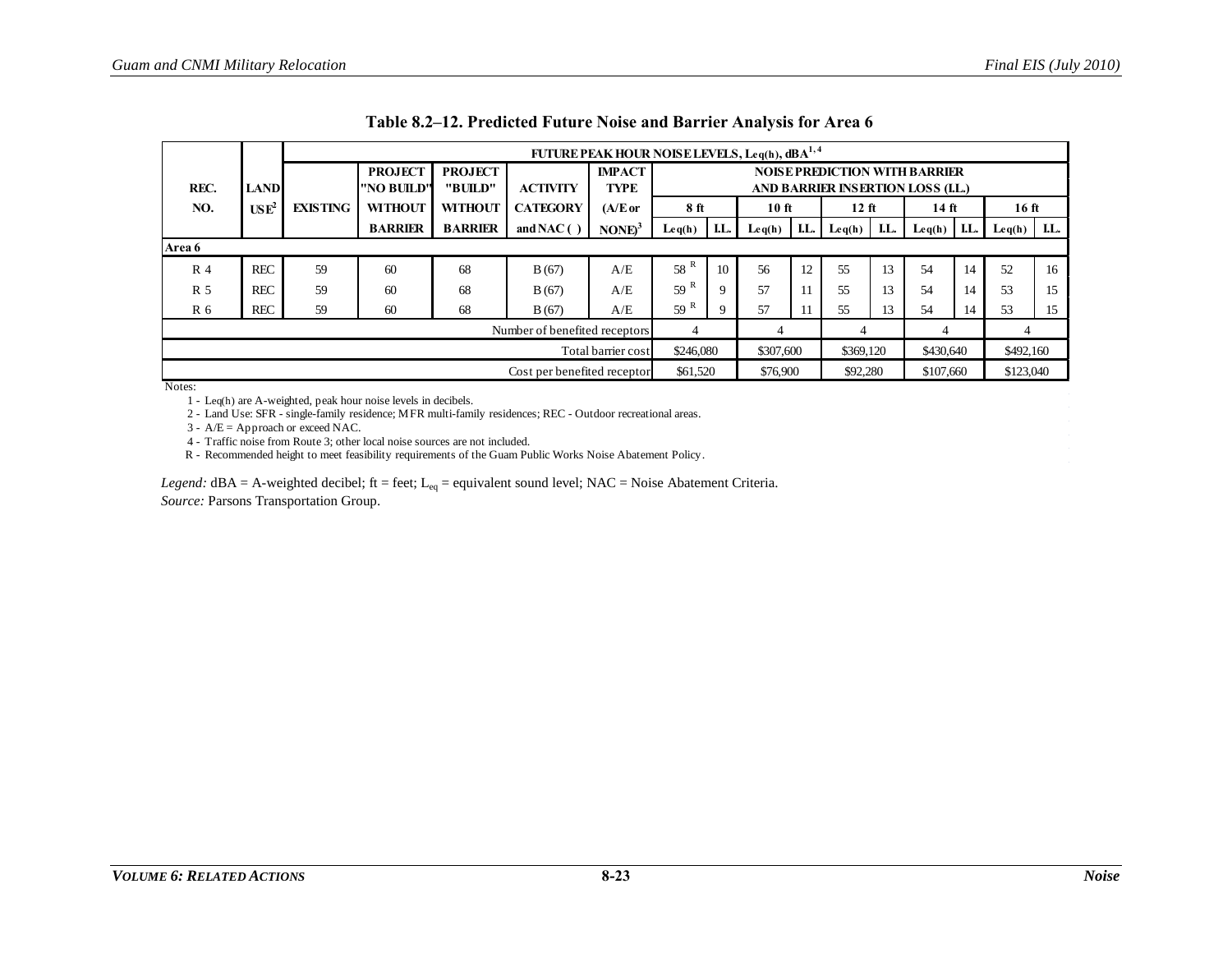|                |                                                                                         | <b>FUTURE PEAK HOUR NOISE LEVELS, Leach), dRA<sup>1,4</sup></b> |                |                |                               |                    |                                   |     |                                                |      |           |     |                                      |      |                 |      |
|----------------|-----------------------------------------------------------------------------------------|-----------------------------------------------------------------|----------------|----------------|-------------------------------|--------------------|-----------------------------------|-----|------------------------------------------------|------|-----------|-----|--------------------------------------|------|-----------------|------|
|                |                                                                                         |                                                                 | <b>PROJECT</b> | <b>PROJECT</b> |                               | <b>IMPACT</b>      |                                   |     |                                                |      |           |     | <b>NOISE PREDICTION WITH BARRIER</b> |      |                 |      |
| REC.           | <b>LAND</b>                                                                             |                                                                 | "NO BUILD"     | "BUILD"        | <b>ACTIVITY</b>               | <b>TYPE</b>        | AND BARRIER INSERTION LOSS (I.L.) |     |                                                |      |           |     |                                      |      |                 |      |
| NO.            | USE <sup>2</sup>                                                                        | <b>EXISTING</b>                                                 | <b>WITHOUT</b> | <b>WITHOUT</b> | <b>CATEGORY</b>               | $(A/E$ or          | 8 <sub>ft</sub>                   |     | $10$ ft                                        |      | $12$ ft   |     | 14 ft                                |      | $16$ ft         |      |
|                |                                                                                         |                                                                 | <b>BARRIER</b> | <b>BARRIER</b> | and NAC $( )$                 | $\text{NONE}^3$    | Leq(h)                            | LL. | $\mathbf{L} \mathbf{e} \mathbf{q}(\mathbf{h})$ | I.L. | Leq(h)    | LL. | Leq(h)                               | I.L. | $\text{Leq}(h)$ | I.L. |
| Area 8         |                                                                                         |                                                                 |                |                |                               |                    |                                   |     |                                                |      |           |     |                                      |      |                 |      |
| R <sub>7</sub> | <b>REC</b>                                                                              | 59                                                              | 60             | 68             | B(67)                         | A/E                | 60                                | 8   | 58                                             | 10   | 57        | 11  | 57                                   | 11   | 56              | 12   |
| $R_8$          | <b>REC</b>                                                                              | 59                                                              | 60             | 68             | B(67)                         | A/E                | R<br>59                           | 9   | 57                                             | 11   | 55        | 13  | 54                                   | 14   | 53              | 15   |
| R 9            | <b>REC</b>                                                                              | 59                                                              | 60             | 68             | B(67)                         | A/E                | R<br>60                           | 8   | 58                                             | 10   | 57        | 11  | 57                                   | 11   | 56              | 12   |
|                |                                                                                         |                                                                 |                |                | Number of benefited receptors |                    | 12                                |     | 12                                             |      | 12        |     | 12                                   |      | 12              |      |
|                |                                                                                         |                                                                 |                |                |                               | Total barrier cost | \$529,280                         |     | \$661,600                                      |      | \$793,920 |     | \$926,240                            |      | \$1,058,560     |      |
|                | \$88,213<br>\$44,107<br>\$77,187<br>\$55,133<br>Cost per benefited receptor<br>\$66,160 |                                                                 |                |                |                               |                    |                                   |     |                                                |      |           |     |                                      |      |                 |      |

<span id="page-23-0"></span>1 - Leq(h) are A-weighted, peak hour noise levels in decibels.

2 - Land Use: SFR - single-family residence; MFR multi-family residences; REC - Outdoor recreational areas.

3 - A/E = Approach or exceed NAC.

4 - Traffic noise from Route 3; other local noise sources are not included.

R - Recommended height to meet feasibility requirements of the Guam Public Works Noise Abatement Policy.

*Legend:*  $dBA = A$ -weighted decibel;  $ft = feet$ ;  $L_{eq} = equivalent$  sound level;  $NAC = Noise$   $Abatement$  Criteria. *Source:* Parsons Transportation Group.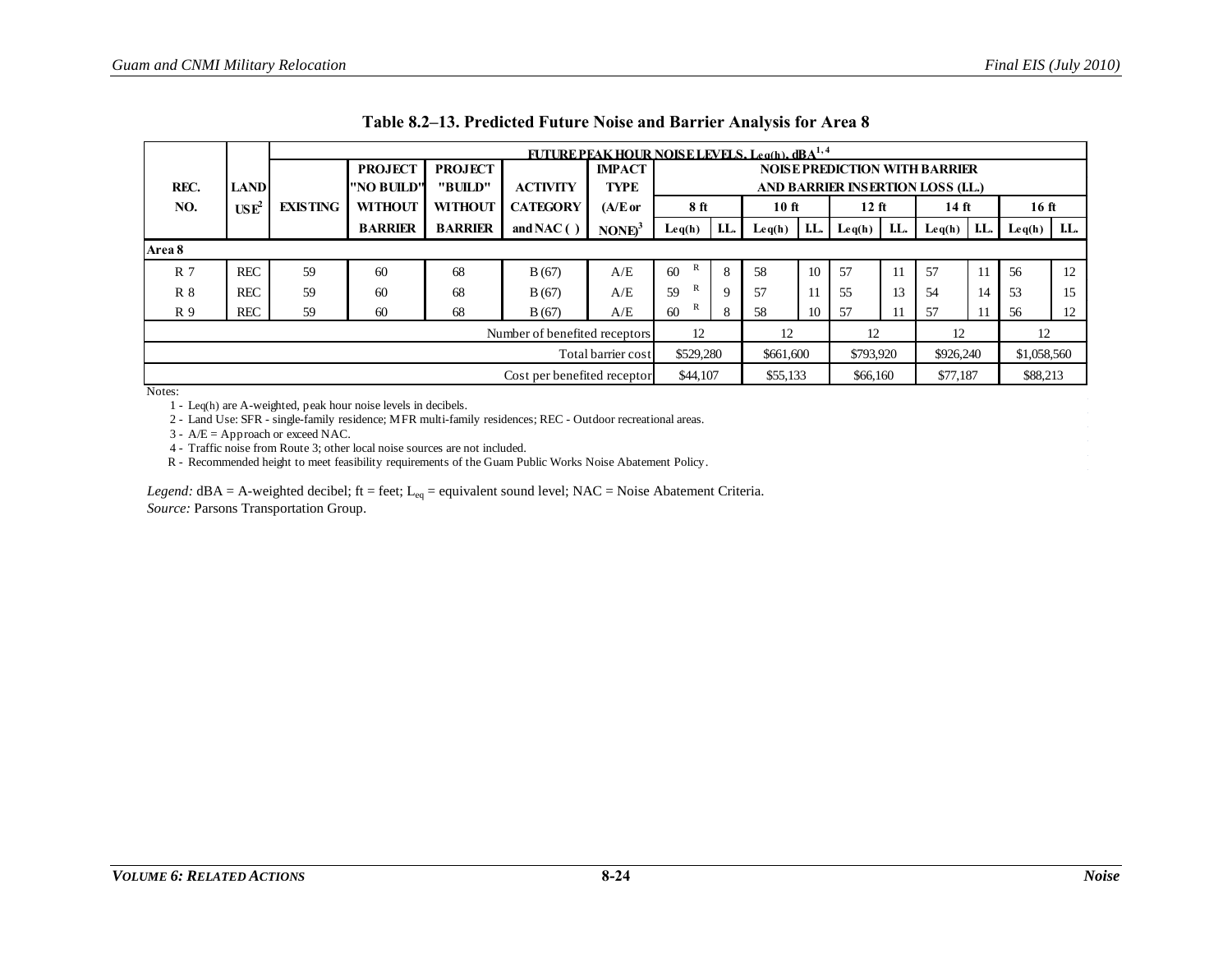- Area 6: A sound wall  $8 \text{ ft}$  (2 m) in height and 770 ft (235 m) long located along the shoulder of the southbound side of Route 3 would provide feasible noise abatement for four impacted frontage outdoor use areas for the military outdoor physical training area within Area 6 from traffic noise under Alternative 1. However, the cost per benefited receptor is \$61,520, which is above the GDPW \$35,000 cost per benefited receptor requirement for a sound wall to be considered reasonable. The results of the noise abatement analysis for this sound wall are shown in Sheet 6 in Appendix G. Plus, Appendix G also shows the location of the sound wall for Area 6.
- Area 8: A sound wall  $8 \text{ ft}$  (2 m) in height and 1,655 ft (504 m) long located along the shoulder of the southbound side of Route 3 would provide feasible noise abatement for the 12 impacted frontage outdoor use areas for the military outdoor physical training area within Area 6 from traffic noise under Alternative 1. However, the cost per benefited receptor is \$44,107, which is above the GDPW \$35,000 cost per benefited receptor requirement for a sound wall to be considered reasonable. The results of the noise abatement analysis for this sound wall are shown i[n Table 8.2–13.](#page-23-0) Sheets 7 and 8 in Appendix G show the location of the sound wall for Area 8.
- Area 10: Outdoor use area for one single-family residence within Area 10 would be impacted from traffic noise under Alternative 1. However, because there is only one impacted residence, a sound wall would have to be extended beyond the residence's property to provide feasible abatement. This solution is not possible because there are crossroads accessing Route 3 on the north and south side of this property. Sheets 11 and 12 in Appendix G show the location of Area 10.
- Area 11: Outdoor use areas for 10 single- and multi-family residences within Area 11 would be impacted from traffic noise under Alternative 1. However, most of these residences have direct-access driveways to Route 9 that would prevent the construction of a continuous sound wall required to provide feasible noise abatement. In addition, building a sound wall for these residences would not be reasonable because they are scattered along the alignment and would exceed the cost per benefited receptor requirement. Sheets 12, 13, and 14 in Appendix G show the location of Area 11.
- Area 12: Outdoor use areas for seven single-family residences within Area 12 would be impacted from traffic noise under Alternative 1. However, building a sound wall for these scattered residences along the alignment would not be reasonable because the sound wall cost would exceed the cost per benefited receptor requirement. Sheets 15 and 16 in Appendix G show the location of Area 12.
- Area 13: Outdoor use areas for eight single-family residences within Area 13 would be impacted from traffic noise under Alternative 1. However, building a sound wall for these scattered residences along the alignment would not be reasonable because the sound wall cost would exceed the cost per benefited receptor requirement. Sheets 15, 16, and 17 in Appendix G show the location of Area 13.
- Area 14: Outdoor use areas for 13 single- and multi-family residences within Area 14 would be impacted from traffic noise under Alternative 1. However, most of these residences have direct-access driveways to Route 1 that would prevent the construction of a continuous sound wall required to provide feasible noise abatement. In addition, building a sound wall for these scattered residences along the alignment would not be reasonable because the sound wall cost would exceed the cost per benefited receptor requirement. Sheets 17, 18, and 19 in Appendix G show the location of Area 14.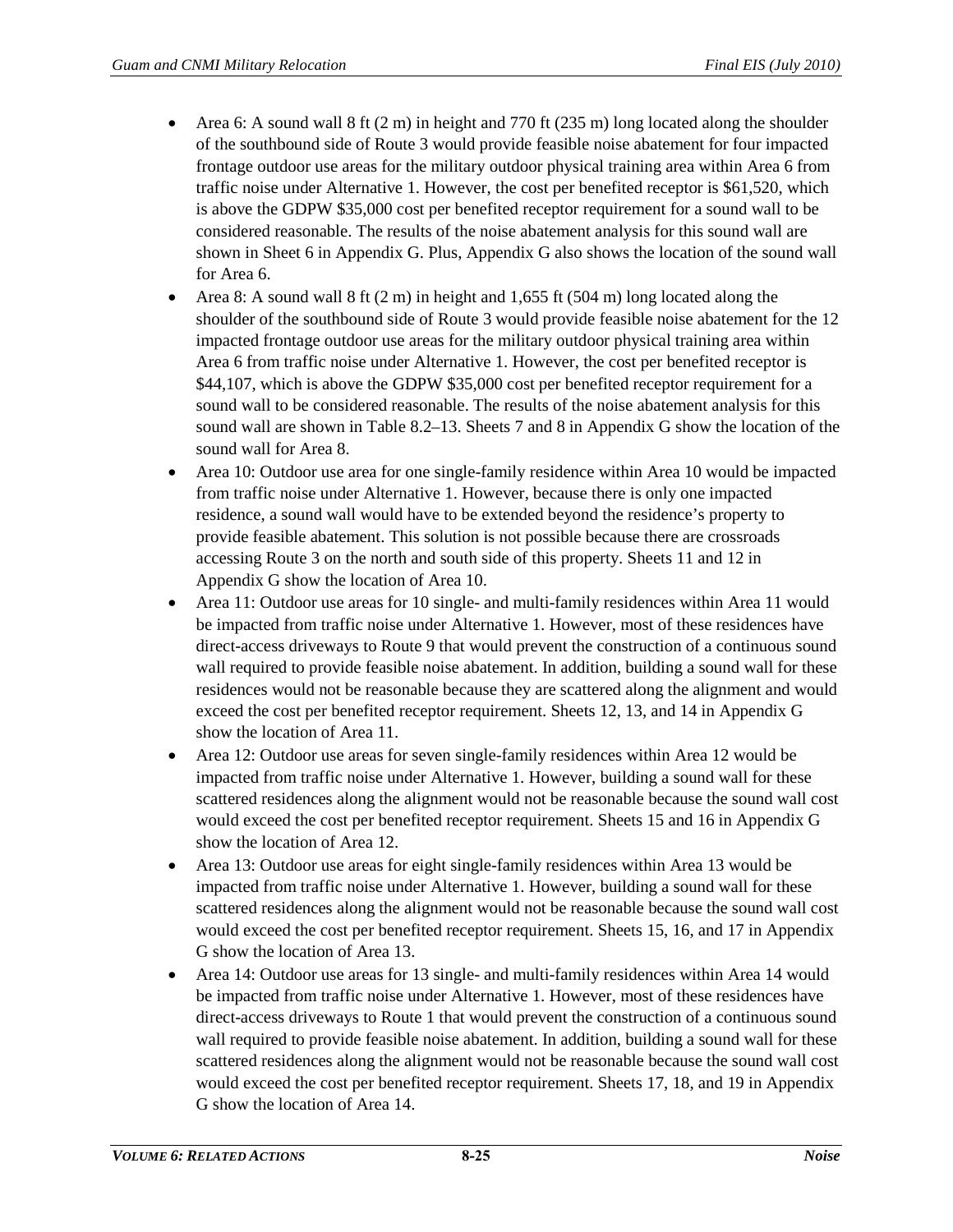• Area 16: Outdoor use areas for nine single-family residences and one church within Area 16 would be impacted from traffic noise under Alternative 1. However, most of these residences, as well as the church, have direct-access driveways to Route 1 that would prevent the construction of a continuous sound wall required to provide feasible noise abatement. Sheet 19 in Appendix G shows the location of Area 16.

## *Central*

Although many receptors within the Central Region are expected to experience future traffic noise impacts under Alternative 1, noise abatement modeling was not performed for most of the impacted receptors because the locations where impacts would occur would require abatement measures that would not be feasible. Specifically, the land adjacent to Routes 1, 8, 10, 16, and 27 consists of several residential areas where many residences have driveways that provide direct access to the routes, thereby resulting in issues of sound wall discontinuity.

Noise abatement was analyzed for nine locations within the Central Region for Alternative 1 where predicted year 2030 noise levels would cause an impact and existing topography conditions and future roadway alignment would not prevent the construction of continuous sound walls. The results of this noise abatement analysis are shown in [Table 8.2–14](#page-26-0) through [Table 8.2–22.](#page-34-0) All barrier heights and locations are based on the latest available alignment information at the time of this study. These tables provide a summary of the barriers, the number of benefited residences, cost per benefited residence, and total cost per barrier. The 12 sound walls that were analyzed for noise impacts were for Areas 18, 23, 27, 34, 39, 43, 45, 49, and 53.

- Area 17: Outdoor use areas for 15 single- and multi-family residences within Area 17 would be impacted from traffic noise under Alternative 1. However, most of these residences have direct-access driveways to Route 1 that would prevent the construction of a continuous sound wall required to provide feasible noise abatement. Sheets 20, 21, and 21 in Appendix G show the location of Area 17.
- Area 18: Outdoor use areas for seven single-family residences within Area 18 that are impacted have direct-access driveways to Route 1 that would prevent the construction of a continuous sound wall required to provide feasible noise abatement. However, a sound wall 8 ft (2 m) in height and 1,060 ft (323 m) long located along the shoulder of the southbound side of Route 1 would provide feasible noise abatement for the 10 impacted frontage outdoor use areas for a park within Area 18 from traffic noise under Alternative 1. Furthermore, the cost per benefited receptor is \$33,880, which is below the GDPW \$35,000 cost per benefited receptor requirement for a sound wall to be considered reasonable. The results of the noise abatement analysis for this sound wall are shown in [Table 8.2–14.](#page-26-0) Sheet 21 in Appendix G shows the location of the sound wall for Area 18.
- Area 19: There are eight impacted frontage outdoor use areas for a park within Area 19 from traffic noise under Alternative 1. However, most of these outdoor use areas have parking lots with direct access to Route 1 next to them that would prevent the construction of a continuous sound wall required to provide feasible noise abatement. Sheets 22 and 23 in Appendix G show the location of Area 19.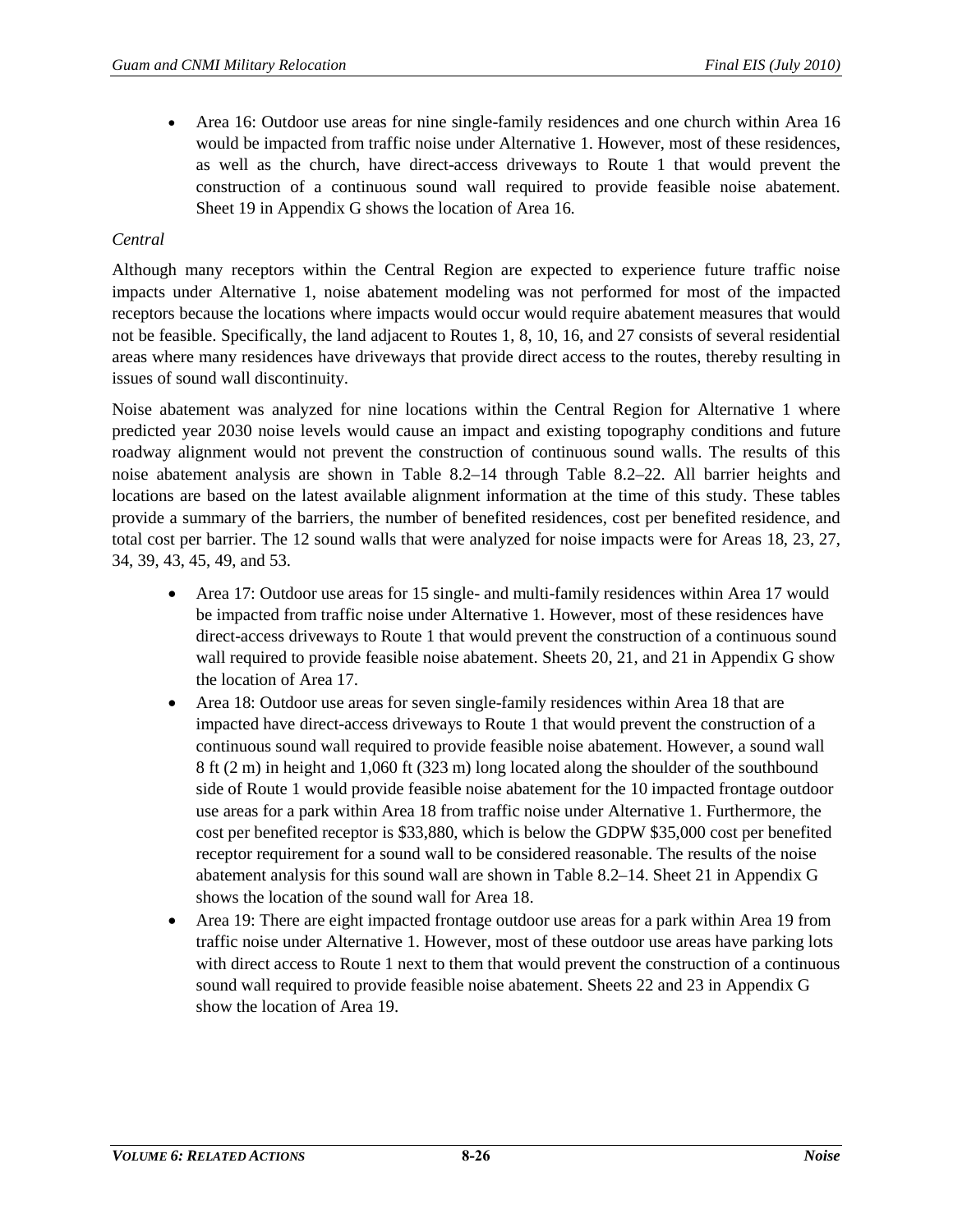|         |                                                                                         | FUTURE PEAK HOUR NOISE LEVELS, Leg(h), $dBA^{1,4}$ |                |                |                 |                    |                                      |                |                 |     |           |     |                                                |      |                                                |          |
|---------|-----------------------------------------------------------------------------------------|----------------------------------------------------|----------------|----------------|-----------------|--------------------|--------------------------------------|----------------|-----------------|-----|-----------|-----|------------------------------------------------|------|------------------------------------------------|----------|
|         |                                                                                         |                                                    | <b>PROJECT</b> | <b>PROJECT</b> |                 | <b>IMPACT</b>      | <b>NOISE PREDICTION WITH BARRIER</b> |                |                 |     |           |     |                                                |      |                                                |          |
| REC.    | <b>LAND</b>                                                                             |                                                    | l''NO BUILD''  | "BUILD"        | <b>ACTIVITY</b> | <b>TYPE</b>        | AND BARRIER INSERTION LOSS (LL.)     |                |                 |     |           |     |                                                |      |                                                |          |
| NO.     | USE <sup>2</sup>                                                                        | <b>EXISTING</b>                                    | <b>WITHOUT</b> | <b>WITHOUT</b> | <b>CATEGORY</b> | $(A/E$ or          | 8 ft                                 |                | $10$ ft         |     | $12$ ft   |     | 14 ft                                          |      | 16 ft                                          |          |
|         |                                                                                         |                                                    | <b>BARRIER</b> | <b>BARRIER</b> | and NAC $( )$   | $NONE3$            | Leq(h)                               | I.L.           | $\text{Leq}(h)$ | LL. | Leq(h)    | LL. | $\mathbf{L} \mathbf{e} \mathbf{q}(\mathbf{h})$ | I.L. | $\mathbf{L} \mathbf{e} \mathbf{q}(\mathbf{h})$ | LL.      |
| Area 18 |                                                                                         |                                                    |                |                |                 |                    |                                      |                |                 |     |           |     |                                                |      |                                                |          |
| R 10    | <b>REC</b>                                                                              | 66                                                 | 66             | 69             | B(67)           | A/E                | 62                                   | $\overline{ }$ | -61             | 8   | 61        | 8   | 60                                             | 9    | 60                                             | <b>Q</b> |
| R 11    | <b>REC</b>                                                                              | 66                                                 | 66             | 69             | B(67)           | A/E                | R<br>61                              | 8              | 60              | 9   | 58        |     | 58                                             | 11   | 57                                             | 12       |
| R 12    | <b>REC</b>                                                                              | 66                                                 | 66             | 69             | B(67)           | A/E                | R<br>64                              |                | 63              | 6   | 63        | 6   | 63                                             | 6    | 63                                             | 6        |
|         | 10<br>10<br>10<br>10<br>Number of benefited receptors<br>10                             |                                                    |                |                |                 |                    |                                      |                |                 |     |           |     |                                                |      |                                                |          |
|         |                                                                                         |                                                    |                |                |                 | Total barrier cost | \$338,880                            |                | \$423,600       |     | \$508,320 |     | \$593,040                                      |      | \$677,760                                      |          |
|         | \$33,888<br>\$67,776<br>Cost per benefited receptor<br>\$42,360<br>\$50,832<br>\$59,304 |                                                    |                |                |                 |                    |                                      |                |                 |     |           |     |                                                |      |                                                |          |

|  |  | Table 8.2–14. Predicted Future Noise and Barrier Analysis for Area 18 |  |  |
|--|--|-----------------------------------------------------------------------|--|--|
|--|--|-----------------------------------------------------------------------|--|--|

1 - Leq(h) are A-weighted, peak hour noise levels in decibels.

<span id="page-26-0"></span>2 - Land Use: SFR - single-family residence; MFR multi-family residences; REC - Outdoor recreational areas.

 $3 - A/E =$  Approach or exceed NAC.

4 - Traffic noise from Route 1; other local noise sources are not included.

R - Recommended height to meet feasibility requirements of the Guam Public Works Noise Abatement Policy.

*Legend:*  $dBA = A$ -weighted decibel; ft = feet;  $L_{eq}$  = equivalent sound level; NAC = Noise Abatement Criteria. *Source:* Parsons Transportation Group.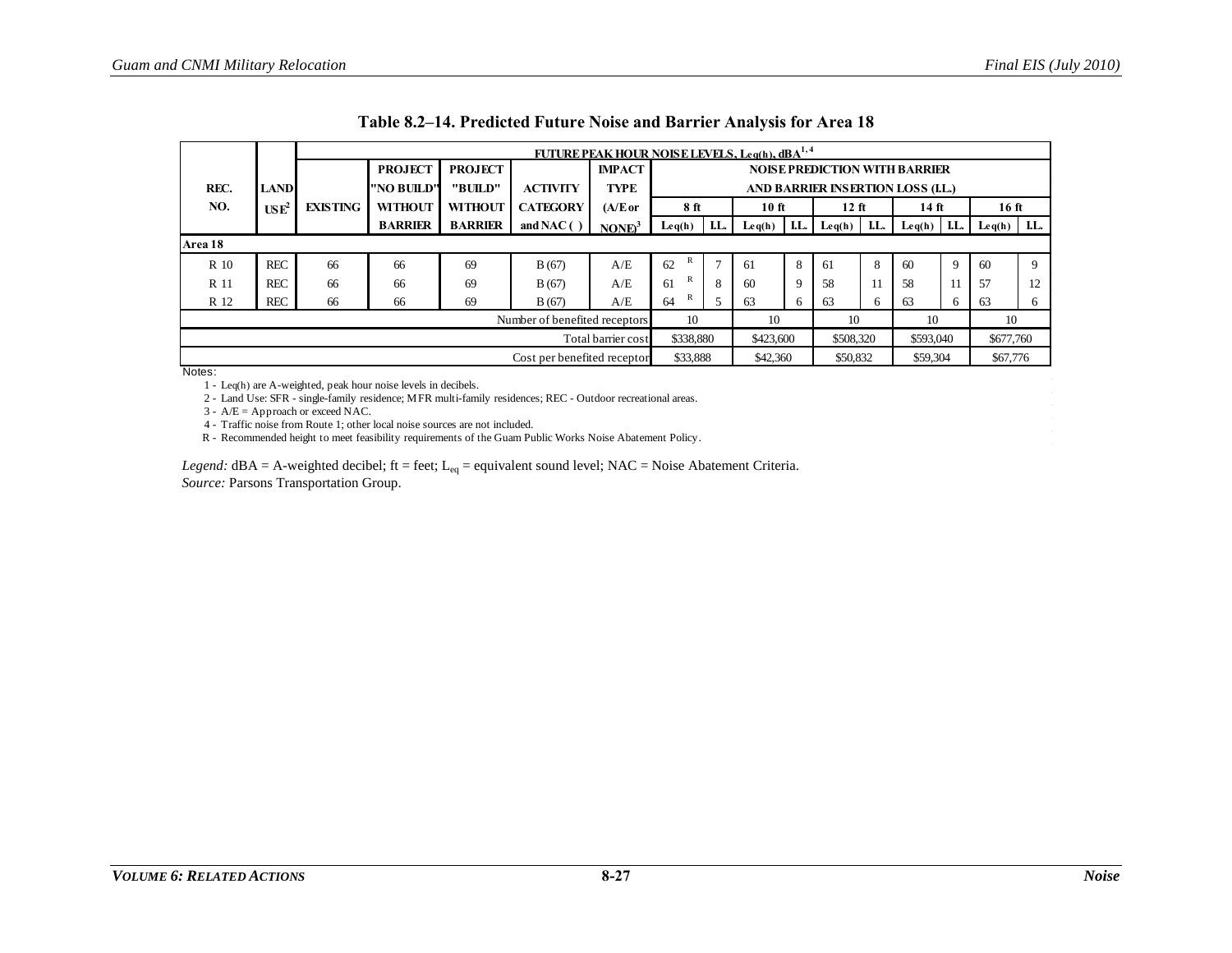|         |                                    |                 |                |                |                               | <b>FUTURE PEAK HOUR NOISE LEVELS, Leg(h), dBA<sup>1,4</sup></b> |                 |     |           |      |           |     |                                      |     |           |      |
|---------|------------------------------------|-----------------|----------------|----------------|-------------------------------|-----------------------------------------------------------------|-----------------|-----|-----------|------|-----------|-----|--------------------------------------|-----|-----------|------|
|         |                                    |                 | <b>PROJECT</b> | <b>PROJECT</b> |                               | <b>IMPACT</b>                                                   |                 |     |           |      |           |     | <b>NOISE PREDICTION WITH BARRIER</b> |     |           |      |
| REC.    | <b>LAND</b>                        |                 | "NO BUILD"     | "BUILD"        | <b>ACTIVITY</b>               | <b>TYPE</b>                                                     |                 |     |           |      |           |     | AND BARRIER INSERTION LOSS (I.L.)    |     |           |      |
| NO.     | $\mathbf{U}\mathbf{S}\mathbf{E}^2$ | <b>EXISTING</b> | <b>WITHOUT</b> | <b>WITHOUT</b> | <b>CATEGORY</b>               | $(A/E$ or                                                       | 8 <sub>ft</sub> |     | 10 ft     |      | $12$ ft   |     | 14 ft                                |     | 16 ft     |      |
|         |                                    |                 | <b>BARRIER</b> | <b>BARRIER</b> | and NAC $( )$                 | $NONE3$                                                         | Leq(h)          | LL. | Leq(h)    | I.L. | Leq(h)    | LL. | Leq(h)                               | LL. | Leq(h)    | I.L. |
| Area 23 |                                    |                 |                |                |                               |                                                                 |                 |     |           |      |           |     |                                      |     |           |      |
| R 13    | <b>REC</b>                         | 70              | 70             | 70             | B(67)                         | A/E                                                             | R<br>60         | 10  | 58        | 12   | 57        | 13  | 56                                   | 14  | 55        | 15   |
| R 14    | <b>REC</b>                         | 66              | 66             | 67             | B(67)                         | A/E                                                             | R<br>59         | 8   | 58        | 9    | 56        |     | 56                                   | 11  | 55        | 12   |
| R 15    | <b>REC</b>                         | 66              | 66             | 67             | B(67)                         | A/E                                                             | R<br>61         | 6   | 60        |      | -60       |     | 60                                   |     | 59        | 8    |
|         |                                    |                 |                |                | Number of benefited receptors | 8                                                               |                 | 8   |           | 8    |           | 8   |                                      | 8   |           |      |
|         |                                    |                 |                |                |                               | Total barrier cost                                              | \$267,200       |     | \$334,000 |      | \$400,800 |     | \$467,600                            |     | \$534,400 |      |
|         |                                    |                 |                |                | Cost per benefited receptor   |                                                                 | \$33,400        |     | \$41,750  |      | \$50,100  |     | \$58,450                             |     | \$66,800  |      |

|  | Table 8.2–15. Predicted Future Noise and Barrier Analysis for Area 23 |  |  |  |  |
|--|-----------------------------------------------------------------------|--|--|--|--|
|  |                                                                       |  |  |  |  |

<span id="page-27-0"></span>1 - Leq(h) are A-weighted, peak hour noise levels in decibels.

2 - Land Use: SFR - single-family residence; MFR multi-family residences; REC - Outdoor recreational areas.

 $3 - A/E =$  Approach or exceed NAC.

4 - Traffic noise from Route 1; other local noise sources are not included.

R - Recommended height to meet feasibility requirements of the Guam Public Works Noise Abatement Policy.

*Legend:* dBA = A-weighted decibel; ft = feet; L<sub>eq</sub> = equivalent sound level; NAC = Noise Abatement Criteria. *Source:* Parsons Transportation Group.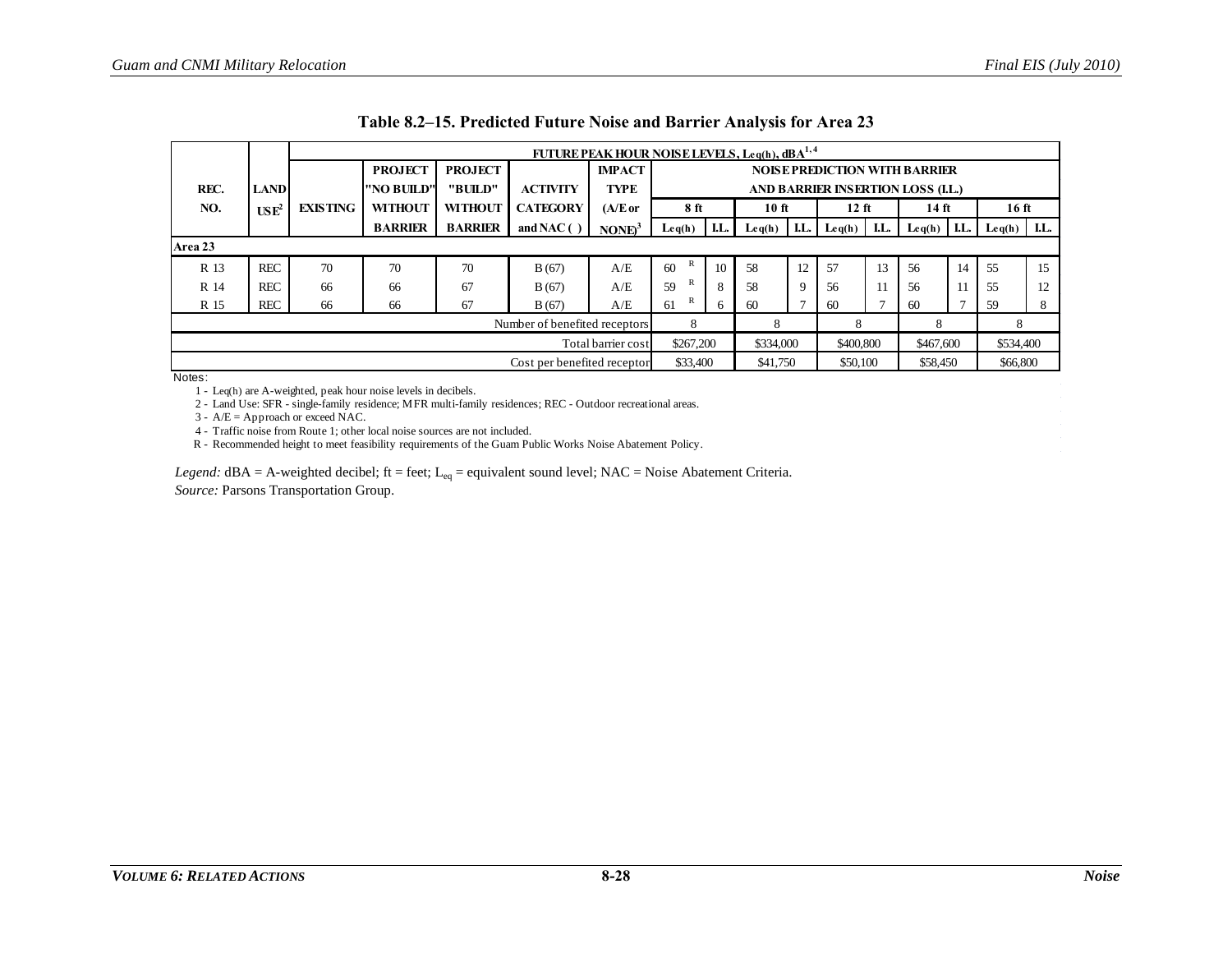|         |                |                 |                |                                                                                                            |                               | <b>FUTURE PEAK HOUR NOISE LEVELS, Leg(h), dBA<sup>1,4</sup></b> |           |              |           |     |                  |     |                                      |     |                  |     |
|---------|----------------|-----------------|----------------|------------------------------------------------------------------------------------------------------------|-------------------------------|-----------------------------------------------------------------|-----------|--------------|-----------|-----|------------------|-----|--------------------------------------|-----|------------------|-----|
|         |                |                 | <b>PROJECT</b> | <b>PROJECT</b>                                                                                             |                               | <b>IMPACT</b>                                                   |           |              |           |     |                  |     | <b>NOISE PREDICTION WITH BARRIER</b> |     |                  |     |
| REC.    | <b>LAND</b>    |                 | "NO BUILD"     | "BUILD"                                                                                                    | <b>ACTIVITY</b>               | <b>TYPE</b>                                                     |           |              |           |     |                  |     | AND BARRIER INSERTION LOSS (I.L.)    |     |                  |     |
| NO.     | $\text{USE}^2$ | <b>EXISTING</b> | <b>WITHOUT</b> | <b>WITHOUT</b>                                                                                             | <b>CATEGORY</b>               | $(A/E$ or                                                       | 8 ft      |              | 10 ft     |     | 12 <sub>ft</sub> |     | $14$ ft                              |     | 16 <sub>ft</sub> |     |
|         |                |                 | <b>BARRIER</b> | <b>BARRIER</b>                                                                                             | and NAC( $)$ )                | NONE <sup>3</sup>                                               | Leq(h)    | I.L.         | Leq(h)    | LL. | $\text{Leq}(h)$  | LL. | $\text{Leq}(h)$                      | LL. | Leq(h)           | LL. |
| Area 27 |                |                 |                |                                                                                                            |                               |                                                                 |           |              |           |     |                  |     |                                      |     |                  |     |
| R 16    | <b>REC</b>     | 68              | 68             | 10<br>$\mathbf{r}$<br>58<br>61<br>59<br>$\mathbf Q$<br>59<br>A/E<br>57<br>68<br>11<br>$\mathbf Q$<br>B(67) |                               |                                                                 |           |              |           |     |                  |     |                                      |     |                  |     |
| R 17    | <b>REC</b>     | 68              | 68             | A/E                                                                                                        | R<br>60                       | 8                                                               | 58        | 10           | 57        | 11  | 55               | 13  | 55                                   | 13  |                  |     |
| R 18    | <b>REC</b>     | 68              | 68             | 68                                                                                                         | B(67)                         | A/E                                                             | R<br>62   | <sub>0</sub> | 61        |     | 61               |     | 60                                   | 8   | -60              | 8   |
|         |                |                 |                |                                                                                                            | Number of benefited receptors | 12                                                              |           | 12           |           | 12  |                  | 12  |                                      | 12  |                  |     |
|         |                |                 |                |                                                                                                            |                               | Total barrier cost                                              | \$404,160 |              | \$505,200 |     | \$606,240        |     | \$707.280                            |     | \$808,320        |     |
|         |                |                 |                |                                                                                                            | Cost per benefited receptor   |                                                                 | \$33,680  |              | \$42,100  |     | \$50,520         |     | \$58,940                             |     | \$67,360         |     |

| Table 8.2–16. Predicted Future Noise and Barrier Analysis for Area 27 |  |  |  |  |  |  |
|-----------------------------------------------------------------------|--|--|--|--|--|--|
|                                                                       |  |  |  |  |  |  |

1 - Leq(h) are A-weighted, peak hour noise levels in decibels.

2 - Land Use: SFR - single-family residence; MFR multi-family residences; REC - Outdoor recreational areas.

 $3 - A/E =$  Approach or exceed NAC.

4 - Traffic noise from Route 1; other local noise sources are not included.

R - Recommended height to meet feasibility requirements of the Guam Public Works Noise Abatement Policy.

<span id="page-28-0"></span>*Legend:* dBA = A-weighted decibel; ft = feet;  $L_{eq}$  = equivalent sound level; NAC = Noise Abatement Criteria. *Source:* Parsons Transportation Group.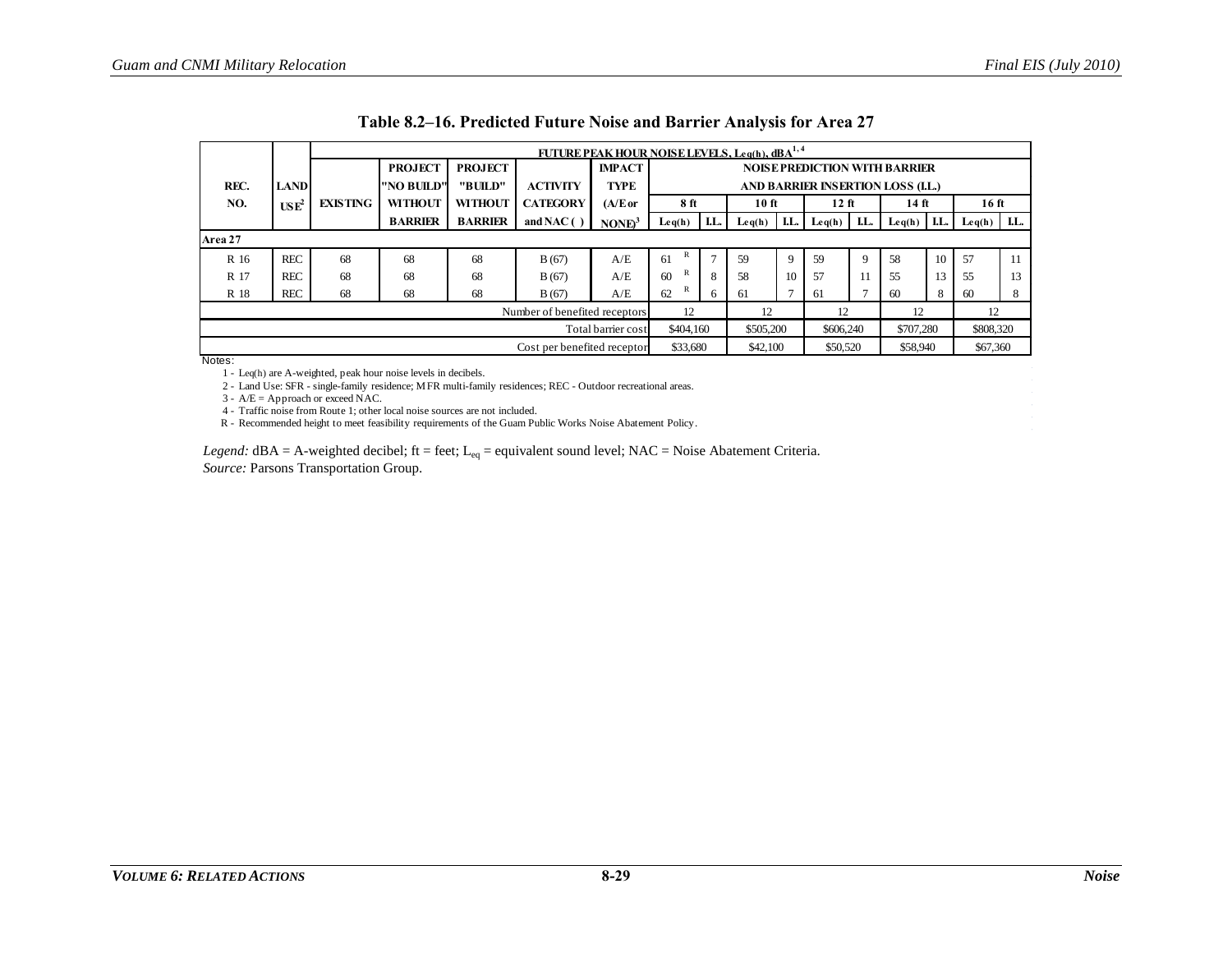|         |                  |                 |                                                                             |                               |                             | <b>FUTURE PEAK HOUR NOISE LEVELS, Leg(h), dBA<sup>1,4</sup></b> |                                                |     |           |     |           |     |                                      |      |                                                |      |
|---------|------------------|-----------------|-----------------------------------------------------------------------------|-------------------------------|-----------------------------|-----------------------------------------------------------------|------------------------------------------------|-----|-----------|-----|-----------|-----|--------------------------------------|------|------------------------------------------------|------|
|         |                  |                 | <b>PROJECT</b>                                                              | <b>PROJECT</b>                |                             | <b>IMPACT</b>                                                   |                                                |     |           |     |           |     | <b>NOISE PREDICTION WITH BARRIER</b> |      |                                                |      |
| REC.    | <b>LAND</b>      |                 | "NO BUILD"                                                                  | "BUILD"                       | <b>ACTIVITY</b>             | TYPE                                                            |                                                |     |           |     |           |     | AND BARRIER INSERTION LOSS (I.L.)    |      |                                                |      |
| NO.     | USE <sup>2</sup> | <b>EXISTING</b> | <b>WITHOUT</b>                                                              | <b>WITHOUT</b>                | <b>CATEGORY</b>             | $(A/E$ or                                                       | 8 ft                                           |     | 10 ft     |     | $12$ ft   |     | 14 <sub>ft</sub>                     |      | 16 ft                                          |      |
|         |                  |                 | <b>BARRIER</b>                                                              | <b>BARRIER</b>                | and NAC $( )$               | NONE <sup>3</sup>                                               | $\mathbf{L} \mathbf{e} \mathbf{q}(\mathbf{h})$ | LL. | Leq(h)    | LL. | Leq(h)    | LL. | $\text{Leq}(h)$                      | I.L. | $\mathbf{L} \mathbf{e} \mathbf{q}(\mathbf{h})$ | I.L. |
| Area 34 |                  |                 |                                                                             |                               |                             |                                                                 |                                                |     |           |     |           |     |                                      |      |                                                |      |
| R 19    | <b>REC</b>       | 67              | R<br>$\overline{7}$<br>8<br>A/E<br>64<br>68<br>71<br>63<br>63<br>B(67)<br>8 |                               |                             |                                                                 |                                                |     |           |     |           | 62  | 9                                    | 62   | 9                                              |      |
| R 20    | <b>REC</b>       | 67              | 68                                                                          | 71                            | B(67)                       | A/E                                                             | 62                                             | 9   | -61       | 10  | 60        |     | 59                                   | 12   | 58                                             | 13   |
| R 21    | <b>REC</b>       | 67              | 68                                                                          | 71                            | B(67)                       | A/E                                                             | R<br>63                                        | 8   | 61        | 10  | -60       |     | 59                                   | 12   | 59                                             | 12   |
|         |                  |                 |                                                                             | Number of benefited receptors | 8                           |                                                                 | 8                                              |     | 8         |     | 8         |     | 8                                    |      |                                                |      |
|         |                  |                 |                                                                             |                               |                             | Total barrier cost                                              | \$267,840                                      |     | \$334,800 |     | \$401.760 |     | \$468,720                            |      | \$535,680                                      |      |
|         |                  |                 |                                                                             |                               | Cost per benefited receptor |                                                                 | \$33,480                                       |     | \$41,850  |     | \$50,220  |     | \$58,590                             |      | \$66,960                                       |      |

| Table 8.2-17. Predicted Future Noise and Barrier Analysis for Area 34 |  |  |  |  |  |  |
|-----------------------------------------------------------------------|--|--|--|--|--|--|
|                                                                       |  |  |  |  |  |  |

1 - Leq(h) are A-weighted, peak hour noise levels in decibels.

2 - Land Use: SFR - single-family residence; MFR multi-family residences; REC - Outdoor recreational areas.

 $3 - A/E =$  Approach or exceed NAC.

4 - Traffic noise from Route 1; other local noise sources are not included.

R - Recommended height to meet feasibility requirements of the Guam Public Works Noise Abatement Policy.

<span id="page-29-0"></span>*Legend:* dBA = A-weighted decibel; ft = feet; L<sub>eq</sub> = equivalent sound level; NAC = Noise Abatement Criteria.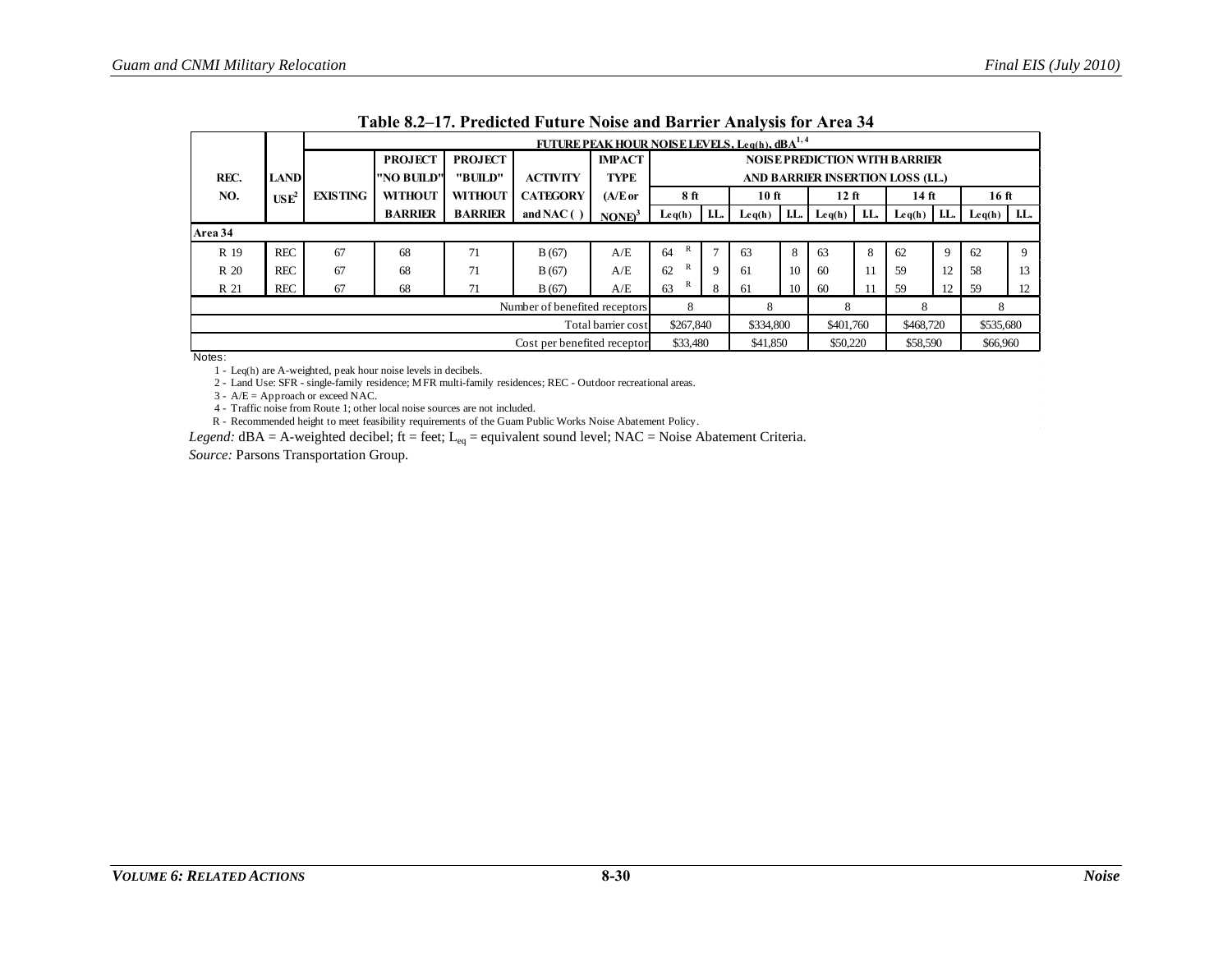|         |                  |                 |                               |                    |                             | FUTURE PEAK HOUR NOISE LEVELS, Leq(h), dBA <sup>1,4</sup> |           |                |           |     |             |      |                                                |     |                  |      |
|---------|------------------|-----------------|-------------------------------|--------------------|-----------------------------|-----------------------------------------------------------|-----------|----------------|-----------|-----|-------------|------|------------------------------------------------|-----|------------------|------|
|         |                  |                 | <b>PROJECT</b>                | <b>PROJECT</b>     |                             | <b>IMPACT</b>                                             |           |                |           |     |             |      | <b>NOISE PREDICTION WITH BARRIER</b>           |     |                  |      |
| REC.    | <b>LAND</b>      |                 | "NO BUILD"                    | "BUILD"            | <b>ACTIVITY</b>             | <b>TYPE</b>                                               |           |                |           |     |             |      | AND BARRIER INSERTION LOSS (LL.)               |     |                  |      |
| NO.     | USE <sup>2</sup> | <b>EXISTING</b> | <b>WITHOUT</b>                | <b>WITHOUT</b>     | <b>CATEGORY</b>             | (A/E or                                                   | 8 ft      |                | 10 ft     |     | $12$ ft     |      | 14 ft                                          |     | 16 <sub>ft</sub> |      |
|         |                  |                 | <b>BARRIER</b>                | <b>BARRIER</b>     | and NAC $( )$               | NONE <sup>3</sup>                                         | Leq(h)    | LL.            | Leq(h)    | LL. | Leq(h)      | I.L. | $\mathbf{L} \mathbf{e} \mathbf{q}(\mathbf{h})$ | LL. | Leq(h)           | I.L. |
| Area 39 |                  |                 |                               |                    |                             |                                                           |           |                |           |     |             |      |                                                |     |                  |      |
| R 22    | <b>SFR</b>       | 62              | 68                            | 71                 | B(67)                       | A/E                                                       | R<br>62   | $\overline{9}$ | 60        | 11  | 59          | 12   | 58                                             | 13  | 57               | 14   |
| R 23    | <b>SFR</b>       | 61              | 67                            | 70                 | B(67)                       | A/E                                                       | R<br>61   | 9              | 60        | 10  | 59          | 11   | 58                                             | 12  | 57               | 13   |
| R 24    | <b>SFR</b>       | 62              | 68                            | 71                 | B(67)                       | A/E                                                       | R<br>62   | 9              | 61        | 10  | 59          | 12   | 58                                             | 13  | 57               | 14   |
| R 25    | <b>SFR</b>       | 62              | 68                            | 71                 | B(67)                       | A/E                                                       | R<br>62   | 9              | 61        | 10  | 59          | 12   | 58                                             | 13  | 58               | 13   |
| R 26    | <b>SFR</b>       | 62              | 68                            | 71                 | B(67)                       | A/E                                                       | R<br>64   | $\overline{ }$ | 63        | 8   | 62          |      | 62                                             | 9   | 62               | 9    |
|         |                  |                 | Number of benefited receptors |                    |                             |                                                           | 33        |                | 33        |     | 33          |      | 33                                             |     | 33               |      |
|         |                  |                 |                               | Total barrier cost | \$631,680                   |                                                           | \$789,600 |                | \$947,520 |     | \$1,105,440 |      | \$1,263,360                                    |     |                  |      |
|         |                  |                 |                               |                    | Cost per benefited receptor |                                                           | \$19,142  |                | \$23,927  |     | \$28,713    |      | \$33,498                                       |     | \$38,284         |      |

|  | Table 8.2–18. Predicted Future Noise and Barrier Analysis for Area 39 |  |  |  |
|--|-----------------------------------------------------------------------|--|--|--|
|--|-----------------------------------------------------------------------|--|--|--|

1 - Leq(h) are A-weighted, peak hour noise levels in decibels.

2 - Land Use: SFR - single-family residence; MFR multi-family residences; REC - Outdoor recreational areas.

3 - A/E = Approach or exceed NAC.

4 - Traffic noise from Route 1; other local noise sources are not included.

R - Recommended height to meet feasibility requirements of the Guam Public Works Noise Abatement Policy.

<span id="page-30-0"></span>*Legend:* dBA = A-weighted decibel; ft = feet; L<sub>eq</sub> = equivalent sound level; NAC = Noise Abatement Criteria.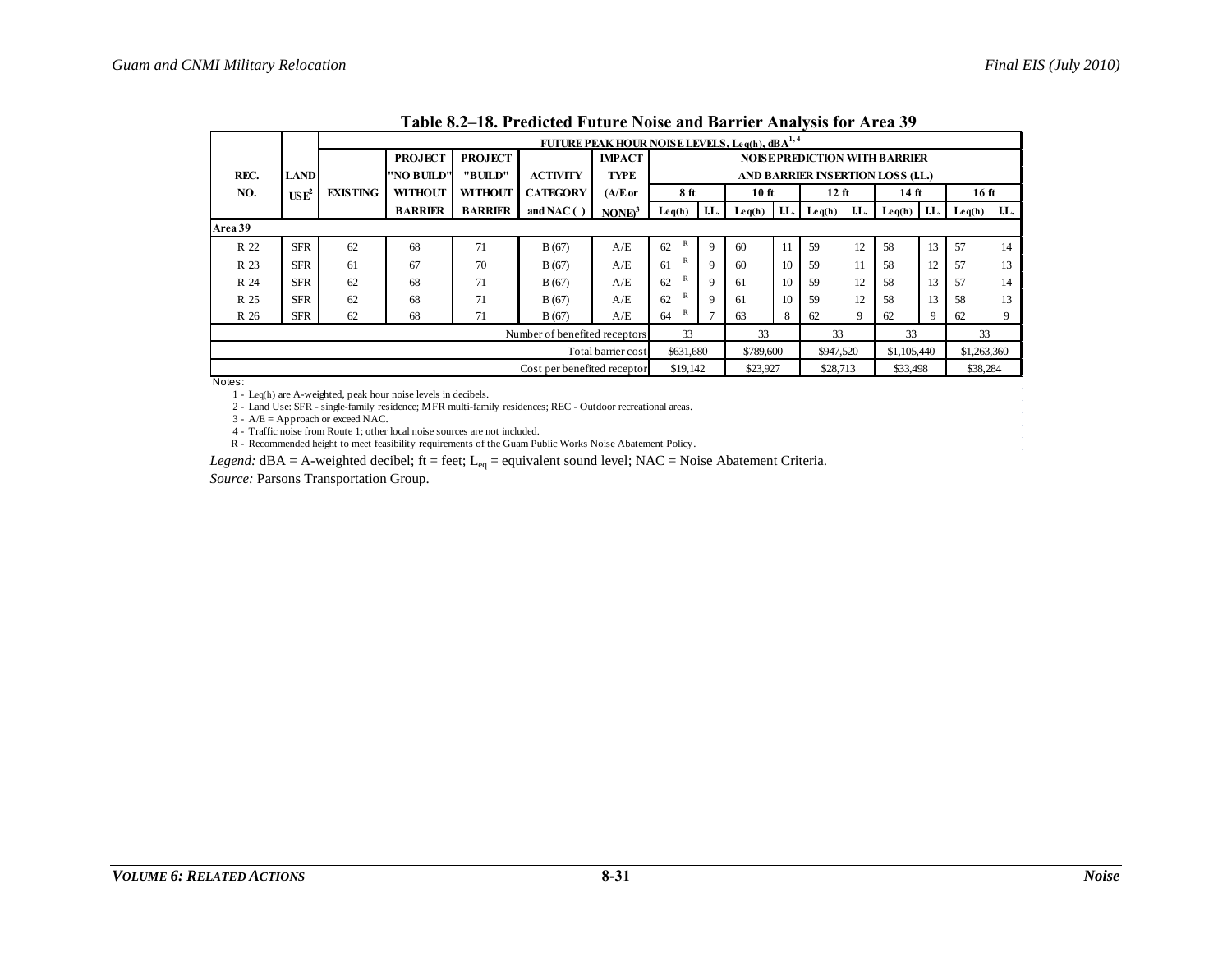|                   |                               |                 |                              |                           |                                    | FUTURE PEAK HOUR NOISE LEVELS, Leq(h), dBA <sup>1,4</sup> |           |                |                    |     |                    |     |                                                      |               |                  |     |
|-------------------|-------------------------------|-----------------|------------------------------|---------------------------|------------------------------------|-----------------------------------------------------------|-----------|----------------|--------------------|-----|--------------------|-----|------------------------------------------------------|---------------|------------------|-----|
|                   |                               |                 | <b>PROJECT</b>               | <b>PROJECT</b>            |                                    | <b>IMPACT</b>                                             |           |                |                    |     |                    |     | <b>NOISE PREDICTION WITH BARRIER</b>                 |               |                  |     |
| REC.<br>NO.       | <b>LAND</b><br>$\text{USE}^2$ | <b>EXISTING</b> | "NO BUILD"<br><b>WITHOUT</b> | "BUILD"<br><b>WITHOUT</b> | <b>ACTIVITY</b><br><b>CATEGORY</b> | TYPE<br>(A/E or                                           | 8 ft      |                | $10$ ft            |     | $12$ ft            |     | AND BARRIER INSERTION LOSS (I.L.)<br>$14 \text{ ft}$ |               | 16 <sub>ft</sub> |     |
|                   |                               |                 | <b>BARRIER</b>               | <b>BARRIER</b>            | and NAC $( )$                      | NONE <sup>3</sup>                                         | Leq(h)    | LL.            | $\mathbf{L}$ eq(h) | LL. | Leq(h)             | LL. | $\mathbf{L} \mathbf{e} \mathbf{q}(\mathbf{h})$       | LL.           | Leq(h)           | LL. |
| Area 43           |                               |                 |                              |                           |                                    |                                                           |           |                |                    |     |                    |     |                                                      |               |                  |     |
| R 27              | <b>SFR</b>                    | 63              | 65                           | 66                        | B(67)                              | A/E                                                       | 59        | $\overline{7}$ | 58                 | 8   | 57                 |     | 57                                                   | 9             | 57               | 9   |
| R 28              | <b>SFR</b>                    | 63              | 65                           | 66                        | B(67)                              | A/E                                                       | 58        | 8              | 56                 | 10  | $\mathbb{R}$<br>55 | -11 | 54                                                   | 12            | 53               | 13  |
| R 29              | <b>SFR</b>                    | 63              | 65<br>66<br>B(67)            |                           |                                    |                                                           | 57        | 9              | 56                 | 10  | R<br>54            | 12  | 53                                                   | 13            | 52               | 14  |
| R 30              | <b>SFR</b>                    | 63              | 65                           | 66                        | B(67)                              | A/E                                                       | 57        | 9              | 56                 | 10  | $\mathbb{R}$<br>54 | 12  | 53                                                   | 13            | 52               | 14  |
| R 31              | <b>SFR</b>                    | 61              | 63                           | 64                        | B(67)                              | <b>NONE</b>                                               | 57        | $\tau$         | 55                 | Q   | $\mathbb{R}$<br>54 | 10  | 53                                                   | 11            | 53               | 11  |
| R 32              | <b>SFR</b>                    | 63              | 65                           | 66                        | B(67)                              | A/E                                                       | 60        | 6              | 59                 | Ð   | $\mathbb{R}$<br>59 |     | 59                                                   | $\mathcal{I}$ | 59               |     |
|                   |                               |                 |                              |                           | Number of benefited receptors      | 18                                                        |           | 22             |                    | 29  |                    | 29  |                                                      | 29            |                  |     |
|                   |                               |                 |                              |                           |                                    | Total barrier cost                                        | \$447,040 |                | \$558,800          |     | \$670,560          |     | \$782,320                                            |               | \$894,080        |     |
| $1.1 - 1.2 - 1.1$ |                               |                 |                              |                           | Cost per benefited receptor        |                                                           | \$24,836  |                | \$25,400           |     | \$23,123           |     | \$26,977                                             |               | \$30,830         |     |

**Table 8.2–19. Predicted Future Noise and Barrier Analysis for Area 43** 

<span id="page-31-0"></span>1 - Leq(h) are A-weighted, peak hour noise levels in decibels.

2 - Land Use: SFR - single-family residence; MFR multi-family residences; REC - Outdoor recreational areas.

3 - A/E = Approach or exceed NAC.

4 - Traffic noise from Route 1; other local noise sources are not included.

R - Recommended height to meet feasibility requirements of the Guam Public Works Noise Abatement Policy.

*Legend:* dBA = A-weighted decibel; ft = feet; L<sub>eq</sub> = equivalent sound level; NAC = Noise Abatement Criteria.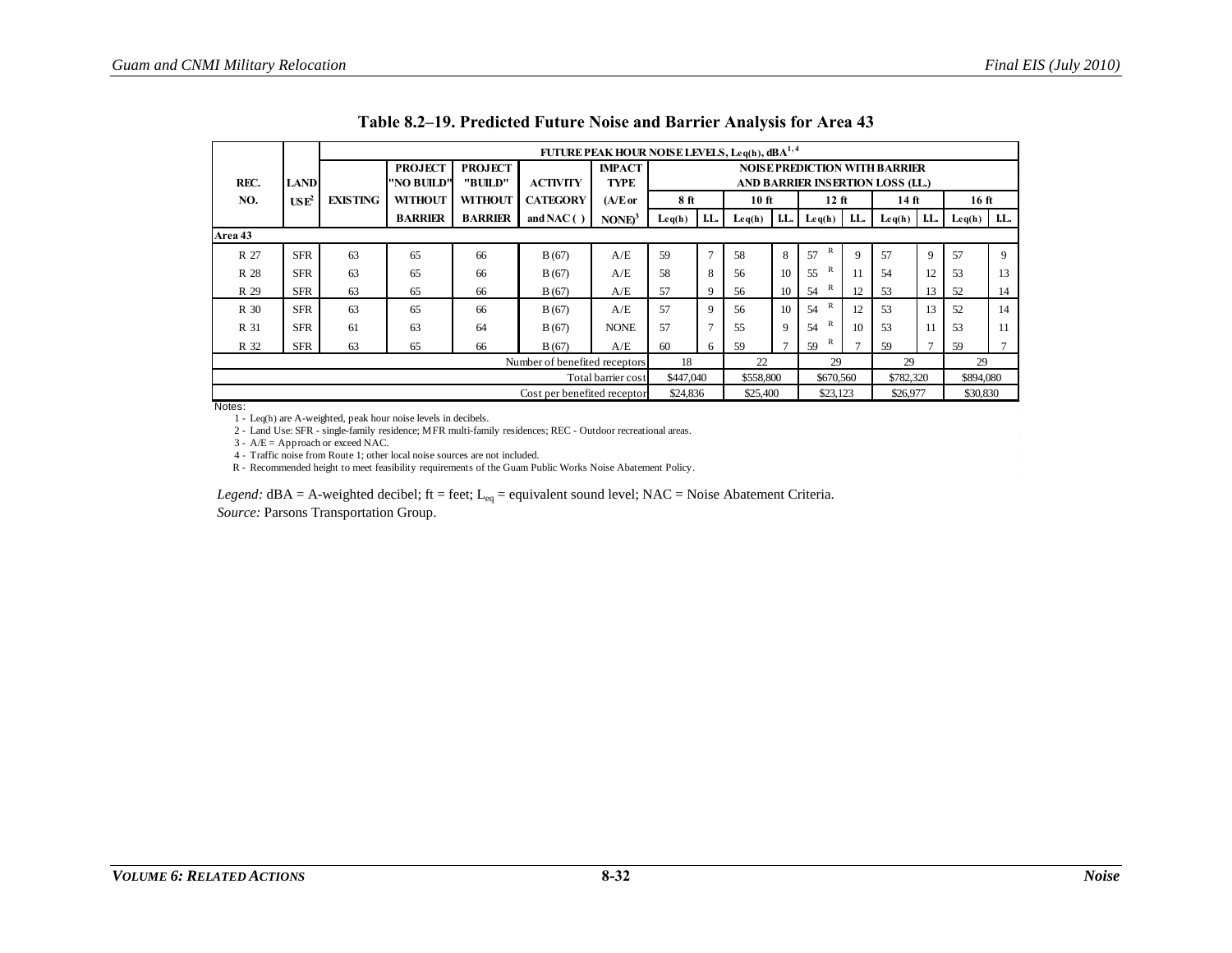|         |                  |                 |                |                |                               | FUTURE PEAK HOUR NOISE LEVELS, Leq(h), dBA <sup>1,4</sup> |                    |     |             |     |                                      |     |                 |     |                                                |     |
|---------|------------------|-----------------|----------------|----------------|-------------------------------|-----------------------------------------------------------|--------------------|-----|-------------|-----|--------------------------------------|-----|-----------------|-----|------------------------------------------------|-----|
|         |                  |                 | <b>PROJECT</b> | <b>PROJECT</b> |                               | <b>IMPACT</b>                                             |                    |     |             |     | <b>NOISE PREDICTION WITH BARRIER</b> |     |                 |     |                                                |     |
| REC.    | <b>LAND</b>      |                 | "NO BUILD"     | "BUILD"        | <b>ACTIVITY</b>               | TYPE                                                      |                    |     |             |     | AND BARRIER INSERTION LOSS (I.L.)    |     |                 |     |                                                |     |
| NO.     | USE <sup>2</sup> | <b>EXISTING</b> | <b>WITHOUT</b> | <b>WITHOUT</b> | <b>CATEGORY</b>               | $(A/E$ or                                                 | 8 ft               |     | $10$ ft     |     | $12$ ft                              |     | $14$ ft         |     | 16ft                                           |     |
|         |                  |                 | <b>BARRIER</b> | <b>BARRIER</b> | and NAC $( )$                 | NONE <sup>3</sup>                                         | Leq(h)             | LL. | Leq(h)      | LL. | Leq(h)                               | LL. | $\text{Leq}(h)$ | LL. | $\mathbf{L} \mathbf{e} \mathbf{q}(\mathbf{h})$ | LL. |
| Area 45 |                  |                 |                |                |                               |                                                           |                    |     |             |     |                                      |     |                 |     |                                                |     |
| R 33    | <b>REC</b>       | 63              | 66             | 67             | B(67)                         | A/E                                                       | $\mathbb{R}$<br>59 | 8   | 57          | 10  | 56                                   | 11  | 55              | 12  | 54                                             | 13  |
| R 34    | <b>REC</b>       | 63              | 66             | 67             | B(67)                         | A/E                                                       | R<br>59            | 8   | 57          | 10  | 56                                   | 11  | 55              | 12  | 54                                             | 13  |
| R 35    | <b>REC</b>       | 63              | 66             | 67             | B(67)                         | A/E                                                       | $\mathbb{R}$<br>58 | 9   | 57          | 10  | 55                                   | 12  | 54              | 13  | 54                                             | 13  |
| R 36    | <b>REC</b>       | 63              | 66             | 66             | B(67)                         | A/E                                                       | $\mathbb{R}$<br>58 | 8   | 56          | 10  | 55                                   | 11  | 54              | 12  | 53                                             | 13  |
| R 37    | <b>REC</b>       | 63              | 65             | 67             | B(67)                         | A/E                                                       | $\mathbb{R}$<br>59 | 8   | 57          | 10  | 56                                   | 11  | 55              | 12  | 54                                             | 13  |
| R 38    | <b>REC</b>       | 63              | 66             | 67             | B(67)                         | A/E                                                       | R<br>59            | 8   | 57          | 10  | 56                                   | 11  | 56              | 11  | 55                                             | 12  |
|         |                  |                 |                |                | Number of benefited receptors |                                                           | 28                 |     | 28          |     | 28                                   |     | 28              |     | 28                                             |     |
|         |                  |                 |                |                |                               | Total barrier cost                                        | \$932,160          |     | \$1,165,200 |     | \$1,398,240                          |     | \$1,631,280     |     | \$1,864,320                                    |     |
| Notes . |                  |                 |                |                | Cost per benefited receptor   |                                                           | \$33,291           |     | \$41,614    |     | \$49,937                             |     | \$58,260        |     | \$66,583                                       |     |

|  |  |  | Table 8.2–20. Predicted Future Noise and Barrier Analysis for Area 45 |  |  |  |
|--|--|--|-----------------------------------------------------------------------|--|--|--|
|--|--|--|-----------------------------------------------------------------------|--|--|--|

<span id="page-32-0"></span>

1 - Leq(h) are A-weighted, peak hour noise levels in decibels. 2 - Land Use: SFR - single-family residence; MFR multi-family residences; REC - Outdoor recreational areas.

3 - A/E = Approach or exceed NAC.

4 - Traffic noise from Route 1; other local noise sources are not included.

R - Recommended height to meet feasibility requirements of the Guam Public Works Noise Abatement Policy.

*Legend:*  $dBA = A$ -weighted decibel;  $ft = feet$ ;  $L_{eq} = equivalent$  sound level;  $NAC = Noise$   $Abatement$  Criteria.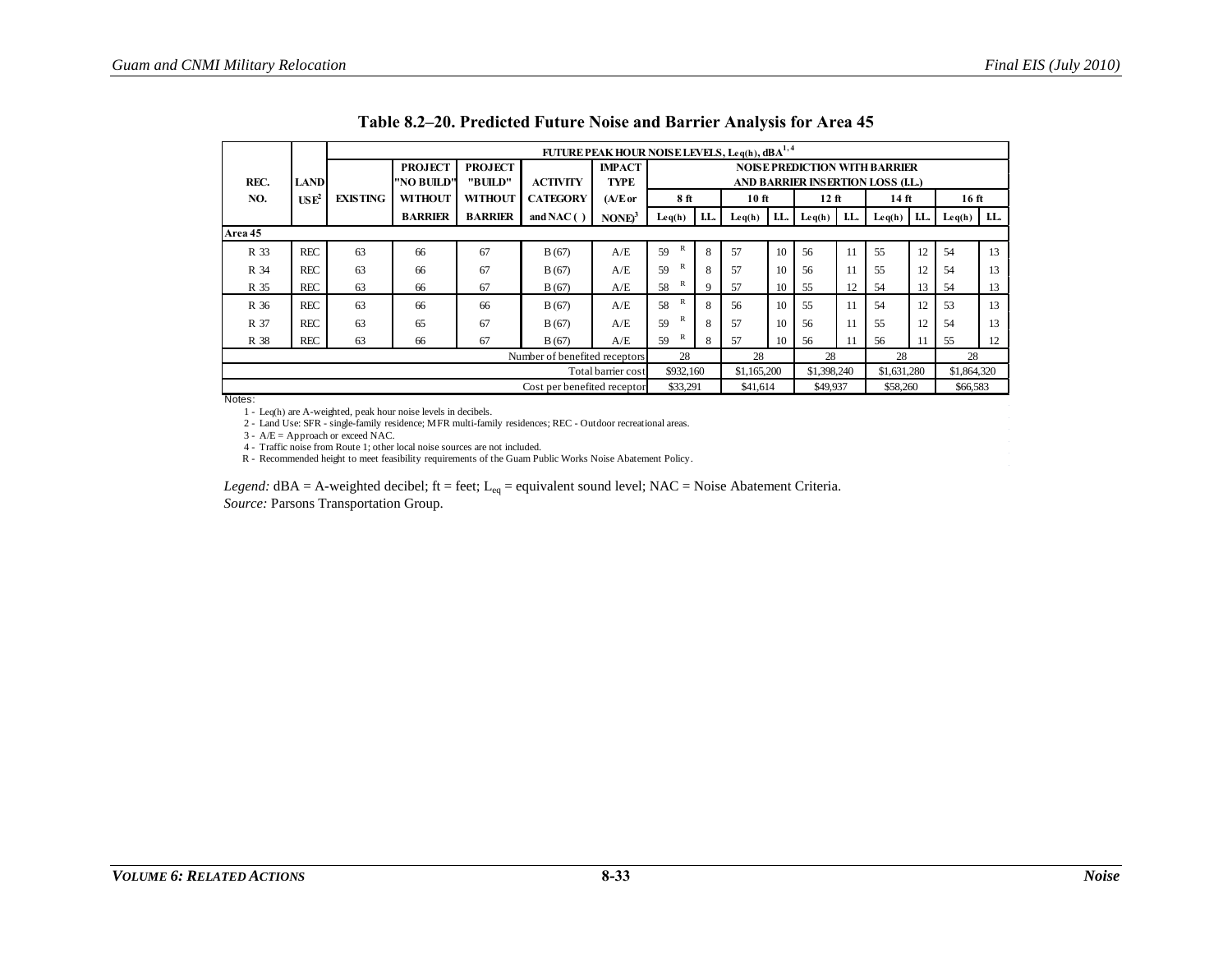|         |                  |                 |                |                |                               | FUTURE PEAK HOUR NOISE LEVELS, Leq(h), dBA <sup>1,4</sup> |           |     |                 |                |                                      |             |                 |              |                 |             |
|---------|------------------|-----------------|----------------|----------------|-------------------------------|-----------------------------------------------------------|-----------|-----|-----------------|----------------|--------------------------------------|-------------|-----------------|--------------|-----------------|-------------|
|         |                  |                 | <b>PROJECT</b> | <b>PROJECT</b> |                               | <b>IMPACT</b>                                             |           |     |                 |                | <b>NOISE PREDICTION WITH BARRIER</b> |             |                 |              |                 |             |
| REC.    | <b>LAND</b>      |                 | "NO BUILD"     | "BUILD"        | <b>ACTIVITY</b>               | TYPE                                                      |           |     |                 |                | AND BARRIER INSERTION LOSS (LL.)     |             |                 |              |                 |             |
| NO.     | USE <sup>2</sup> | <b>EXISTING</b> | <b>WITHOUT</b> | <b>WITHOUT</b> | <b>CATEGORY</b>               | $(A/E$ or                                                 | 8 ft      |     | 10ft            |                | $12$ ft                              |             | $14 \text{ ft}$ |              | 16 ft           |             |
|         |                  |                 | <b>BARRIER</b> | <b>BARRIER</b> | and NAC $( )$                 | $NONE3$                                                   | Leq(h)    | LL. | $\text{Leq}(h)$ | LL.            | $\mathbf{L}$ eq(h)                   | LL.         | $Leq(h)$ I.L.   |              | $\text{Leq}(h)$ | LL.         |
| Area 49 |                  |                 |                |                |                               |                                                           |           |     |                 |                |                                      |             |                 |              |                 |             |
| R 39    | <b>SFR</b>       | 63              | 65             | 66             | B(67)                         | A/E                                                       | 60        | 6   | 59              | $\overline{7}$ | R<br>58                              | 8           | 58              | 8            | 58              | 8           |
| R 40    | <b>SFR</b>       | 63              | 65             | 66             | B(67)                         | A/E                                                       | 59        |     | 58              | 8              | R<br>57                              | 9           | 56              | 10           | 56              | 10          |
| R 41    | <b>SFR</b>       | 63              | 65             | 66             | A/E                           | 59                                                        |           | 58  | 8               | R<br>58        | 8                                    | 57          | 9               | 57           | 9               |             |
| R 42    | <b>SFR</b>       | 63              | 65             | 66             | B(67)                         | A/E                                                       | 59        |     | 58              | 8              | R<br>57                              | $\mathbf Q$ | 57              | $\mathbf{Q}$ | 57              | $\mathbf Q$ |
| R 43    | <b>SFR</b>       | 63              | 65             | 66             | B(67)                         | A/E                                                       | 58        | 8   | 57              | 9              | R<br>55                              | 11          | 55              | 11           | 54              | 12          |
| R 44    | <b>SFR</b>       | 63              | 64             | 64             | B(67)                         | <b>NONE</b>                                               | 57        |     | 56              | 8              | R<br>55                              | $\mathbf Q$ | 54              | 10           | 54              | 10          |
|         |                  |                 |                |                | Number of benefited receptors | 10                                                        |           | 10  |                 | 15             |                                      | 15          |                 | 16           |                 |             |
|         |                  |                 |                |                |                               | Total barrier cost                                        | \$338,240 |     | \$422,800       |                | \$507,360                            |             | \$591,920       |              | \$676,480       |             |
|         |                  |                 |                |                | Cost per benefited receptor   |                                                           | \$33,824  |     | \$42,280        |                | \$33,824                             |             | \$39,461        |              | \$42,280        |             |
| Notes:  |                  |                 |                |                |                               |                                                           |           |     |                 |                |                                      |             |                 |              |                 |             |

|  |  | Table 8.2–21. Predicted Future Noise and Barrier Analysis for Area 49 |  |  |
|--|--|-----------------------------------------------------------------------|--|--|
|  |  |                                                                       |  |  |

<span id="page-33-0"></span>

1 - Leq(h) are A-weighted, peak hour noise levels in decibels. 2 - Land Use: SFR - single-family residence; MFR multi-family residences; REC - Outdoor recreational areas.

3 - A/E = Approach or exceed NAC.

4 - Traffic noise from Route 27; other local noise sources are not included.

R - Recommended height to meet feasibility requirements of the Guam Public Works Noise Abatement Policy.

*Legend:* dBA = A-weighted decibel; ft = feet; L<sub>eq</sub> = equivalent sound level; NAC = Noise Abatement Criteria.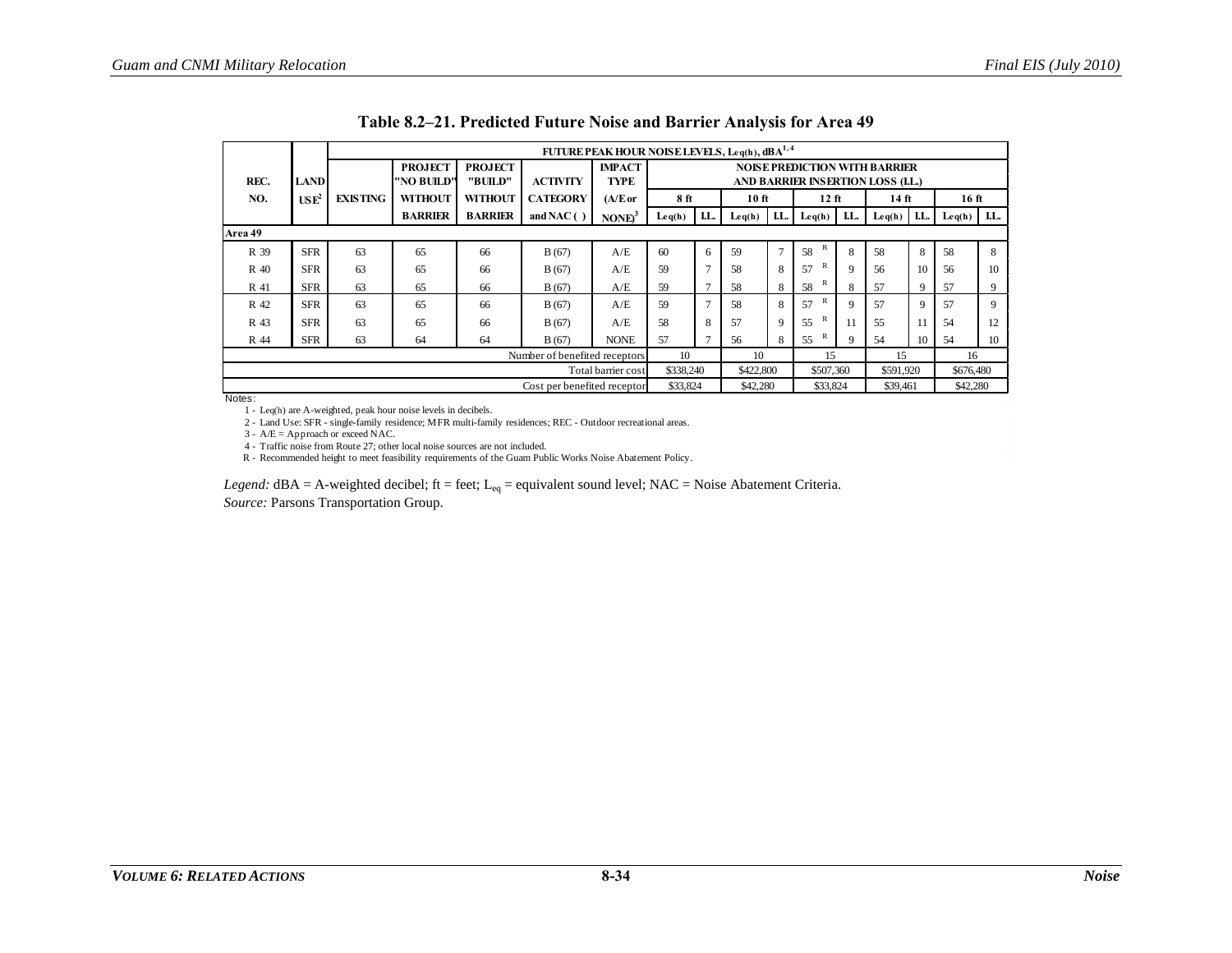|         |                  | FUTURE PEAK HOUR NOISE LEVELS, Leq(h), dBA <sup>1,4</sup> |                              |                           |                               |                              |                                                                          |               |          |     |                 |              |          |     |                  |     |
|---------|------------------|-----------------------------------------------------------|------------------------------|---------------------------|-------------------------------|------------------------------|--------------------------------------------------------------------------|---------------|----------|-----|-----------------|--------------|----------|-----|------------------|-----|
| REC.    | <b>LAND</b>      |                                                           | <b>PROJECT</b><br>"NO BUILD" | <b>PROJECT</b><br>"BUILD" | <b>ACTIVITY</b>               | <b>IMPACT</b><br><b>TYPE</b> | <b>NOISE PREDICTION WITH BARRIER</b><br>AND BARRIER INSERTION LOSS (LL.) |               |          |     |                 |              |          |     |                  |     |
| NO.     | USE <sup>2</sup> | <b>EXISTING</b>                                           | <b>WITHOUT</b>               | <b>WITHOUT</b>            | <b>CATEGORY</b>               | $(A/E$ or                    | 8ft                                                                      |               | 10 ft    |     | 12 ft           |              | $14$ ft  |     | 16 <sub>ft</sub> |     |
|         |                  |                                                           | <b>BARRIER</b>               | <b>BARRIER</b>            | and NAC $( )$                 | NONE <sup>3</sup>            | Leq(h)                                                                   | LL.           | Leq(h)   | LL. | $\text{Leq}(h)$ | LL.          | Leq(h)   | LL. | Leq(h)           | LL. |
| Area 53 |                  |                                                           |                              |                           |                               |                              |                                                                          |               |          |     |                 |              |          |     |                  |     |
| R 45    | <b>REC</b>       | 69                                                        | 69                           | 71                        | B(67)                         | A/E                          | R<br>64                                                                  | $\mathcal{I}$ | 63       | 8   | 62              |              | 62       | 9   | 61               | 10  |
| R 46    | <b>REC</b>       | 69                                                        | 69                           | 71                        | B(67)                         | A/E                          | R<br>62                                                                  | $\mathbf Q$   | 60       | 11  | 59              | 12           | 58       | 13  | 57               | 14  |
| R 47    | <b>REC</b>       | 64                                                        | 64                           | 65                        | B(67)                         | <b>NONE</b>                  | R<br>60                                                                  |               | 60       |     | 59              | <sub>6</sub> | 59       | 6   | 59               | 6   |
|         |                  |                                                           |                              |                           | Number of benefited receptors |                              | 10                                                                       |               | 10       |     | 10              |              | 10       |     | 10               |     |
|         |                  |                                                           |                              |                           |                               | Total barrier cost           | \$249,600<br>\$312,000<br>\$374,400<br>\$436,800<br>\$499,200            |               |          |     |                 |              |          |     |                  |     |
|         |                  |                                                           |                              |                           | Cost per benefited receptor   |                              | \$24,960                                                                 |               | \$31,200 |     | \$37,440        |              | \$43,680 |     | \$49,920         |     |

1 - Leq(h) are A-weighted, peak hour noise levels in decibels.

2 - Land Use: SFR - single-family residence; MFR multi-family residences; REC - Outdoor recreational areas.

 $3 - A/E =$  Approach or exceed NAC.

4 - Traffic noise from Route 8; other local noise sources are not included.

R - Recommended height to meet feasibility requirements of the Guam Public Works Noise Abatement Policy.

<span id="page-34-0"></span>*Legend:* dBA = A-weighted decibel; ft = feet; L<sub>eq</sub> = equivalent sound level; NAC = Noise Abatement Criteria. *Source:* Parsons Transportation Group.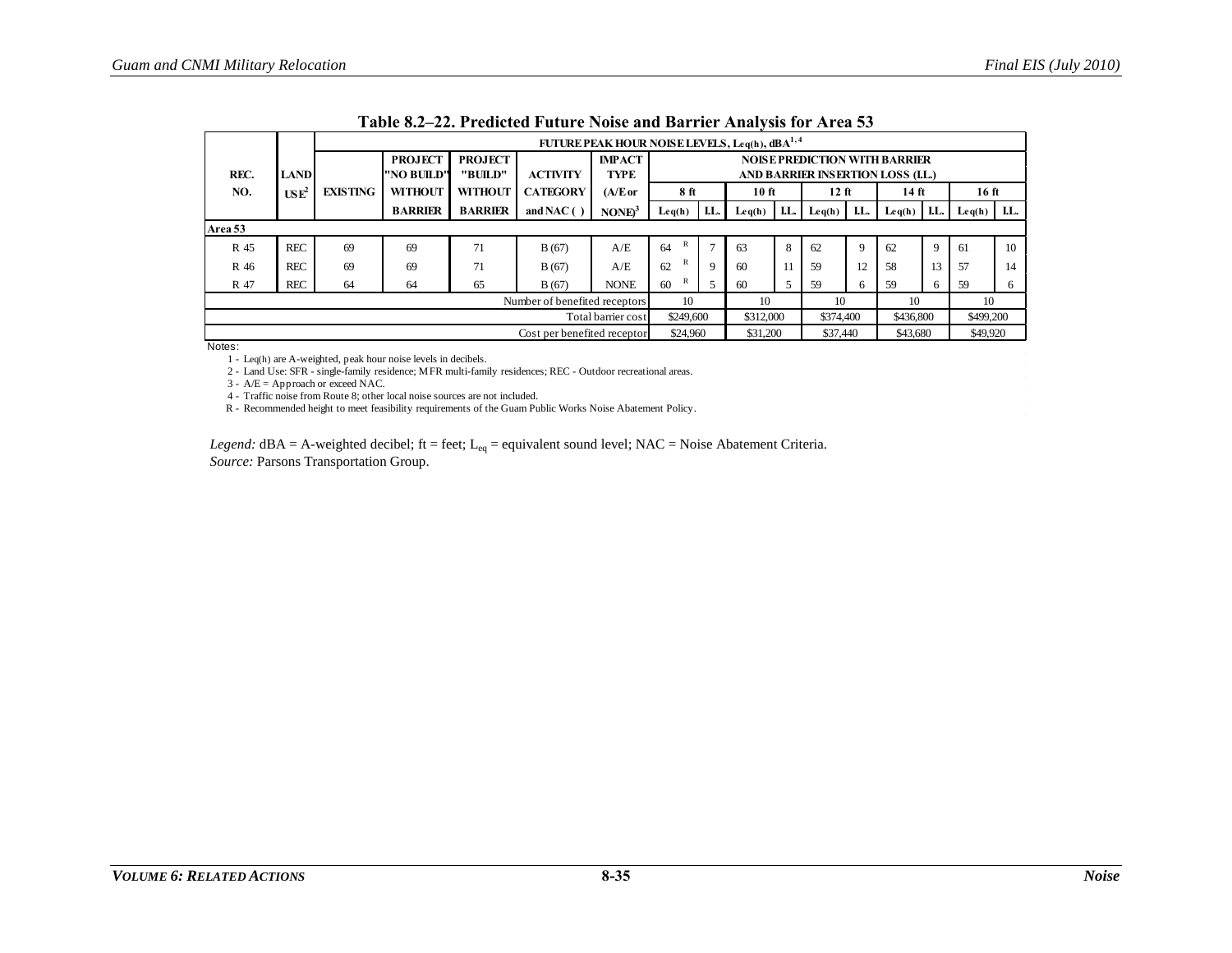- Area 20: Outdoor use areas for two single- and two multi-family residences within Area 20 would be impacted from traffic noise under Alternative 1. However, these residences have direct-access driveways to Route 1 that would prevent the construction of a continuous sound wall required to provide feasible noise abatement. Sheets 22 and 23 in Appendix G show the location of Area 20.
- Area 21: Outdoor use areas for three single-family residences and three frontage outdoor use areas for a park within Area 21 would be impacted from traffic noise under Alternative 1. However, these residences have direct-access driveways to Route 1, and the park's outdoor use areas have parking with direct access to Route 1 next to them that would prevent the construction of a continuous sound wall required to provide feasible noise abatement. Sheet 23 in Appendix G shows the location of Area 21.
- Area 22: Outdoor use areas for nine single- and multi-family residences and one frontage outdoor use area for a playground within Area 22 would be impacted from traffic noise under Alternative 1. However, building a sound wall for these scattered residences along the alignment would not be reasonable because the sound wall cost would exceed the cost per benefited receptor requirement. Sheets 23 and 24 in Appendix G show the location of Area 22.
- Area 23: A sound wall  $8$  ft (2 m) in height and 835 ft (255 m) long located along the shoulder of the southbound side of Route 1 would provide feasible noise abatement for seven impacted frontage outdoor use areas for a park within Area 23 from traffic noise under Alternative 1. Furthermore, the cost per benefited receptor is \$33,400, which is below the GDPW \$35,000 cost per benefited receptor requirement for a sound wall to be considered reasonable. The results of the noise abatement analysis for this sound wall are shown in [Table 8.2–15.](#page-27-0) Sheet 25 in Appendix G shows the location of the sound wall for Area 23.
- Area 24: Outdoor use areas for three of the multi-family residences within Area 24 are impacted from traffic noise under Alternative 1. However, these residences have direct-access driveways to Route 1 that would prevent the construction of a continuous sound wall required to provide feasible noise abatement. Sheet 25 in Appendix G show the location of Area 24.
- Area 25: Outdoor use areas for two single-family residences and four frontage outdoor use areas for a park within Area 25 would be impacted from traffic noise under Alternative 1. However, these residences have direct-access driveways to Route 1, and the park's outdoor use areas have parking lots with direct access to Route 1 between them and the alignment that would prevent the construction of a continuous sound wall required to provide feasible noise abatement. Sheets 25 and 26 in Appendix G show the location of Area 25.
- Area 26: There are six impacted frontage outdoor use areas for a cemetery within Area 26 from traffic noise under Alternative 1. However, most of these outdoor use areas have parking lots with direct access to Route 1 next to them that would prevent the construction of a continuous sound wall required to provide feasible noise abatement. Sheet 25 in Appendix G shows the location of Area 26.
- Area 27: A sound wall 8 ft (2 m) in height and 1,265 ft (386 m) long located along the shoulder of the southbound side of Route 1 would provide feasible noise abatement for 12 impacted frontage outdoor use areas for a park within Area 27 from traffic noise under Alternative 1. Furthermore, the cost per benefited receptor is \$33,680, which is below the GDPW \$35,000 cost per benefited receptor requirement for a sound wall to be considered reasonable. The results of the noise abatement analysis for this sound wall are shown in [Table 8.2–16.](#page-28-0) Sheet 27 in Appendix G shows the location of the sound wall for Area 27.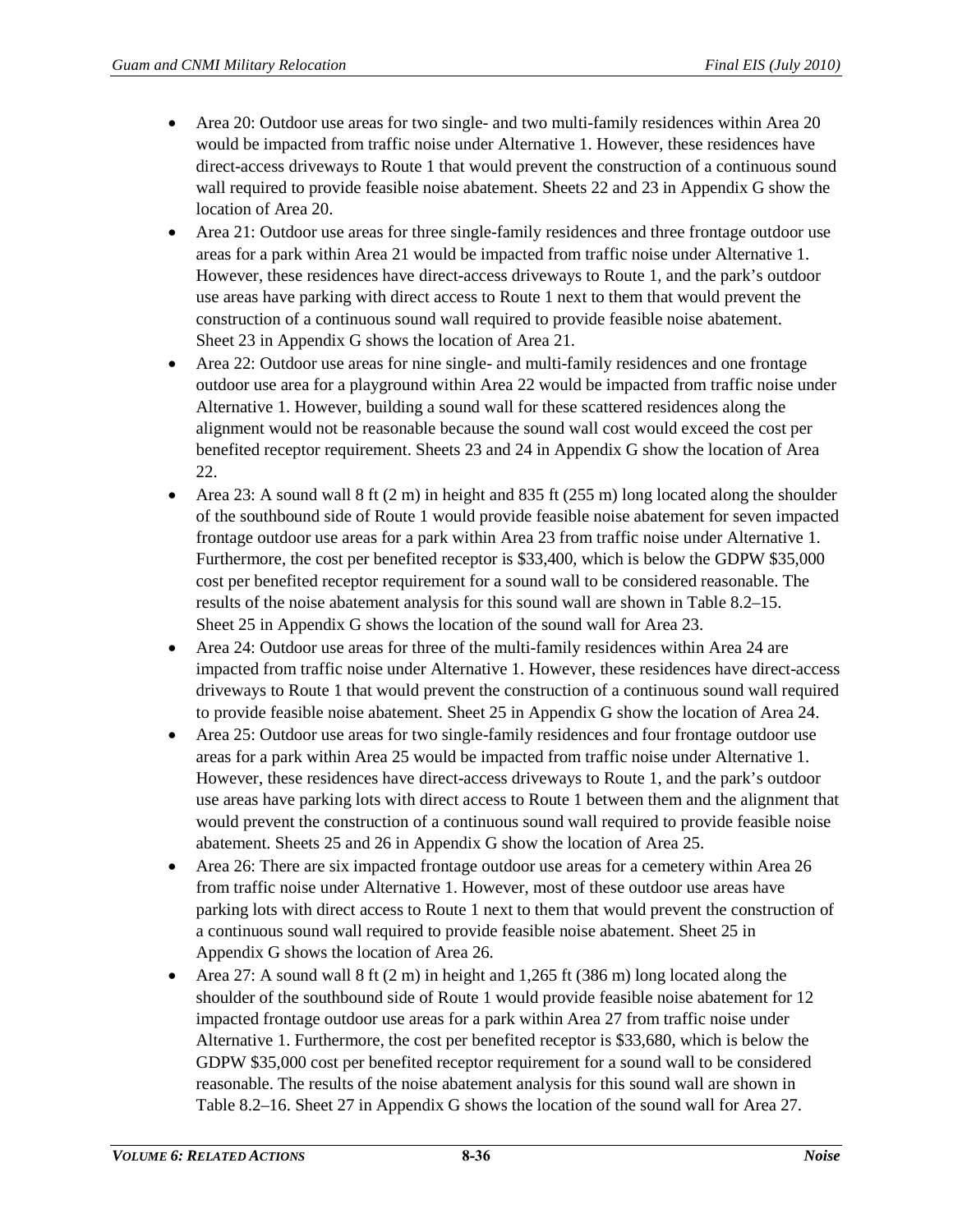- Area 28: There are two impacted frontage outdoor use areas for a park within Area 28 from traffic noise under Alternative 1. However, because there are only two impacted areas, a sound wall would have to be extended beyond the park's property to provide feasible abatement, which would exceed the cost per benefited receptor requirement. Sheet 28 in Appendix G shows the location of Area 28.
- Area 29: There are four impacted frontage outdoor use areas for a park within Area 29 from traffic noise under Alternative 1. However, because there are only four impacted areas, a sound wall would have to be extended beyond the park's property to provide feasible abatement, which would exceed the cost per benefited receptor requirement. Sheets 28 and 29 in Appendix G show the location of Area 29.
- Area 30: There are nine impacted frontage outdoor use areas for a park within Area 30 from traffic noise under Alternative 1. However, building a sound wall for these scattered areas along the alignment would not be reasonable because the sound wall cost would exceed the cost per benefited receptor requirement. Sheets 29, 30, and 31 in Appendix G show the location of Area 30.
- Area 31: There are four impacted frontage outdoor use areas for a park within Area 31 from traffic noise under Alternative 1. However, because there are only four impacted areas, a sound wall would have to be extended beyond the park's property to provide feasible abatement, which would exceed the cost per benefited receptor requirement. Sheet 32 in Appendix G shows the location of Area 31.
- Area 32: Outdoor use areas for four of the multi-family residences within Area 32 are impacted from traffic noise under Alternative 1. However, these residences have direct-access driveways to Route 1 that would prevent the construction of a continuous sound wall required to provide feasible noise abatement. Sheet 33 in Appendix G show the location of Area 32.
- Area 34: A sound wall  $8 \text{ ft } (2 \text{ m})$  in height and  $840 \text{ ft } (256 \text{ m})$  long located along the shoulder of the southbound side of Route 1 would provide feasible noise abatement for eight impacted frontage outdoor use areas for a school within Area 34 from traffic noise under Alternative 1. Furthermore, the cost per benefited receptor is \$33,480, which is below the GDPW \$35,000 cost per benefited receptor requirement for a sound wall to be considered reasonable. The results of the noise abatement analysis for this sound wall are shown i[n Table 8.2–17.](#page-29-0) Sheet 35 in Appendix G shows the location of the sound wall for Area 34.
- Area 35: Outdoor use areas for 11 multi-family residences and four frontage outdoor use areas for a park within Area 35 would be impacted from traffic noise under Alternative 1. However, these residences have direct-access driveways to Route 1, and the park's outdoor use areas have parking lots with direct access to Route 1 next to them that would prevent the construction of a continuous sound wall required to provide feasible noise abatement. Sheets 35 and 36 in Appendix G show the location of Area 35.
- Area 36: A park with four frontage outdoor use areas and two churches within Area 36 would be impacted from traffic noise under Alternative 1. However, the churches have direct-access driveways to Route 1, and the park's outdoor use areas have parking lots between them and the alignment with direct access to Route 1 that would prevent the construction of a continuous sound wall required to provide feasible noise abatement. Sheets 36 and 37 in Appendix G show the location of Area 36.
- Area 38: There is one impacted frontage outdoor use areas for a church within Area 38 from traffic noise under Alternative 1. However, the church has a direct-access driveway to Route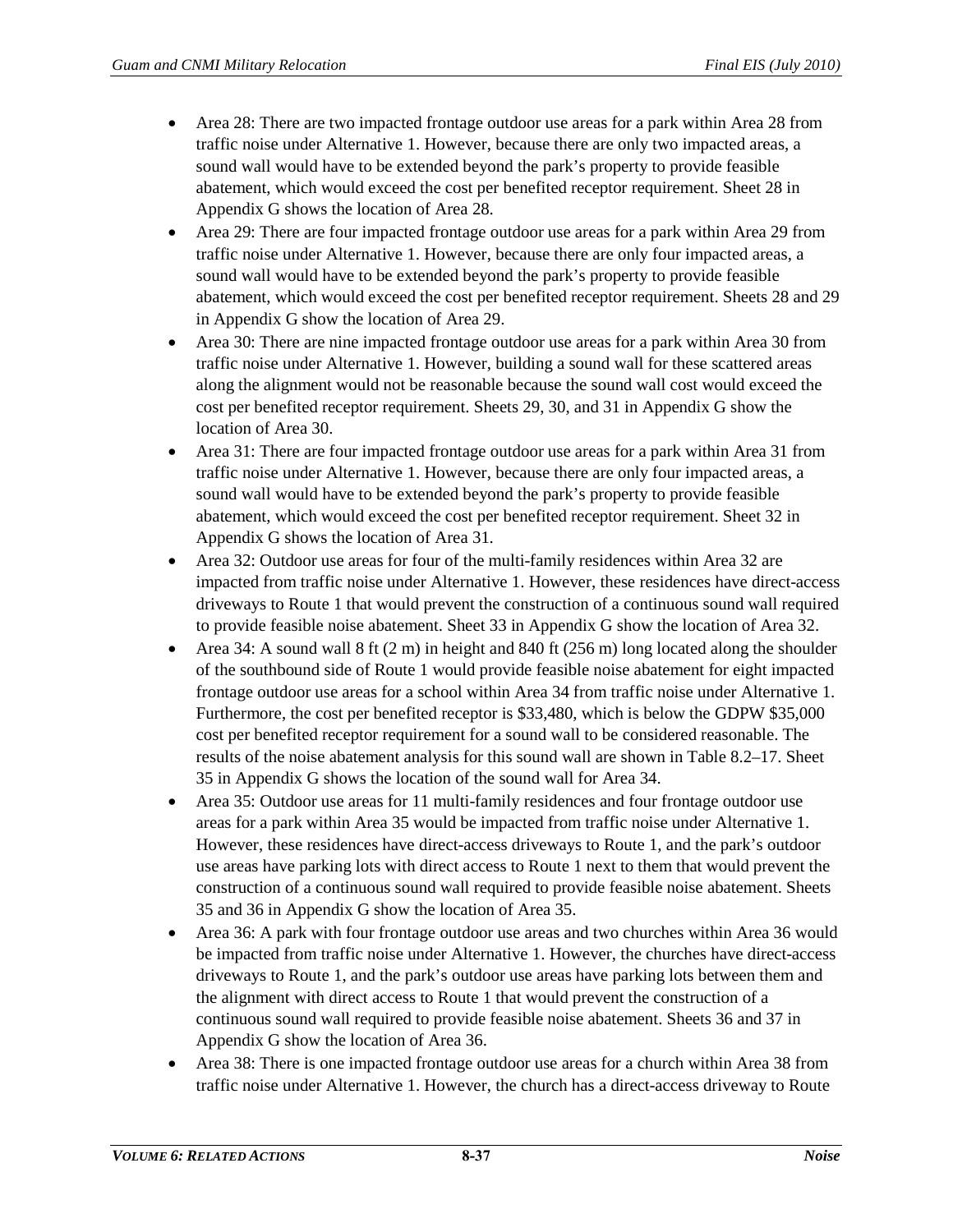1 that would prevent the construction of a continuous sound wall required to provide feasible noise abatement. Sheet 38 in Appendix G shows the location of Area 38.

- Area 39: A sound wall  $8 \text{ ft}$  (2 m) in height and 1,975 ft (602 m) long located along the shoulder of the southbound side of Route 1 would provide feasible noise abatement for 33 outdoor use areas for single-family residences within Area 39 from traffic noise under Alternative 1. Of the 33 benefited outdoor use areas, 20 are first-row residences that are impacted and 13 are second-row residences that are not impacted but are receiving a 5-dB noise reduction due to the recommended sound wall. Furthermore, the cost per benefited receptor is \$19,142, which is below the GDPW \$35,000 cost per benefited receptor requirement for a sound wall to be considered reasonable. The results of the noise abatement analysis for this sound wall are shown in [Table 8.2–18.](#page-30-0) Sheets 39 and 40 in Appendix G show the location of the sound wall for Area 39.
- Area 43: Two sound walls 12 ft  $(4 \text{ m})$  in height and 1,400 ft  $(427 \text{ m})$  in total length located along the shoulder of the southbound side of Route 1 would provide feasible noise abatement for 29 outdoor use areas for single-family residences within Area 43 from traffic noise under Alternative 1. Furthermore, the cost per benefited receptor is \$23,123, which is below the GDPW \$35,000 cost per benefited receptor requirement for a sound wall to be considered reasonable. Of the 29 benefited outdoor use areas, 18 are first-row residences that are impacted and 11 are second-row residences that are not impacted but are receiving a 5-dB noise reduction due to the recommended sound walls. The results of the noise abatement analysis for this sound wall are shown in [Table 8.2–19.](#page-31-0) Sheets 41 and 42 in Appendix G show the location of the sound wall for Area 43.
- Area 45: Two sound walls  $8 \text{ ft}$  (2 m) in height and 2,915 ft (888 m) in total length located along the shoulder of the southbound side of Route 1 would provide feasible noise abatement for 28 impacted frontage outdoor use areas for a park within Area 45 from traffic noise under Alternative 1. Furthermore, the cost per benefited receptor is \$33,291, which is below the GDPW \$35,000 cost per benefited receptor requirement for a sound wall to be considered reasonable. The results of the noise abatement analysis for this sound wall are shown in [Table 8.2–20.](#page-32-0) Sheets 42, 43, and 44 in Appendix G show the location of Area 45.
- Area 47: Outdoor use areas for 12 single-family residences within Area 47 would be impacted from traffic noise under Alternative 1. However, most of these residences have direct-access driveways to Route 1 that would prevent the construction of a continuous sound wall required to provide feasible noise abatement. In addition, building a sound wall for these scattered residences along the alignment would not be reasonable because the sound wall cost would exceed the cost per benefited receptor requirement. Sheet 46 in Appendix G shows the location of Area 47.
- Area 48: Outdoor use areas for nine single- and multi-family residences within Area 48 would be impacted from traffic noise under Alternative 1. However, most of these residences have direct-access driveways to Route 1 that would prevent the construction of a continuous sound wall required to provide feasible noise abatement. Sheet 48 in Appendix G shows the location of Area 48.
- Area 49: Two sound walls 12 ft  $(4 \text{ m})$  in height and 1,060 ft  $(323 \text{ m})$  in total length located along the shoulder of the southbound side of Route 27 would provide feasible noise abatement for 15 outdoor use areas for single-family residences within Area 49 from traffic noise under Alternative 1. Of the 15 benefited outdoor use areas, 10 are first-row residences that are impacted and five are second-row residences that are not impacted but are receiving a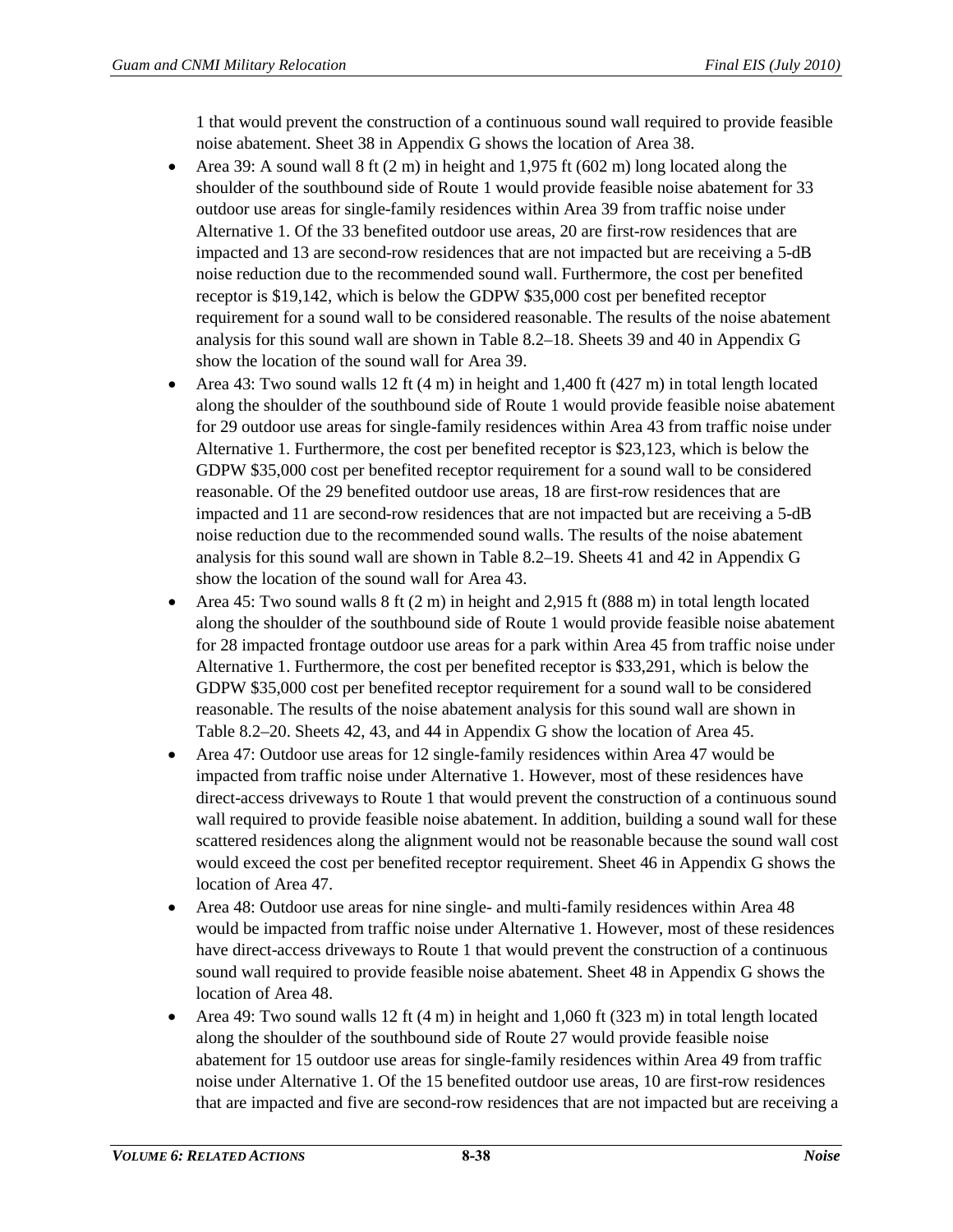5-dB noise reduction due to the recommended sound walls. Furthermore, the cost per benefited receptor is \$33,824, which is below the GDPW \$35,000 cost per benefited receptor requirement for a sound wall to be considered reasonable. The results of the noise abatement analysis for this sound wall are shown in [Table 8.2–21.](#page-33-0) Sheets 50 and 51 in Appendix G show the location of Area 49.

- Area 50: An outdoor sports complex within Area 50 would have nine frontage outdoor use areas that would be impacted from traffic noise under Alternative 1. However, most of these areas have parking lots between them and the alignment with direct access to Route 27 that would prevent the construction of a continuous sound wall required to provide feasible noise abatement. Sheets 50 and 51 in Appendix G show the location of Area 50.
- Area 52: Outdoor use areas for eight multi-family residences and a motel within Area 52 would be impacted from traffic noise under Alternative 1. However, most of these residences and motel have direct-access driveways to Route 8 that would prevent the construction of a continuous sound wall required to provide feasible noise abatement. Sheet 53 in Appendix G shows the location of Area 52.
- Area 53: A sound wall 8 ft  $(2 \text{ m})$  in height and 780 ft  $(238 \text{ m})$  long located along the shoulder of the northbound side of Route 8 would provide feasible noise abatement for 10 outdoor use areas for multi-family residences within Area 53 from traffic noise under Alternative 1. Furthermore, the cost per benefited receptor is \$24,960, which is above the GDPW \$35,000 cost per benefited receptor requirement for a sound wall to be considered reasonable. The results of the noise abatement analysis for this sound wall are shown in [Table 8.2–22.](#page-34-0) Sheet 53 in Appendix G shows the location of Area 53.
- Area 55: Outdoor use area for one single-family residence within Area 55 would be impacted from traffic noise under Alternative 1. However, because there is only one impacted residence, a sound wall would have to be extended beyond the residence's property to provide feasible abatement, which would exceed the cost per benefited receptor requirement. Sheet 56 in Appendix G shows the location of Area 55.
- Area 56: Outdoor use areas for 11 single- and multi-family residences within Area 56 would be impacted from traffic noise under Alternative 1. However, most of these residences have direct-access driveways to Route 8 that would prevent the construction of a continuous sound wall required to provide feasible noise abatement. In addition, building a sound wall for these scattered residences along the alignment would not be reasonable because the sound wall cost would exceed the cost per benefited receptor requirement. Sheets 57 and 58 in Appendix G show the location of Area 56.
- Area 57: Outdoor use areas for 11 single- and multi-family residences within Area 57 would be impacted from traffic noise under Alternative 1. However, most of these residences have direct-access driveways to Route 16 that would prevent the construction of a continuous sound wall required to provide feasible noise abatement. In addition, building a sound wall for these scattered residences along the alignment would not be reasonable because the sound wall cost would exceed the cost per benefited receptor requirement. Sheets 59 and 60 in Appendix G show the location of Area 57.
- Area 59: Outdoor use areas for six single-family residences within Area 59 would be impacted from traffic noise under Alternative 1. However, most of these residences have direct-access driveways to Route 16 that would prevent the construction of a continuous sound wall required to provide feasible noise abatement. Sheet 62 in Appendix G shows the location of Area 59.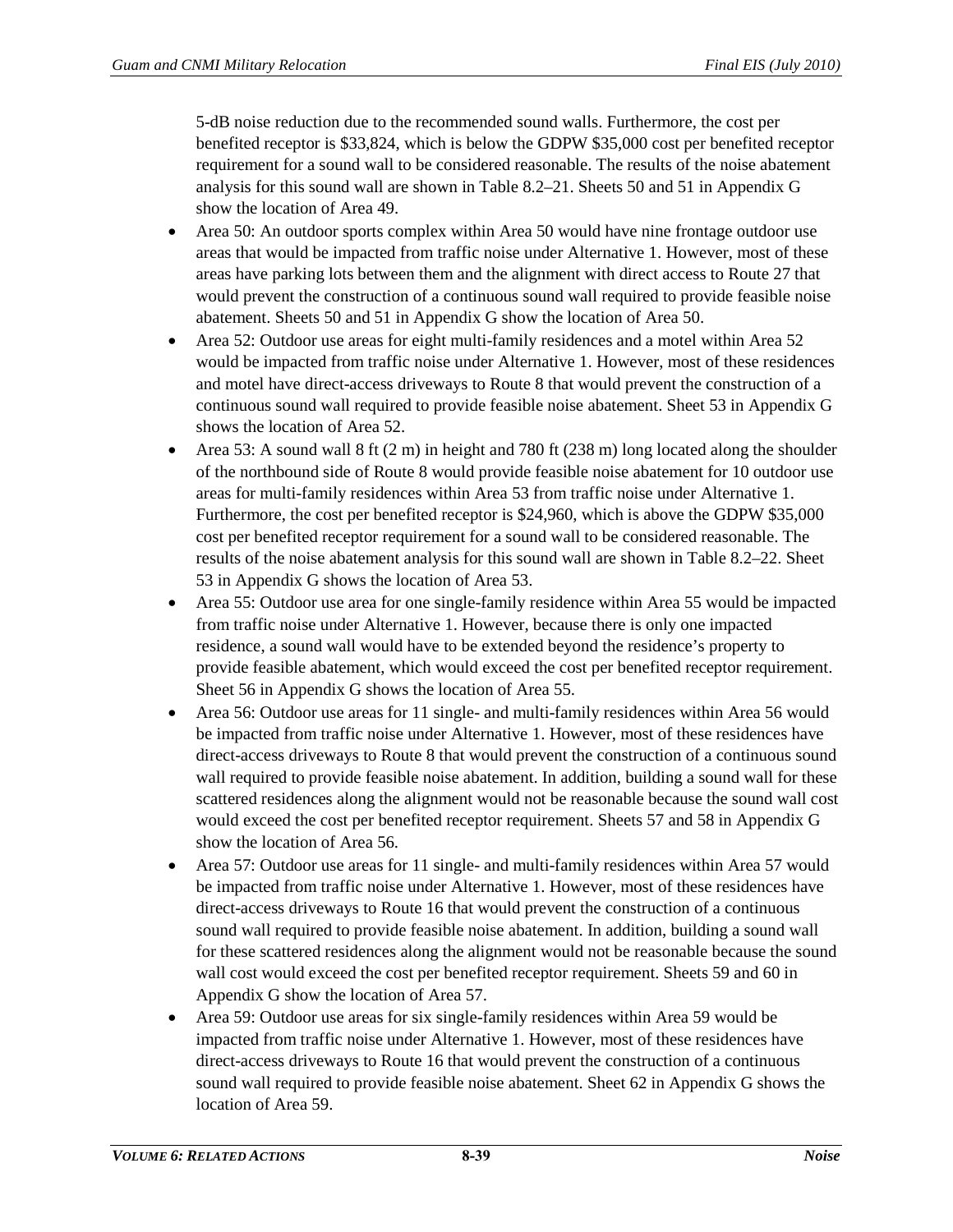- Area 60: Outdoor use areas for three single-family residences within Area 60 would be impacted from traffic noise under Alternative 1. However, these residences have direct-access driveways to Route 8 that would prevent the construction of a continuous sound wall required to provide feasible noise abatement. Sheet 63 in Appendix G show the location of Area 60.
- Area 61: A funeral home and the outdoor use areas for seven single- and multi-family residences within Area 61 would be impacted from traffic noise under Alternative 1. However, most of these residences, as well as the funeral home, have direct-access driveways to Route 16 that would prevent the construction of a continuous sound wall required to provide feasible noise abatement. Sheets 63 and 64 in Appendix G show the location of Area 61.
- Area 63: Outdoor use areas for 23 single- and multi-family residences and a church within Area 63 would be impacted from traffic noise under Alternative 1. However, most of these residences, as well as the church, have direct-access driveways to Route 10 that would prevent the construction of a continuous sound wall required to provide feasible noise abatement. In addition, building a sound wall for these scattered residences along the alignment would not be reasonable because the sound wall cost would exceed the cost per benefited receptor requirement. Sheets 67, 68, and 69 in Appendix G show the location of Area 63.
- Area 64: Outdoor use areas for 18 single- and four multi-family residences within Area 64 would be impacted from traffic noise under Alternative 1. However, most of these residences have direct-access driveways to Route 10 that would prevent the construction of a continuous sound wall required to provide feasible noise abatement. Sheets 67, 68, and 69 in Appendix G show the location of Area 64.

#### *Apra Harbor*

Since there are no noise-sensitive receptors along the proposed roadway improvement projects within the Apra Harbor Region, no noise abatement modeling was performed for traffic noise under Alternative 1.

#### *South*

While there are noise-sensitive land uses along routes in the South Region, noise from traffic would not impact the noise-sensitive land uses under Alternative 1. Therefore, noise abatement modeling was not performed.

#### 8.2.6.2 Alternative 2 (Preferred Alternative)

#### Year 2014 (Peak Construction and Peak Population)

Construction impacts and abatement measures of Alternative 2 are similar to those described under Alternative 1.

#### Year 2030

Results of the noise impact analysis indicate that under Alternative 2 noise impacts and abatement measures for each region is similar to those described under Alternative 1.

#### 8.2.6.3 Alternative 3

#### Year 2014 (Peak Construction and Peak Population)

Construction impacts and abatement measures of Alternative 3 are similar to those described under Alternative 1.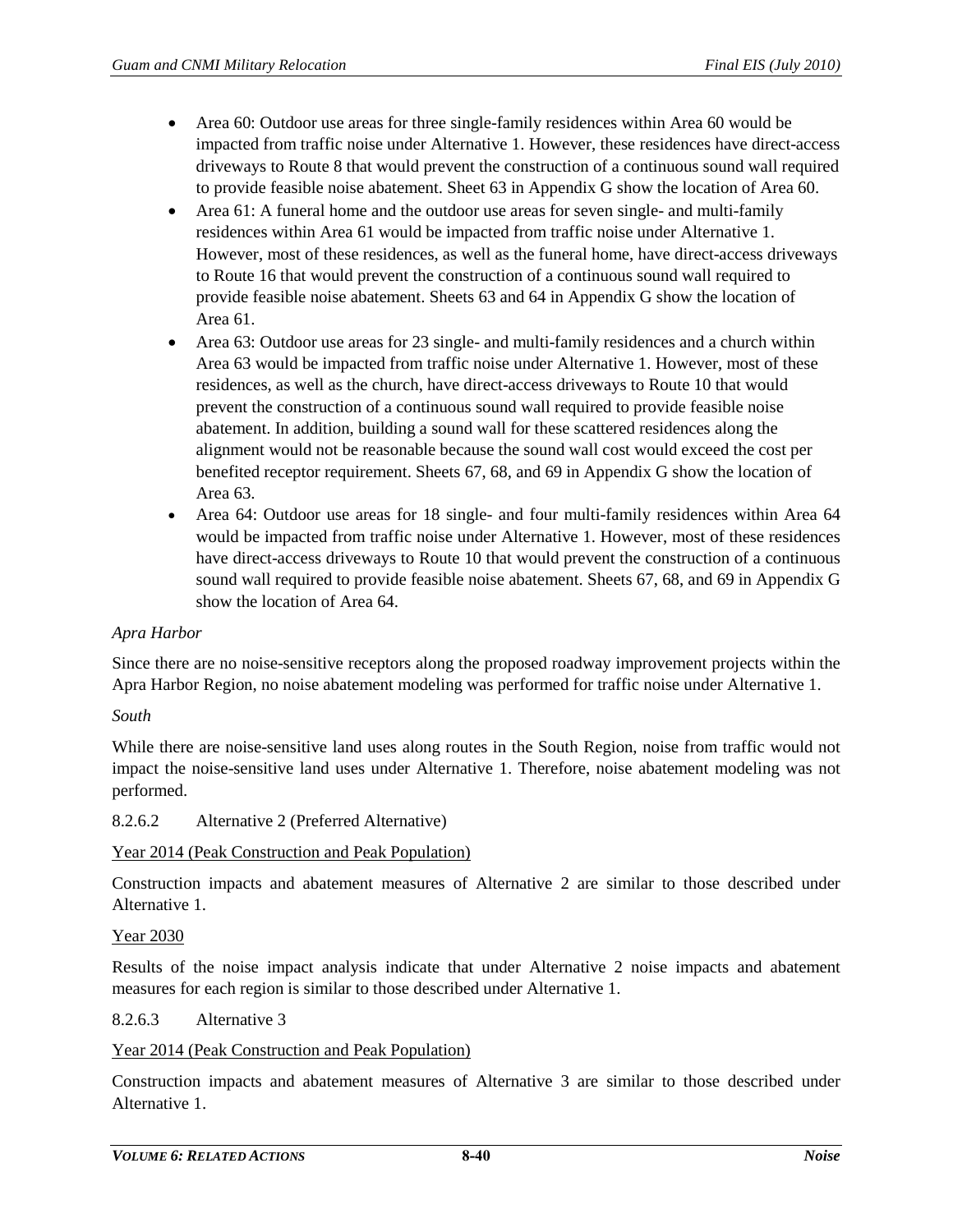## Year 2030

## *North*

Under Alternative 3, potential traffic noise impacts to noise-sensitive receptors would be the same as Alternative 1 for the North Region, even though there was a significant increase to the future traffic volume for GRN #8 and #9. There are 88 noise receptors that would experience sound levels approaching or exceeding the NAC of 67 dBA. The type and number of impacted noise-sensitive receptors are described in the North Region subsection of Alternative 1, except for the following noise sensitive sites that have updated sheets to show the change in the 66-dBA noise contour line due to the increased traffic volume for GRN #8 and #9:

- Area 1: Outdoor use areas for 16 single-family residences and one church within Area 1 would be impacted from traffic noise under Alternative 1. Sheets 1B and 2B in Appendix G show the location of Area 1.
- Area 2: None of the outdoor use areas for the multi-family residences within Area 2 would be impacted from traffic noise under Alternative 1. Sheet 4B in Appendix G shows the location of Area 2.
- Area 3: Outdoor use areas for two single-family residences within Area 3 would be impacted from traffic noise under Alternative 1. Sheets 3B and 4B in Appendix G show the location of Area 3.
- Area 4: Outdoor use areas for four single-family residences within Area 4 would be impacted from traffic noise under Alternative 1. Sheets 4B and 5B in Appendix G show the location of Area 4.

## *Central*

Under Alternative 3, potential traffic noise impacts to noise-sensitive receptors for the Central Region would be the same as Alternative 1, even though there was a significant increase to the future traffic volume for GRN #18 and #19. There are 378 noise receptors that would experience sound levels approaching or exceeding the NAC of 67 dBA. The type and number of impacted noise sensitive receptors are described in the Central Region subsection of Alternative 1, except for the following noise-sensitive sites that have updated sheets to show the change in the 66-dBA noise contour line due to the increased traffic volume for GRN #18 and #19:

- Area 60: Outdoor use areas for three single-family residences within Area 60 would be impacted from traffic noise under Alternative 1. Sheet 63B in Appendix G shows the location of Area 60.
- Area 61: A funeral home and the outdoor use areas for seven single- and multi-family residences within Area 61 would be impacted from traffic noise under Alternative 1. Sheets 65B and 66B in Appendix G show the location of Area 61.
- Area 62: None of the multi-family residences outdoor use areas within Area 62 would be impacted from traffic noise under Alternative 1. Sheets 65B and 66B in Appendix G show the location of Area 62.

# *Apra Harbor*

Since there are no noise-sensitive receptors along the proposed roadway improvement projects within the Apra Harbor Region, no impacts from traffic noise under Alternative 3 would occur.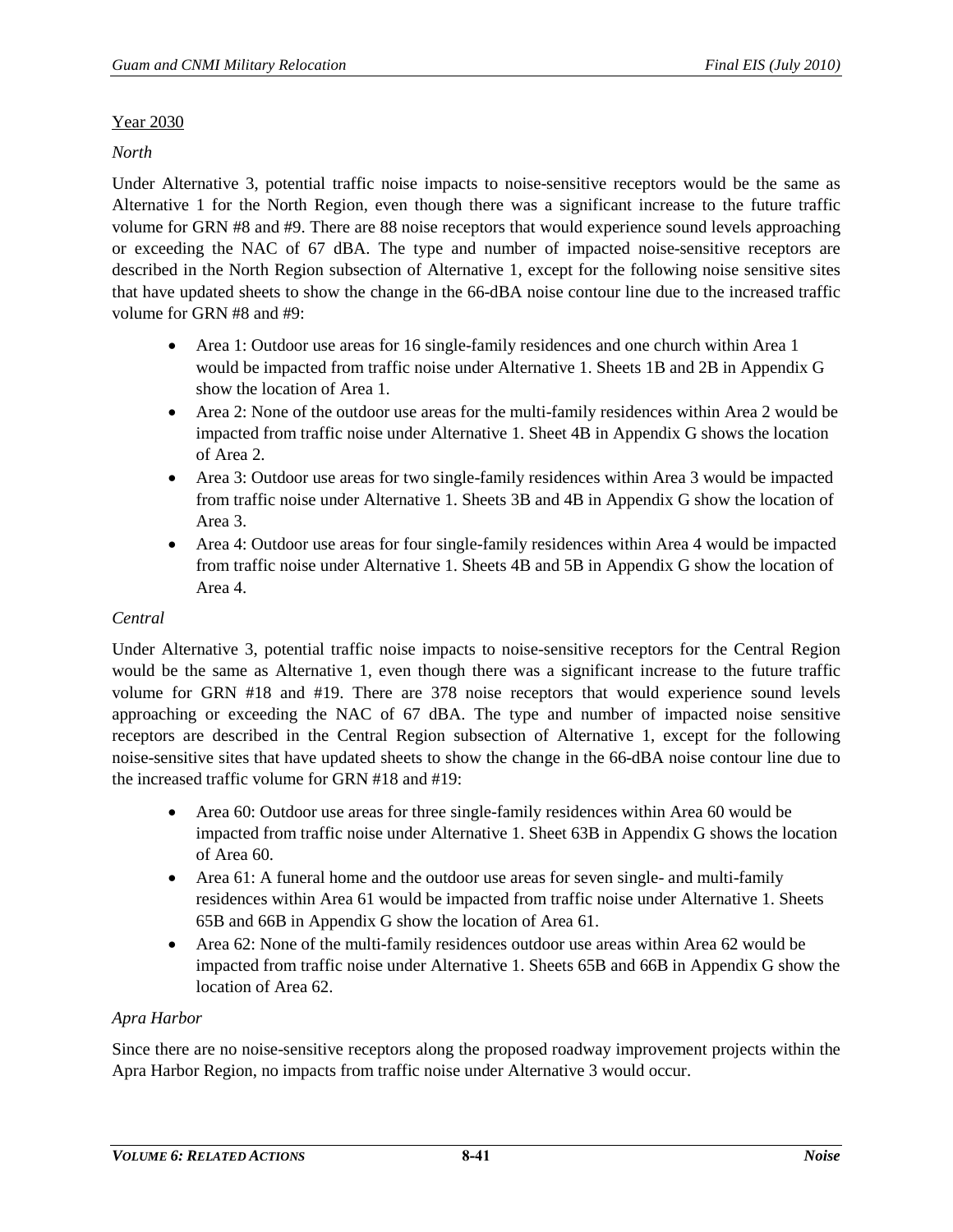#### *South*

While there are noise-sensitive land uses along routes in the South Region, noise from traffic would not impact the noise sensitive land uses under Alternative 3.

#### Abatement Measures

#### *North*

Noise abatement analysis results within the North Region for Alternative 3 are the same as Alternative 1.

#### *Central*

Noise abatement analysis results within the Central Region for Alternative 3 are the same as Alternative 1.

#### *Apra Harbor*

Since there are no noise-sensitive receptors along the proposed roadway improvement projects within the Apra Harbor Region, no noise abatement modeling was performed for traffic noise under Alternative 3.

#### *South*

While there are noise-sensitive land uses along routes in the South Region, noise from traffic would not impact the noise-sensitive land uses under Alternative 3; therefore, noise abatement modeling was not performed.

#### 8.2.6.4 Alternative 8

#### Year 2014 (Peak Construction and Peak Population)

Construction impacts and abatement measures of Alternative 8 are similar to those described under Alternative 1.

#### Year 2030

Noise impacts and abatement measures under Alternative 8 for each region are similar to those described under Alternative 3.

#### 8.2.6.5 No-Action Alternative

#### Year 2009

There would be no specific construction for this alternative besides regular scheduled roadway maintenance work. Traffic noise levels would be as measured and calculated for the existing conditions.

#### Year 2014

There would be no specific construction for this alternative besides regular scheduled roadway maintenance work. Traffic noise levels would be slightly higher than the measured and calculated for the existing conditions as a result of growth in traffic volumes.

#### Year 2030

#### *North*

Under the no-action alternative, potential traffic noise impacts to noise-sensitive receptors were assessed for 16 representative areas within the North Region, and the number of impacts per area is shown in [Table 8.2–9.](#page-13-0) There are 49 noise-sensitive receptors that would experience sound levels approaching or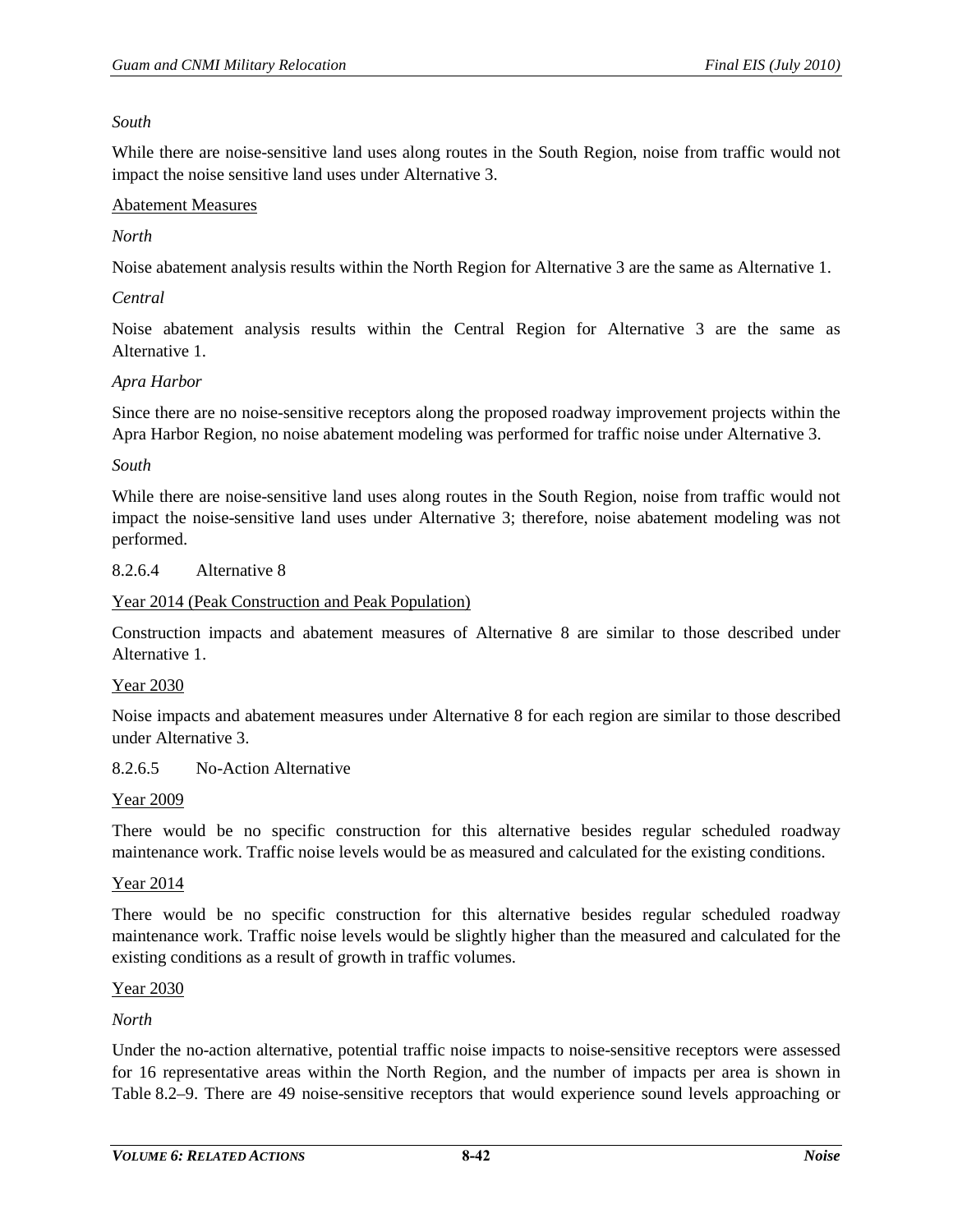exceeding the NAC of 67 dBA. The type and number of impacted noise sensitive receptors for each area are described in the following text:

- Area 1: Outdoor use areas for 16 single-family residences and one church within Area 1 would be impacted from traffic noise under the no-action alternative. Sheets 1 and 2 in Appendix G show the location of Area 1.
- Area 2: None of the outdoor use areas for the multi-family residences within Area 2 would be impacted from traffic noise under the no-action alternative. Sheet 4 in Appendix G shows the location of Area 2.
- Area 3: None of the outdoor use areas for the single-family residences within Area 3 would be impacted from traffic noise under the no-action alternative. Sheets 3 and 4 in Appendix G show the location of Area 3.
- Area 4: None of the outdoor use areas for the single-family residences within Area 4 would be impacted from traffic noise under the no-action alternative. Sheets 4 and 5 in Appendix G show the location of Area 4.
- Area 5: None of the outdoor use areas for the single- and multi-family residences within Area 5 would be impacted from traffic noise under the no-action alternative. Sheets 5, 6, and 7 in Appendix G show the location of Area 5.
- Area 6: This area represents a military outdoor physical training site and has four frontage outdoor use areas. None of the military outdoor physical training areas within Area 6 would be impacted from traffic noise under the no-action alternative. Sheet 6 in Appendix G shows the location of Area 6.
- Area 7: None of the outdoor use areas for the single-family residences within Area 7 would be impacted from traffic noise under the no-action alternative. Sheets 7 and 8 in Appendix G show the location of Area 7.
- Area 8: This area represents a military outdoor recreational site and has 12 frontage outdoor use areas. None of the military outdoor recreational areas within Area 8 would be impacted from traffic noise under the no-action alternative. Sheets 7 and 8 in Appendix G show the location of Area 8.
- Area 9: None of the outdoor use areas for the single-family residences and the golf course within Area 9 would be impacted from traffic noise under the no-action alternative. Sheets 9, 10, and 11 in Appendix G show the location of Area 9.
- Area 10: None of the outdoor use areas for the single-family residences within Area 10 would be impacted from traffic noise under the no-action alternative. Sheets 11 and 12 in Appendix G show the location of Area 10.
- Area 11: None of the outdoor use areas for the single- and multi-family residences or the school within Area 11 would be impacted from traffic noise under the no-action alternative. Furthermore, none of the schools indoor use areas would be impacted from noise under the no-action alternative. Sheets 12, 13, and 14 in Appendix G show the location of Area 11.
- Area 12: Outdoor use areas for seven single-family residences within Area 12 would be impacted from traffic noise under the no-action alternative. Sheets 15 and 16 in Appendix G show the location of Area 12.
- Area 13: Outdoor use areas for four single-family residences within Area 13 would be impacted from traffic noise under the no-action alternative. Sheets 15, 16, and 17 in Appendix G show the location of Area 13.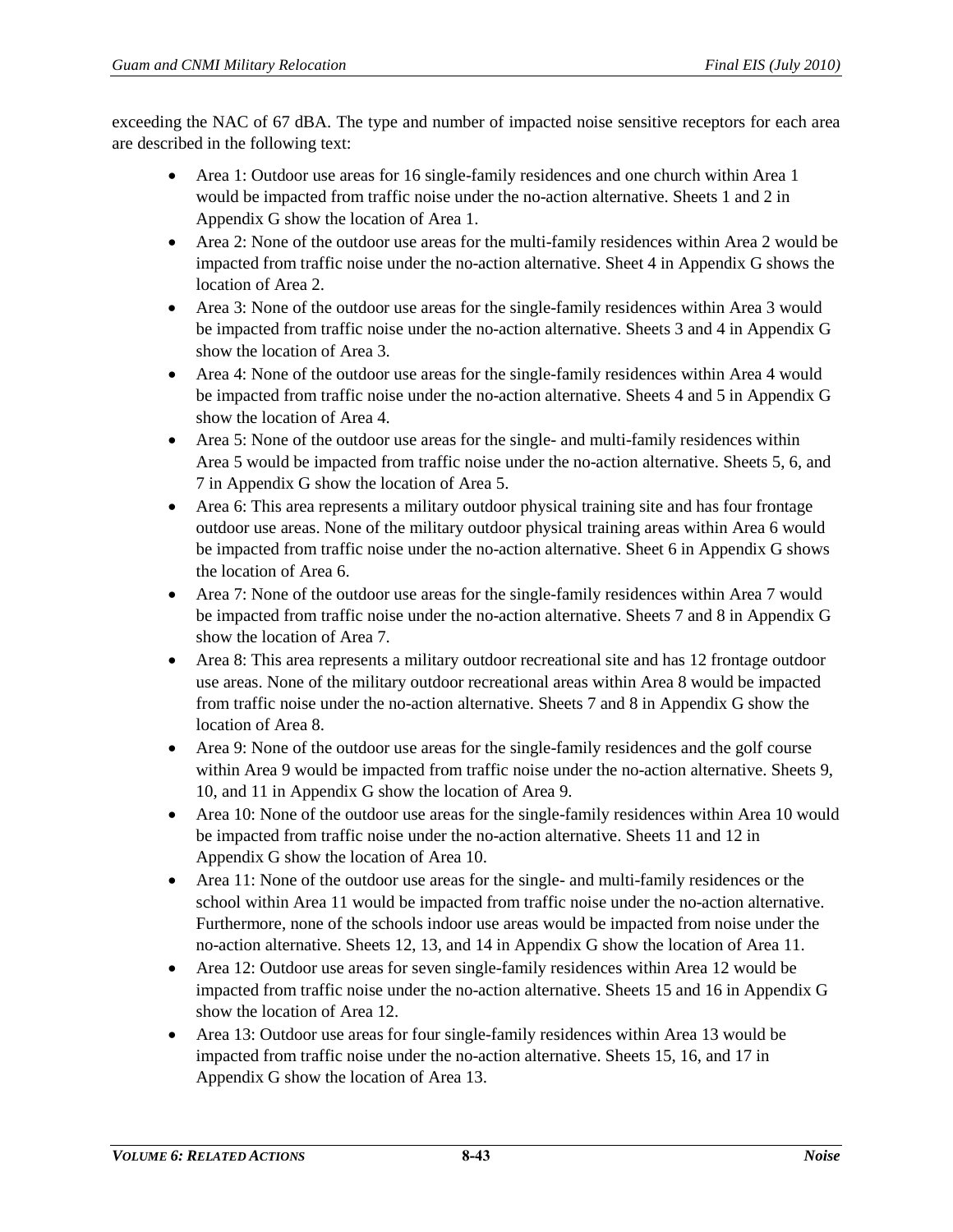- Area 14: Outdoor use areas for seven single- and four multi-family residences within Area 14 would be impacted from traffic noise under the no-action alternative. Sheets 17, 18, and 19 in Appendix G show the location of Area 14.
- Area 15: This area represents a school and has three frontage outdoor use receptors. None of the school's outdoor recreational areas or its indoor use areas within Area 15 would be impacted from traffic noise under the no-action alternative. Sheet 18 in Appendix G shows the location of Area 15.
- Area 16: Outdoor use areas for nine single-family residences and one church within Area 16 would be impacted from traffic noise under the no-action alternative. Sheet 19 in Appendix G shows the location of Area 16.

# *Central*

Under the no-action alternative, potential traffic noise impacts to noise-sensitive receptors were assessed for 48 representative areas within the Central Region, and the number of impacts per area is shown in [Table 8.2–10.](#page-16-0) There are 342 noise-sensitive receptors that would experience sound levels approaching or exceeding the NAC of 67 dBA. The type and number of impacted noise-sensitive receptors for each area are described in the following text:

- Area 17: Outdoor use areas for 13 single- and two multi-family residences within Area 17 would be impacted from traffic noise under the no-action alternative. Sheets 20, 21, and 22 in Appendix G show the location of Area 17.
- Area 18: Outdoor use areas for seven single-family residences and 10 frontage outdoor use areas for a park within Area 18 would be impacted from traffic noise under the no-action alternative. Sheets 20, 21, and 22 in Appendix G show the location of Area 18.
- Area 19: None of the frontage outdoor use areas for a park within Area 19 would be impacted from traffic noise under the no-action alternative. Sheets 22 and 23 in Appendix G show the location of Area 19.
- Area 20: Outdoor use areas for two single- and two multi-family residences within Area 20 would be impacted from traffic noise under the no-action alternative. Sheets 22 and 23 in Appendix G show the location of Area 20.
- Area 21: Outdoor use areas for one single- and two multi-family residences within Area 21 would be impacted from traffic noise under the no-action alternative. Sheet 23 in Appendix G shows the location of Area 21.
- Area 22: Outdoor use areas for seven single- and two multi-family residences, as well as one frontage outdoor use area for a playground, within Area 22 would be impacted from traffic noise under the no-action alternative. Sheets 23 and 24 in Appendix G show the location of Area 22.
- Area 23: Outdoor use area for one single-family residence and three frontage outdoor use areas for a park within Area 23 would be impacted from traffic noise under the no-action alternative. Sheets 24 and 25 in Appendix G show the location of Area 23.
- Area 24: Outdoor use areas for three multi-family residences within Area 24 would be impacted from traffic noise under the no-action alternative. Sheet 25 in Appendix G shows the location of Area 24.
- Area 25: Outdoor use areas for two single-family residences within Area 25 would be impacted from traffic noise under the no-action alternative. Sheets 25 and 26 in Appendix G show the location of Area 25.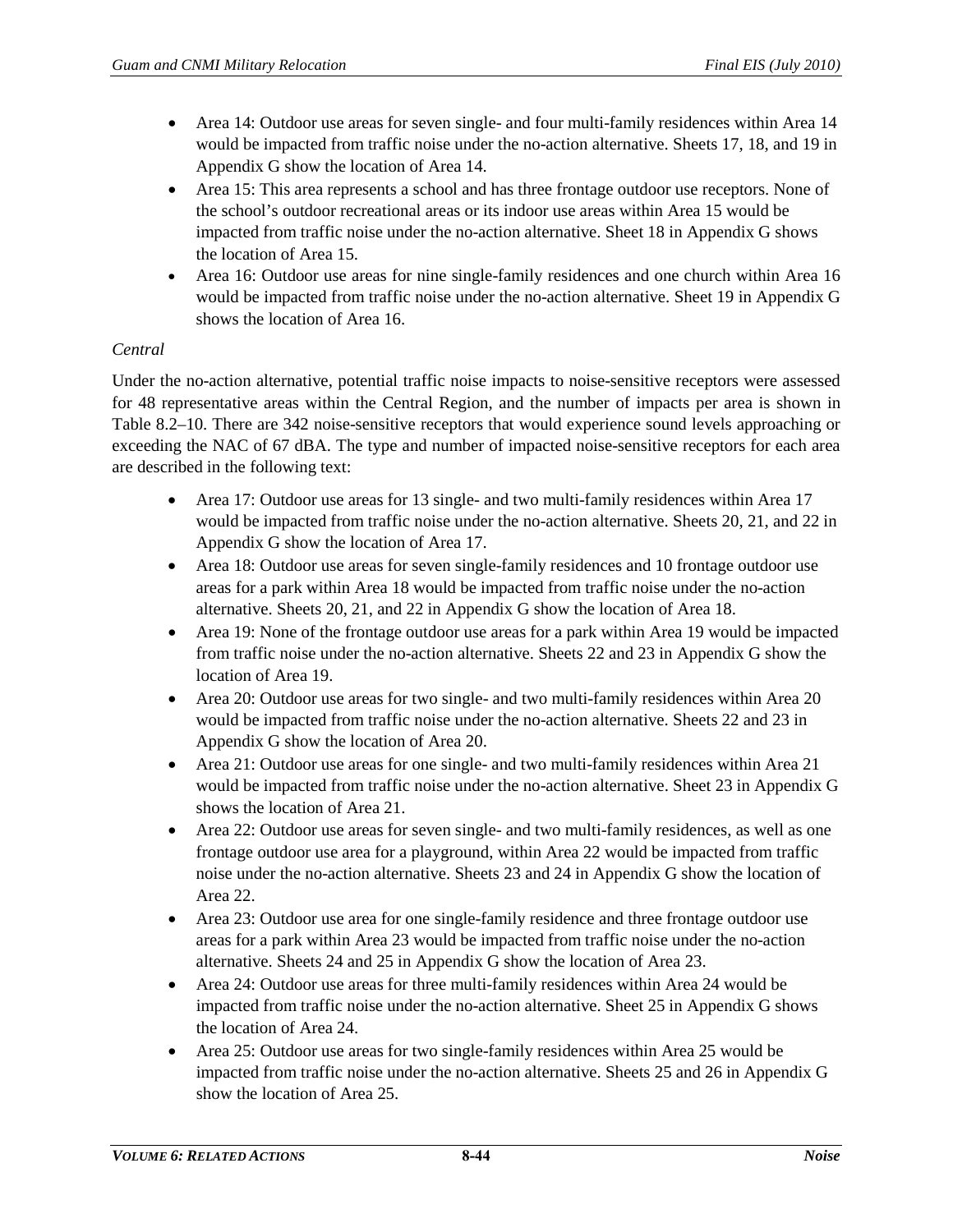- Area 26: None of the six frontage outdoor use areas for a cemetery within Area 26 would be impacted from traffic noise under the no-action alternative. Sheet 25 in Appendix G shows the location the location of Area 26.
- Area 27: A park within Area 27 would have 11 frontage outdoor use areas that would be impacted from traffic noise under the no-action alternative. Sheets 27 and 28 in Appendix G show the location of Area 27.
- Area 28: A park within Area 28 would have two frontage outdoor use areas that would be impacted from traffic noise under the no-action alternative. Sheet 28 in Appendix G shows the location of Area 28.
- Area 29: A park within Area 29 would have four frontage outdoor use areas that would be impacted from traffic noise under the no-action alternative. Sheets 28 and 29 in Appendix G show the location of Area 29.
- Area 30: A park within Area 30 would have nine frontage outdoor use areas that would be impacted from traffic noise under the no-action alternative. Sheets 29, 30, and 31 in Appendix G show the location of Area 30.
- Area 31: A park within Area 31 would have four frontage outdoor use areas that would be impacted from traffic noise under the no-action alternative. Sheet 32 in Appendix G shows the location of Area 31.
- Area 32: Outdoor use areas for four multi-family residences within Area 32 would be impacted from traffic noise under the no-action alternative. Sheet 33 in Appendix G shows the location of Area 32.
- Area 33: None of the multi-family residences outdoor use areas within Area 33 would be impacted from traffic noise under the no-action alternative. Sheet 34 in Appendix G shows the location of Area 33.
- Area 34: A school within Area 34 would have eight frontage outdoor use areas that would be impacted from traffic noise under the no-action alternative; however, none of the school's indoor use areas would be impacted from traffic noise under the no-action alternative. Sheets 34 and 35 in Appendix G show the location of Area 34.
- Area 35: Outdoor use areas for 11 multi-family residences and four frontage outdoor use areas for a park within Area 35 would be impacted from traffic noise under the no-action alternative. Sheets 35 and 36 in Appendix G show the location of Area 35.
- Area 36: A park with four frontage outdoor use areas and two churches within Area 36 would be impacted from traffic noise under the no-action alternative. Sheets 36 and 37 in Appendix G show the location of Area 36.
- Area 37: None of the multi-family residences outdoor use areas within Area 37 would be impacted from traffic noise under the no-action alternative. Sheets 37 and 38 in Appendix G show the location of Area 37.
- Area 38: None of the multi-family residences outdoor use areas and one frontage outdoor use areas for a church within Area 38 would be impacted from traffic noise under the no-action alternative. Sheet 38 in Appendix G shows the location of Area 38.
- Area 39: Outdoor use areas for 21 single-family residences within Area 39 would be impacted from traffic noise under the no-action alternative. Sheets 39 and 40 in Appendix G show the location of Area 39.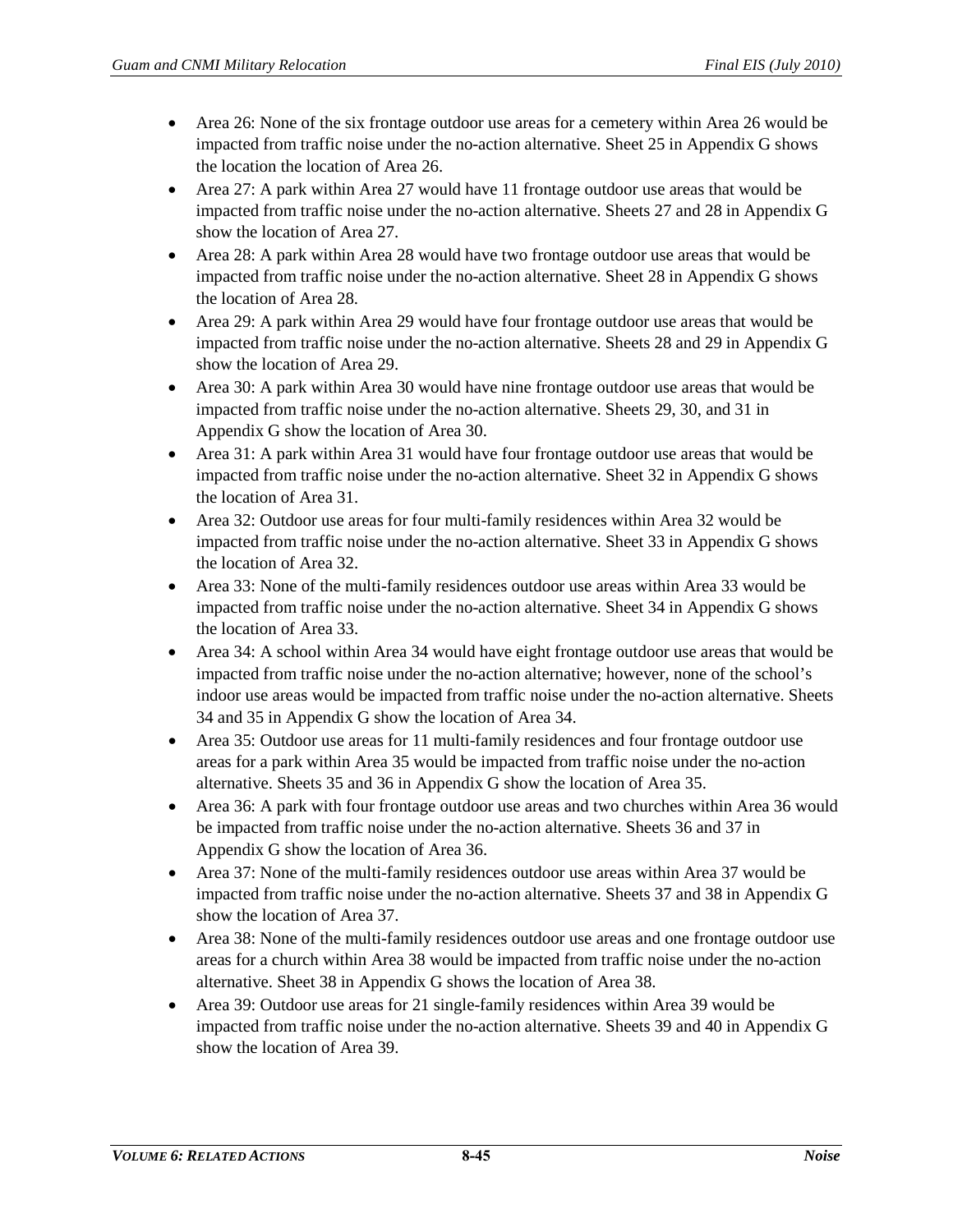- Area 40: None of the multi-family residences outdoor use areas within Area 40 would be impacted from traffic noise under the no-action alternative. Sheet 41 in Appendix G shows the location of Area 40.
- Area 41: None of the single-family residences outdoor use areas within Area 41 would be impacted from traffic noise under the no-action alternative. Sheet 41 in Appendix G shows the location of Area 41.
- Area 42: None of the single-family residences outdoor use areas within Area 42 would be impacted from traffic noise under the no-action alternative. Sheets 41 and 42 in Appendix G show the location of Area 42.
- Area 43: Outdoor use areas for 18 single-family residences within Area 43 would be impacted from traffic noise under the no-action alternative. Sheet 42 in Appendix G shows the location of Area 43.
- Area 44: None of the single-family residences outdoor use areas within Area 44 would be impacted from traffic noise under the no-action alternative. Sheet 42 in Appendix G shows the location of Area 44.
- Area 45: A park within Area 45 would have 30 frontage outdoor use areas that would be impacted from traffic noise under the no-action alternative. Sheets 42, 43, and 44 in Appendix G show the location of Area 45.
- Area 46: None of the single-family residences outdoor use areas within Area 46 would be impacted from traffic noise under the no-action alternative. Sheet 44 in Appendix G shows the location of Area 46.
- Area 47: Outdoor use areas for 12 single-family residences within Area 47 would be impacted from traffic noise under the no-action alternative. Sheet 46 in Appendix G shows the location of Area 47.
- Area 48: Outdoor use areas for seven single within Area 48 would be impacted from traffic noise under the no-action alternative. Sheet 48 in Appendix G shows the location of Area 48.
- Area 49: Outdoor use areas for 17 single- and four multi-family residences within Area 49 would be impacted from traffic noise under the no-action alternative. Sheets 50 and 51 in Appendix G show the location of Area 49.
- Area 50: An outdoor sports complex within Area 50 would have nine frontage outdoor use areas that would be impacted from traffic noise under the no-action alternative. Sheets 50 and 51 in Appendix G show the location of Area 50.
- Area 51: None of the recreational outdoor use areas or indoor use areas for a school within Area 51 would be impacted from traffic noise under the no-action alternative. Sheet 51 in Appendix G shows the location of Area 51.
- Area 52: Outdoor use areas for eight multi-family residences within Area 52 would be impacted from traffic noise under the no-action alternative. Sheet 53 in Appendix G shows the location of Area 52.
- Area 53: Outdoor use areas for 10 multi-family residences within Area 53 would be impacted from traffic noise under the no-action alternative. Sheet 53 in Appendix G shows the location of Area 53.
- Area 54: None of the multi-family residences outdoor use areas within Area 54 would be impacted from traffic noise under the no-action alternative. Sheet 54 in Appendix G shows the location of Area 54.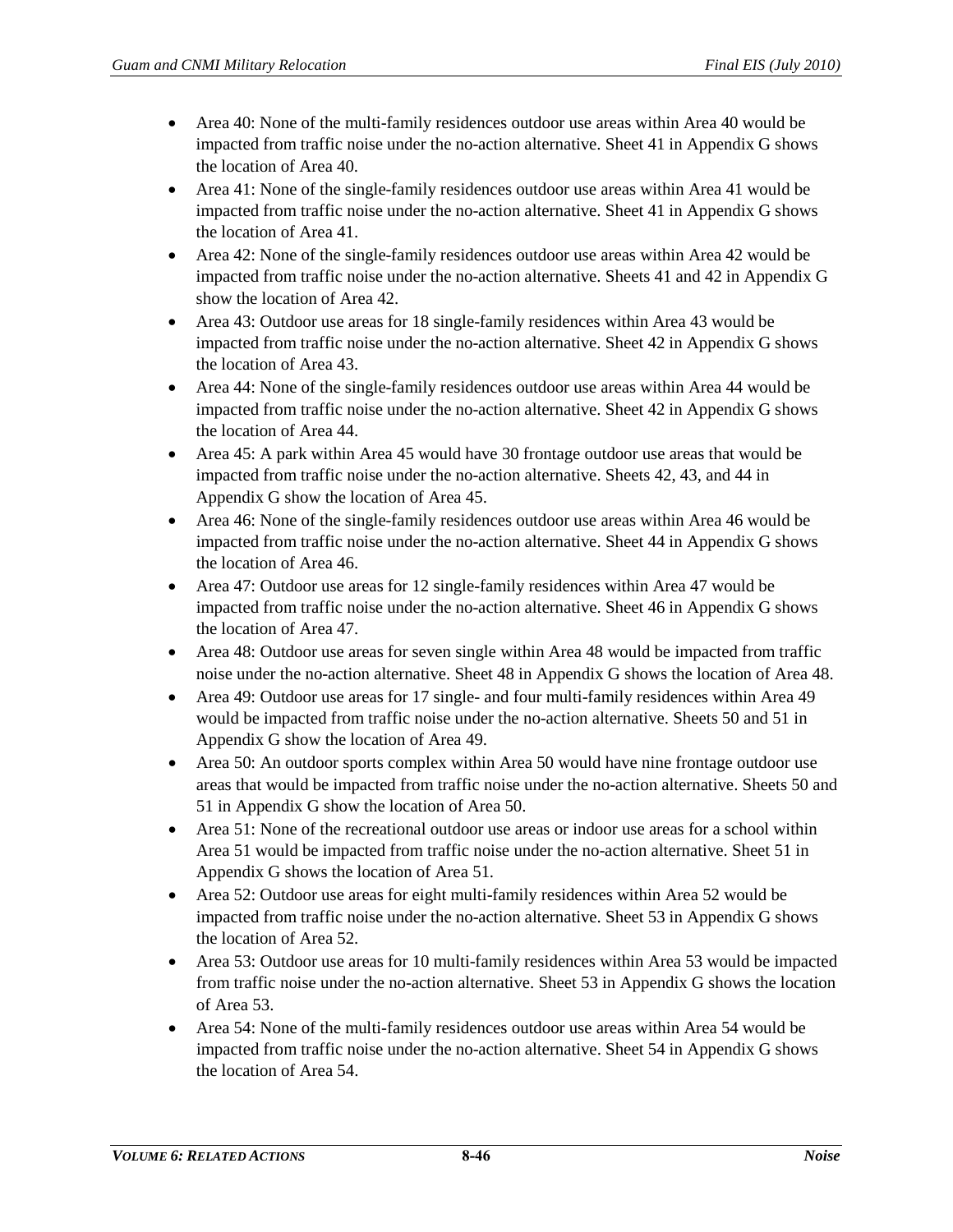- Area 55: Outdoor use area for one single-family residence within Area 55 would be impacted from traffic noise under the no-action alternative. Sheet 56 in Appendix G shows the location of Area 55.
- Area 56: Outdoor use areas for nine single- and two multi-family residences within Area 56 would be impacted from traffic noise under the no-action alternative. Sheets 57 and 58 in Appendix G show the location of Area 56.
- Area 57: Outdoor use areas for 10 single- and one multi-family residence within Area 57 would be impacted from traffic noise under the no-action alternative. Sheets 59 and 60 in Appendix G show the location of Area 57.
- Area 58: None of the 28 frontage outdoor use areas for a military outdoor recreational area within Area 58 would be impacted from traffic noise under the no-action alternative. Sheets 59 and 60 in Appendix G show the location of Area 58.
- Area 59: Outdoor use areas for six single-family residences within Area 59 would be impacted from traffic noise under the no-action alternative. Sheet 62 in Appendix G shows the location of Area 59.
- Area 60: Outdoor use areas for three single-family residences within Area 60 would be impacted from traffic noise under the no-action alternative. Sheet 63 in Appendix G shows the location of Area 60.
- Area 61: Outdoor use areas for five single- and two multi-family residences within Area 61 would be impacted from traffic noise under the no-action alternative. Sheets 63 and 64 in Appendix G show the location of Area 61.
- Area 62: None of the multi-family residences outdoor use areas within Area 62 would be impacted from traffic noise under the no-action alternative. Sheets 65 and 66 in Appendix G show the location of Area 62.
- Area 63: Outdoor use areas for 21 single- and two multi-family residences within Area 63 would be impacted from traffic noise under the no-action alternative. Sheets 67, 68, and 69 in Appendix G show the location of Area 63.
- Area 64: Outdoor use areas for 18 single- and four multi-family residences within Area 64 would be impacted from traffic noise under the no-action alternative. Sheets 67, 68, and 69 in Appendix G show the location of Area 64.

# *Apra Harbor*

Since there are no noise-sensitive receptors along the proposed roadway improvement projects within the Apra Harbor Region, no impacts from traffic noise under the no-action alternative would occur.

## *South*

While there are noise-sensitive land uses along routes in the South Region, noise from traffic would not impact the noise sensitive land uses under the no-action alternative.

## 8.2.6.6 Summary of Impacts

During the construction period, some of the noise sensitive receptors that are close to the roadways may be exposed to noise levels greater than 80 dBA. A combination of noise mitigation techniques with equipment noise control and administrative measures may be selected to provide the most effective means to minimize effects of the construction activity noise as discussed below.

[Table 8.2–23](#page-47-0) summarizes the potential impacts of each action alternative and the no-action alternative.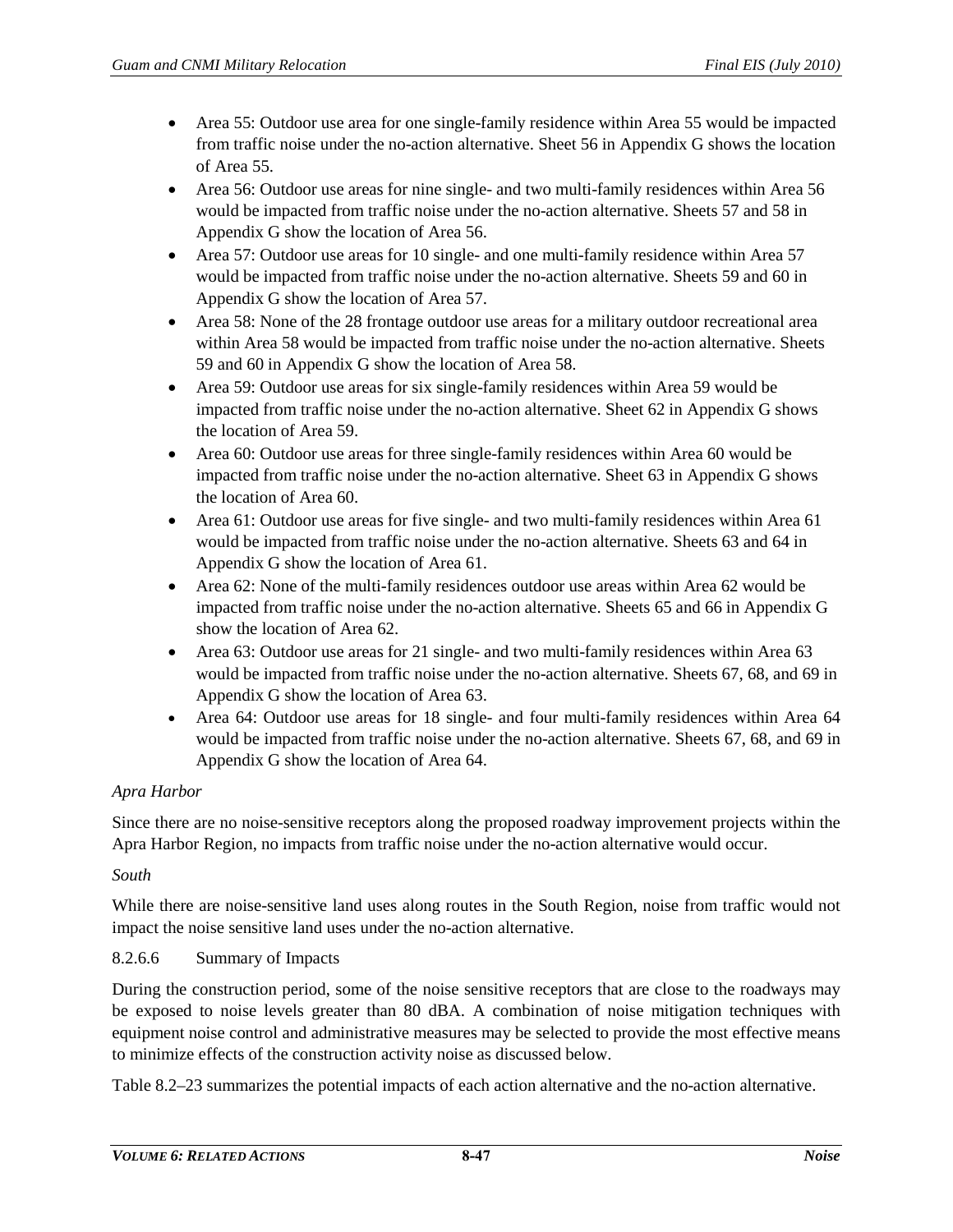<span id="page-47-0"></span>

| 1 apre 014 - 201 Summar , 01 1 ottimar 1 oldt miljatto<br>1101111111111101000 |               |                   |               |               |           |  |  |  |
|-------------------------------------------------------------------------------|---------------|-------------------|---------------|---------------|-----------|--|--|--|
| <b>Potentially Impacted Resource</b>                                          | Alternative 1 | Alternative $2^*$ | Alternative 3 | Alternative 8 | No Action |  |  |  |
| <b>Construction Noise Impacts to</b>                                          | <b>LSI</b>    | <b>LSI</b>        | <b>LSI</b>    | <b>LSI</b>    | <b>NA</b> |  |  |  |
| <b>Sensitive Receptors</b>                                                    |               |                   |               |               |           |  |  |  |
| Traffic Noise Impact on North                                                 | $SI-M$        | $SI-M$            | $SI-M$        | SI-M          | $SI-M$    |  |  |  |
| <b>Region Sensitive Receptors</b>                                             |               |                   |               |               |           |  |  |  |
| Traffic Noise Impact on Central                                               | $SI-M$        | $SI-M$            | $SI-M$        | $SI-M$        | $SI-M$    |  |  |  |
| <b>Region Sensitive Receptors</b>                                             |               |                   |               |               |           |  |  |  |
| Traffic Noise Impact on Apra                                                  | NI            | NI                | NI            | NI            | NI        |  |  |  |
| Harbor Region Sensitive Receptors                                             |               |                   |               |               |           |  |  |  |
| Traffic Noise Impact on South                                                 | NI            | NI                | NI            | NI            | NI        |  |  |  |
| <b>Region Sensitive Receptors</b>                                             |               |                   |               |               |           |  |  |  |

**Table 8.2–23. Summary of Potential Noise Impacts – Roadway Project** 

*Legend:* LSI = Less than significant impact; NA = not applicable; NI = No impact; SI-M = Significant impact mitigable to less than significant. \*Preferred Alternative.

A summary of noise-sensitive receptors that would be impacted is provided in [Table 8.2–24](#page-47-1) for the North Region and [Table 8.2–25](#page-48-0) for the Central Region, respectively.

<span id="page-47-1"></span>

|                                                                                | <b>Number of Predicted Impact Receptors</b> |                |                |                  |                |  |  |
|--------------------------------------------------------------------------------|---------------------------------------------|----------------|----------------|------------------|----------------|--|--|
| Type of Noise Sensitive Receptors                                              | Alternative 1                               | Alternative 2  | Alternative 3  | Alternative 8    | No Action      |  |  |
| Area 1: Single Family Residences<br>and a Church                               | 17                                          | 17             | 17             | 17               | 17             |  |  |
| Area 2: Multi-Family Residences                                                | $\theta$                                    | $\Omega$       | $\Omega$       | $\Omega$         | $\Omega$       |  |  |
| Area 3: Single Family Residences                                               | $\overline{2}$                              | $\overline{2}$ | $\overline{2}$ | $\overline{2}$   | $\overline{0}$ |  |  |
| Area 4: Single Family Residences                                               | $\overline{\mathcal{L}}$                    | $\overline{4}$ | $\overline{4}$ | 4                | $\Omega$       |  |  |
| Area 5: Single and Multi-Family<br>Residences                                  | $\Omega$                                    | $\Omega$       | $\Omega$       | $\boldsymbol{0}$ | $\theta$       |  |  |
| Area 6: Military Outdoor Physical<br><b>Training Area</b>                      | 4                                           | 4              | 4              | 4                | $\Omega$       |  |  |
| Area 7: Single Family Residences                                               | $\Omega$                                    | $\Omega$       | $\Omega$       | $\Omega$         | $\Omega$       |  |  |
| Area 8: Military Outdoor<br><b>Recreation Area</b>                             | 12                                          | 12             | 12             | 12               | $\Omega$       |  |  |
| Area 9: Single Family Residences<br>and a Golf Course                          | $\Omega$                                    | $\Omega$       | $\Omega$       | $\Omega$         | $\Omega$       |  |  |
| Area 10: Single Family Residences                                              | 1                                           | 1              | 1              | 1                | $\Omega$       |  |  |
| Area 11: Single Family Residences,<br>Multi-Family Residences, and a<br>school | 10                                          | 10             | 10             | 10               | $\mathbf{0}$   |  |  |
| Area 12: Single Family Residences                                              | $\overline{7}$                              | 7              | 7              | $\tau$           | 7              |  |  |
| Area 13: Single Family Residences                                              | 8                                           | 8              | 8              | 8                | $\overline{4}$ |  |  |
| Area 14: Single and Multi-Family<br>Residences                                 | 13                                          | 13             | 13             | 13               | 11             |  |  |
| Area 15:School                                                                 | $\Omega$                                    | $\Omega$       | $\Omega$       | $\Omega$         | $\Omega$       |  |  |
| Area 16: Single Family Residences<br>and a Church                              | 10                                          | 10             | 10             | 10               | 10             |  |  |
| <b>Total</b>                                                                   | 88                                          | 88             | 88             | 88               | 49             |  |  |

|  | Table 8.2-24. Summary of Potential Roadway Project Noise Impacts for the North Region |
|--|---------------------------------------------------------------------------------------|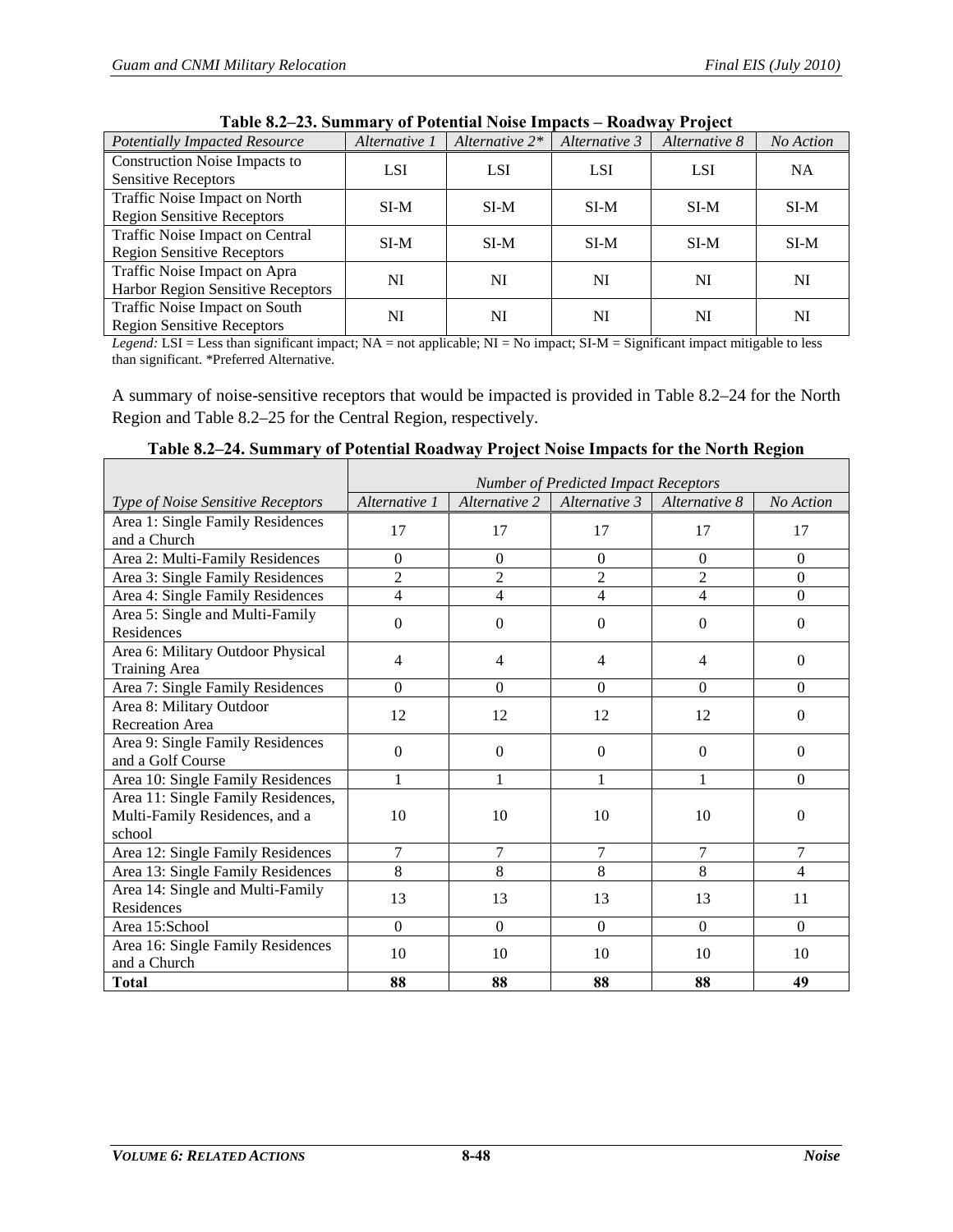<span id="page-48-0"></span> $\mathbf{r}$ 

|                                                                  | <b>Number of Predicted Impact Receptors</b> |                         |                  |                  |                  |  |  |  |
|------------------------------------------------------------------|---------------------------------------------|-------------------------|------------------|------------------|------------------|--|--|--|
| Type of Noise Sensitive Receptors                                | Alternative 1                               | Alternative 2           | Alternative 3    | Alternative 8    | No Action        |  |  |  |
| Area 17: Single Family Residences                                | 15                                          | 15                      | 15               | 15               | 15               |  |  |  |
| and a Multi-Family Residence                                     |                                             |                         |                  |                  |                  |  |  |  |
| Area 18: Single Family Residences                                | 17                                          | 17                      | 17               | 17               | 17               |  |  |  |
| and a Park                                                       |                                             |                         |                  |                  |                  |  |  |  |
| Area 19: Park                                                    | 8                                           | 8                       | 8                | 8                | $\overline{0}$   |  |  |  |
| Area 20: Single Family Residences                                | $\overline{4}$                              | $\overline{4}$          | $\overline{4}$   | $\overline{4}$   | $\overline{4}$   |  |  |  |
| and a Multi-Family Residence                                     |                                             |                         |                  |                  |                  |  |  |  |
| Area 21: Park, a Single Family                                   |                                             |                         |                  |                  |                  |  |  |  |
| Residence, and a Multi-Family                                    | 6                                           | 6                       | 6                | 6                | 3                |  |  |  |
| Residence                                                        |                                             |                         |                  |                  |                  |  |  |  |
| Area 22: Playground, a Single                                    |                                             |                         |                  |                  |                  |  |  |  |
| Family Residence, and a Multi-                                   | 10                                          | 10                      | 10               | 10               | 10               |  |  |  |
| <b>Family Residence</b>                                          |                                             |                         |                  |                  |                  |  |  |  |
| Area 23: Park and a Single Family<br>Residence                   | $\overline{7}$                              | $\tau$                  | $\overline{7}$   | $\tau$           | $\overline{4}$   |  |  |  |
| Area 24: Multi-Family Residences                                 | 3                                           | 3                       | 3                | 3                | 3                |  |  |  |
| Area 25: Park and Single Family                                  |                                             |                         |                  |                  |                  |  |  |  |
| Residences                                                       | 6                                           | 6                       | 6                | 6                | $\overline{2}$   |  |  |  |
| Area 26: Cemetery                                                | 6                                           | 6                       | 6                | 6                | $\boldsymbol{0}$ |  |  |  |
| Area 27: Park                                                    | 20                                          | 20                      | 20               | $\overline{20}$  | 11               |  |  |  |
| Area 28: Park                                                    | $\overline{2}$                              | $\overline{2}$          | $\overline{2}$   | $\overline{2}$   | $\boldsymbol{2}$ |  |  |  |
| Area 29: Park                                                    | $\overline{4}$                              | 4                       | $\overline{4}$   | $\overline{4}$   | $\overline{4}$   |  |  |  |
| Area 30: Park                                                    | $\overline{9}$                              | $\overline{9}$          | $\overline{9}$   | $\overline{9}$   | $\overline{9}$   |  |  |  |
| Area 31: Park                                                    | $\overline{4}$                              | $\overline{\mathbf{4}}$ | $\overline{4}$   | $\overline{4}$   | $\overline{4}$   |  |  |  |
| Area 32: Multi-Family Residences                                 | $\overline{4}$                              | 4                       | $\overline{4}$   | $\overline{4}$   | $\overline{4}$   |  |  |  |
| Area 33: Multi-Family Residences                                 | $\boldsymbol{0}$                            | $\boldsymbol{0}$        | $\boldsymbol{0}$ | $\boldsymbol{0}$ | $\boldsymbol{0}$ |  |  |  |
| Area 34: School                                                  | $\overline{8}$                              | $\overline{8}$          | $\overline{8}$   | $\overline{8}$   | $\overline{8}$   |  |  |  |
| Area 35: Park, a Single Family                                   |                                             |                         |                  |                  |                  |  |  |  |
| Residence, and Multi-Family                                      | 15                                          | 15                      | 15               | 15               | 15               |  |  |  |
| Residences                                                       |                                             |                         |                  |                  |                  |  |  |  |
| Area 36: One School and Two                                      | 6                                           | 6                       | 6                | 6                | 6                |  |  |  |
| Churches                                                         |                                             |                         |                  |                  |                  |  |  |  |
| Area 37: Multi-Family Residences                                 | $\overline{0}$                              | $\boldsymbol{0}$        | $\boldsymbol{0}$ | $\Omega$         | $\boldsymbol{0}$ |  |  |  |
| Area 38: Multi-Family Residences                                 | $\mathbf{1}$                                | 1                       | 1                | 1                | 1                |  |  |  |
| and a Church                                                     |                                             |                         |                  |                  |                  |  |  |  |
| Area 39: Single Family Residences                                | 21                                          | 21                      | 21               | 21               | 21               |  |  |  |
| Area 40: Multi-Family Residences                                 | $\boldsymbol{0}$                            | $\boldsymbol{0}$        | $\boldsymbol{0}$ | $\boldsymbol{0}$ | $\boldsymbol{0}$ |  |  |  |
| Area 41: Single Family Residences                                | $\boldsymbol{0}$                            | $\boldsymbol{0}$        | $\boldsymbol{0}$ | $\overline{0}$   | $\boldsymbol{0}$ |  |  |  |
| Area 42: Single Family Residences                                | $\boldsymbol{0}$                            | $\boldsymbol{0}$        | $\boldsymbol{0}$ | $\boldsymbol{0}$ | $\boldsymbol{0}$ |  |  |  |
| Area 43: Single Family Residences                                | 18                                          | 18                      | 18               | 18               | 18               |  |  |  |
| Area 44: Single Family Residences                                | $\boldsymbol{0}$                            | $\boldsymbol{0}$        | $\overline{0}$   | $\overline{0}$   | $\overline{0}$   |  |  |  |
| Area 45: Park, Single Family                                     |                                             |                         |                  |                  |                  |  |  |  |
| Residences, and Multi-Family                                     | 30                                          | 30                      | 30               | 30               | 30               |  |  |  |
| Residences                                                       |                                             |                         |                  |                  |                  |  |  |  |
| Area 46: Single Family Residences                                | $\boldsymbol{0}$                            | $\mathbf{0}$            | $\overline{0}$   | $\overline{0}$   | $\mathbf{0}$     |  |  |  |
| Area 47: Single Family Residences                                | 12                                          | 12                      | 12               | 12               | 12               |  |  |  |
| Area 48: Single Family Residences,                               | 9                                           | 9                       | 9                | 9                | $\tau$           |  |  |  |
| and Multi-Family Residences                                      |                                             |                         |                  |                  |                  |  |  |  |
| Area 49: Single Family Residences<br>and Multi-Family Residences | 21                                          | 21                      | 21               | 21               | 21               |  |  |  |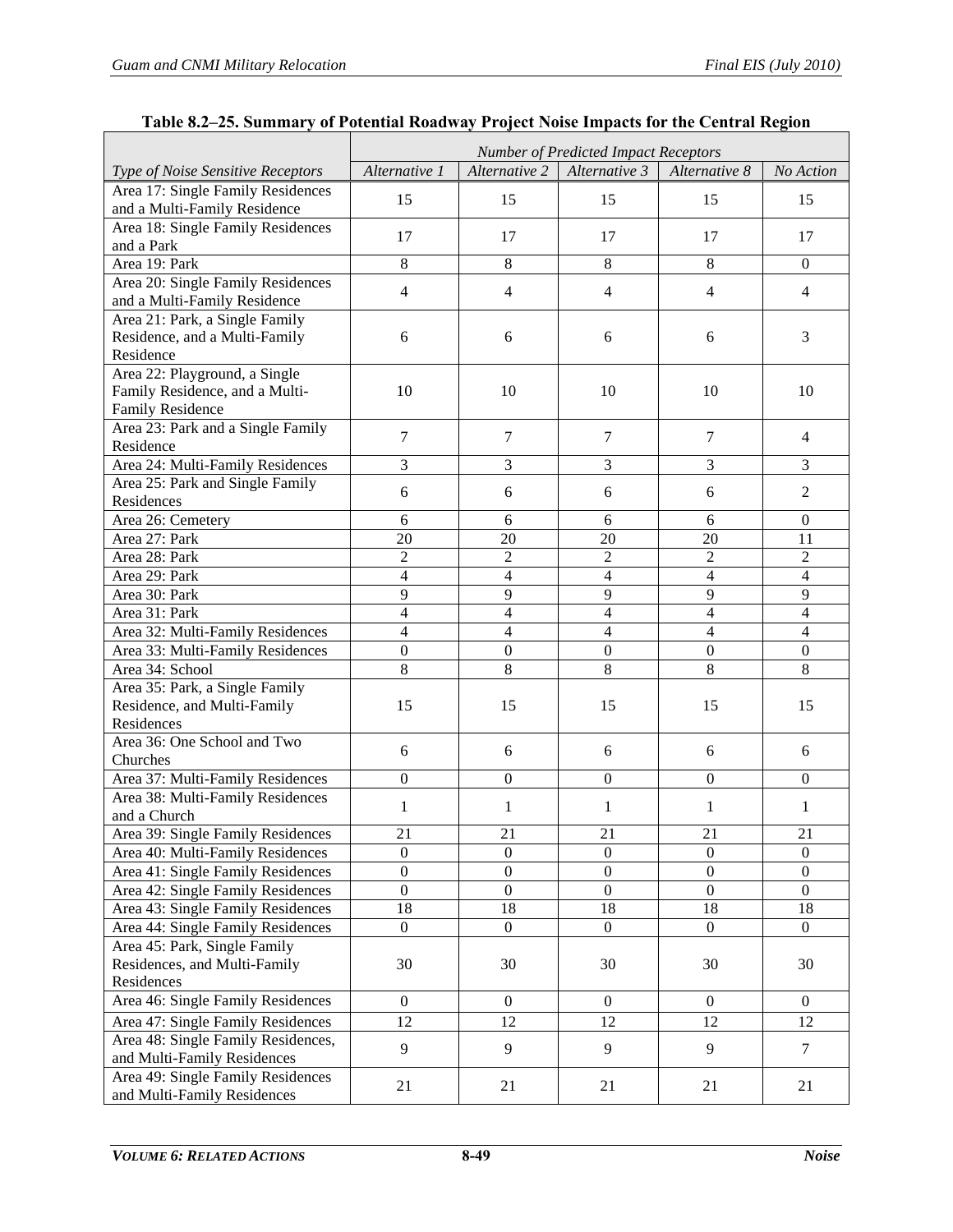|                                                                                             | <b>Number of Predicted Impact Receptors</b> |                  |                |                |           |  |  |
|---------------------------------------------------------------------------------------------|---------------------------------------------|------------------|----------------|----------------|-----------|--|--|
| Type of Noise Sensitive Receptors                                                           | Alternative 1                               | Alternative 2    | Alternative 3  | Alternative 8  | No Action |  |  |
| Area 50: Outdoor Sports Complex                                                             | 9                                           | 9                | 9              | 9              | 9         |  |  |
| Area 51: School                                                                             | $\Omega$                                    | $\theta$         | $\Omega$       | $\Omega$       | $\Omega$  |  |  |
| Area 52: Multi-Family Residences<br>and a Motel                                             | 9                                           | 9                | 9              | 9              | 8         |  |  |
| Area 53: Multi-Family Residences                                                            | 10                                          | 10               | 10             | 10             | 10        |  |  |
| Area 54: Multi-Family Residences                                                            | $\theta$                                    | $\Omega$         | $\Omega$       | $\Omega$       | $\Omega$  |  |  |
| Area 55: Single Family Residences<br>and a Motel                                            | 1                                           | 1                | 1              | 1              | 1         |  |  |
| Area 56: Single Family Residences<br>and Multi-Family Residences                            | 11                                          | 11               | 11             | 11             | 11        |  |  |
| Area 57: Single Family Residences<br>and Multi-Family Residences                            | 11                                          | 11               | 11             | 11             | 11        |  |  |
| Area 58: Military Outdoor<br>Recreational Area                                              | $\overline{0}$                              | $\Omega$         | $\Omega$       | $\Omega$       | $\Omega$  |  |  |
| Area 59: Single Family Residences                                                           | 6                                           | 6                | 6              | 6              | 6         |  |  |
| Area 60: Single Family Residences                                                           | $\overline{3}$                              | 3                | 3              | 3              | 3         |  |  |
| Area 61: Single Family Residences,<br>Multi-Family Residences, and a<br><b>Funeral Home</b> | 7                                           | $\overline{7}$   | $\overline{7}$ | $\overline{7}$ | 7         |  |  |
| Area 62: Multi-Family Residences                                                            | $\Omega$                                    | $\boldsymbol{0}$ | $\mathbf{0}$   | $\Omega$       | $\Omega$  |  |  |
| Area 63: Single Family Residences,<br>Multi-Family Residences, and a<br>Church              | 23                                          | 23               | 23             | 23             | 23        |  |  |
| Area 64: Single Family Residences,<br>Multi-Family Residences, and a<br>School              | 22                                          | 22               | 22             | 22             | 22        |  |  |
| <b>Total</b>                                                                                | 378                                         | 378              | 378            | 378            | 342       |  |  |

Future noise impacts for each of the alternatives were predicted by projecting a 66-dBA traffic noise contour line modeled using Traffic Noise Model 2.5 onto aerial photographs of the project alignment. No impacts were predicted for the Apra Harbor Region or South Region. In addition, there are no beneficial impacts from any of the alignments.

## 8.2.6.7 Summary of Proposed Mitigation Measures

The sound walls discussed in Section [8.2.6.1,](#page-11-1) Alternative 1, Abatement Measures were designed to reduce traffic noise levels by at least the minimum requirement of 5 dB.

Fifteen sound walls were analyzed for 12 areas throughout the alignment in the North Region where sound walls were determined to be feasible. Twelve of these sound walls were determined to be both feasible and reasonable. In the Central Region, a total of 123 sound walls were analyzed. The location and dimension of sound walls as presented are preliminary. Views of the impacted residents or recreational areas would be a major consideration in reaching a final decision on the abatement measures to be provided. If pertinent parameters change substantially during the final project design, reanalysis of the traffic noise impact may become necessary, and the noise abatements may be changed. A final decision of the construction of the noise abatements would be made upon completion of the project design. These sound walls would reduce the number of predicted impacted receptors from 466 to 316 for Alternatives 1, 2, 3, and 8. Noise impacts for the North and Central Regions are shown in [Table 8.2–26](#page-50-0) and [Table 8.2-27,](#page-51-0) respectively.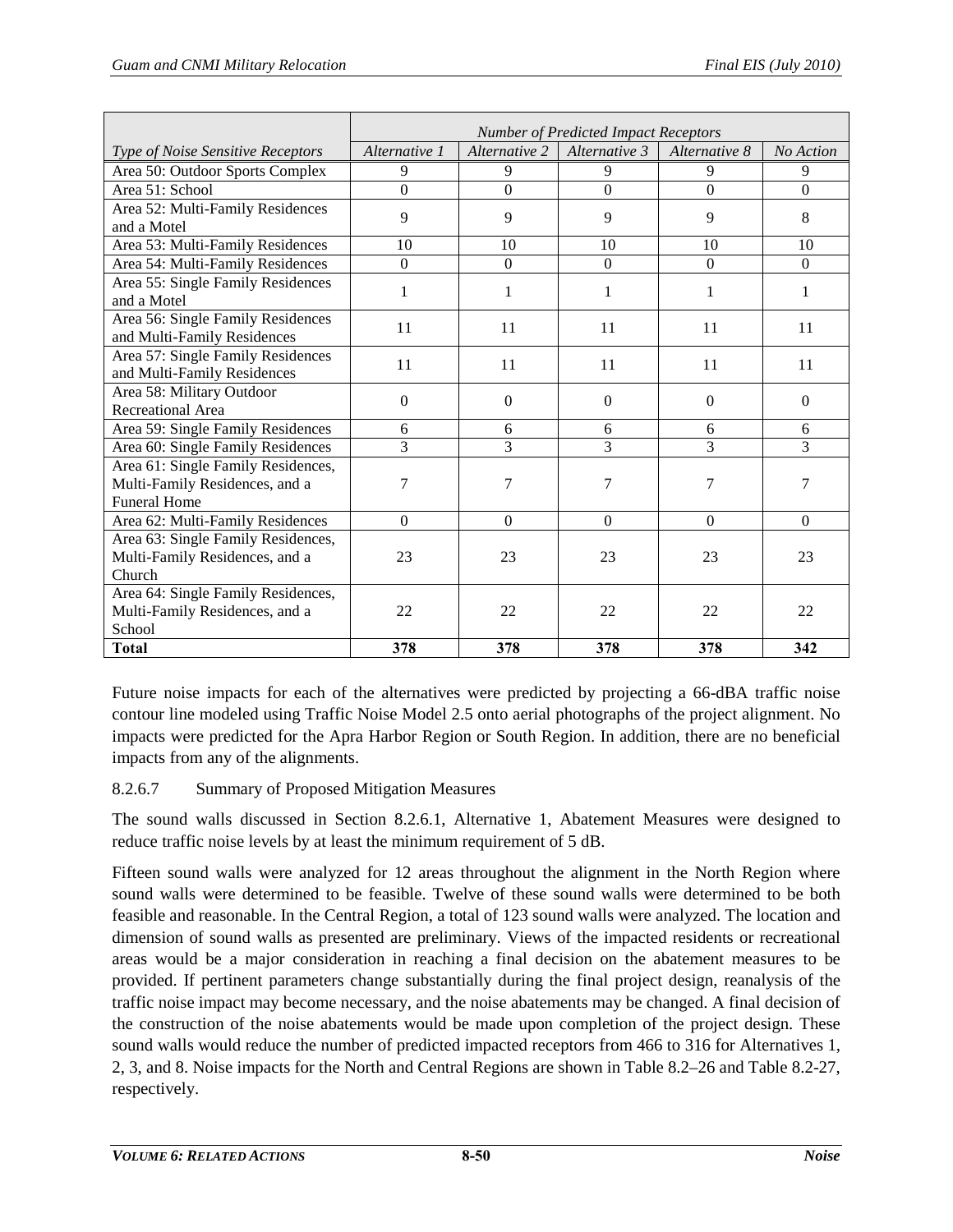|                                                           | Number of Predicted Impact Receptors |                    |                  |                  |                  |  |  |
|-----------------------------------------------------------|--------------------------------------|--------------------|------------------|------------------|------------------|--|--|
|                                                           | <i>Alternative</i>                   | <i>Alternative</i> | Alternative      | Alternative      |                  |  |  |
| Type of Noise Sensitive Receptors                         |                                      | $\overline{2}$     | $\mathcal{E}$    | 8                | No Action        |  |  |
| Area 1: Single Family Residences and a                    | 6                                    | 6                  | 6                | 6                | 17               |  |  |
| Church                                                    |                                      |                    |                  |                  |                  |  |  |
| Area 2: Multi-Family Residences                           | $\overline{0}$                       | $\Omega$           | $\boldsymbol{0}$ | $\mathbf{0}$     | $\mathbf{0}$     |  |  |
| Area 3: Single Family Residences                          | $\overline{c}$                       | $\overline{2}$     | 2                | $\overline{2}$   | $\boldsymbol{0}$ |  |  |
| Area 4: Single Family Residences                          | $\overline{4}$                       | $\overline{4}$     | $\overline{4}$   | $\overline{4}$   | $\boldsymbol{0}$ |  |  |
| Area 5: Single and Multi-Family<br>Residences             | $\Omega$                             | $\Omega$           | $\Omega$         | $\Omega$         | $\mathbf{0}$     |  |  |
| Area 6: Military Outdoor Physical<br><b>Training Area</b> | $\Omega$                             | $\Omega$           | $\Omega$         | $\mathbf{0}$     | $\Omega$         |  |  |
| Area 7: Single Family Residences                          | $\Omega$                             | $\Omega$           | $\Omega$         | $\Omega$         | $\Omega$         |  |  |
| Area 8: Military Outdoor Recreation                       | $\Omega$                             | $\Omega$           | $\theta$         | $\Omega$         | $\boldsymbol{0}$ |  |  |
| Area                                                      |                                      |                    |                  |                  |                  |  |  |
| Area 9: Single Family Residences and a                    | $\Omega$                             | $\Omega$           | $\Omega$         | $\Omega$         | $\mathbf{0}$     |  |  |
| <b>Golf Course</b>                                        |                                      |                    |                  |                  |                  |  |  |
| Area 10: Single Family Residences                         | 1                                    | 1                  | 1                | $\mathbf{1}$     | $\Omega$         |  |  |
| Area 11: Single Family Residences,                        | 10                                   | 10                 | 10               | 10               | $\mathbf{0}$     |  |  |
| Multi-Family Residences, and a school                     |                                      |                    |                  |                  |                  |  |  |
| Area 12: Single Family Residences                         | 7                                    | 7                  | 7                | 7                | 7                |  |  |
| Area 13: Single Family Residences                         | 8                                    | 8                  | 8                | 8                | $\overline{4}$   |  |  |
| Area 14: Single and Multi-Family                          | 13                                   | 13                 | 13               | 13               | 11               |  |  |
| Residences                                                |                                      |                    |                  |                  |                  |  |  |
| Area 15:School                                            | $\Omega$                             | $\Omega$           | $\boldsymbol{0}$ | $\boldsymbol{0}$ | $\boldsymbol{0}$ |  |  |
| Area 16: Single Family Residences and<br>a Church         | 10                                   | 10                 | 10               | 10               | 10               |  |  |
| <b>Total with Abatement</b>                               | 61                                   | 61                 | 61               | 61               | ۰                |  |  |
| <b>Total without Abatement</b><br>(Table $8.2-9$ )        | 88                                   | 88                 | 88               | 88               | 49               |  |  |

#### <span id="page-50-0"></span>**Table 8.2–26. Summary of Potential Roadway Project Noise Impacts with Proposed Abatement for the North Region**

Not all of the impacted receptors could be abated. As stated in the abatement section, many of the receptors have direct access to the roadway that prevents the construction of a continuous sound wall required to provide feasible abatement. Furthermore, many of the impacted receptors are also scattered along different routes, preventing feasible abatement from being cost effective and, thus, not reasonable. Also of the 316 impacted receptors that could not be abated, 271 of them are impacted under the no-action alternative.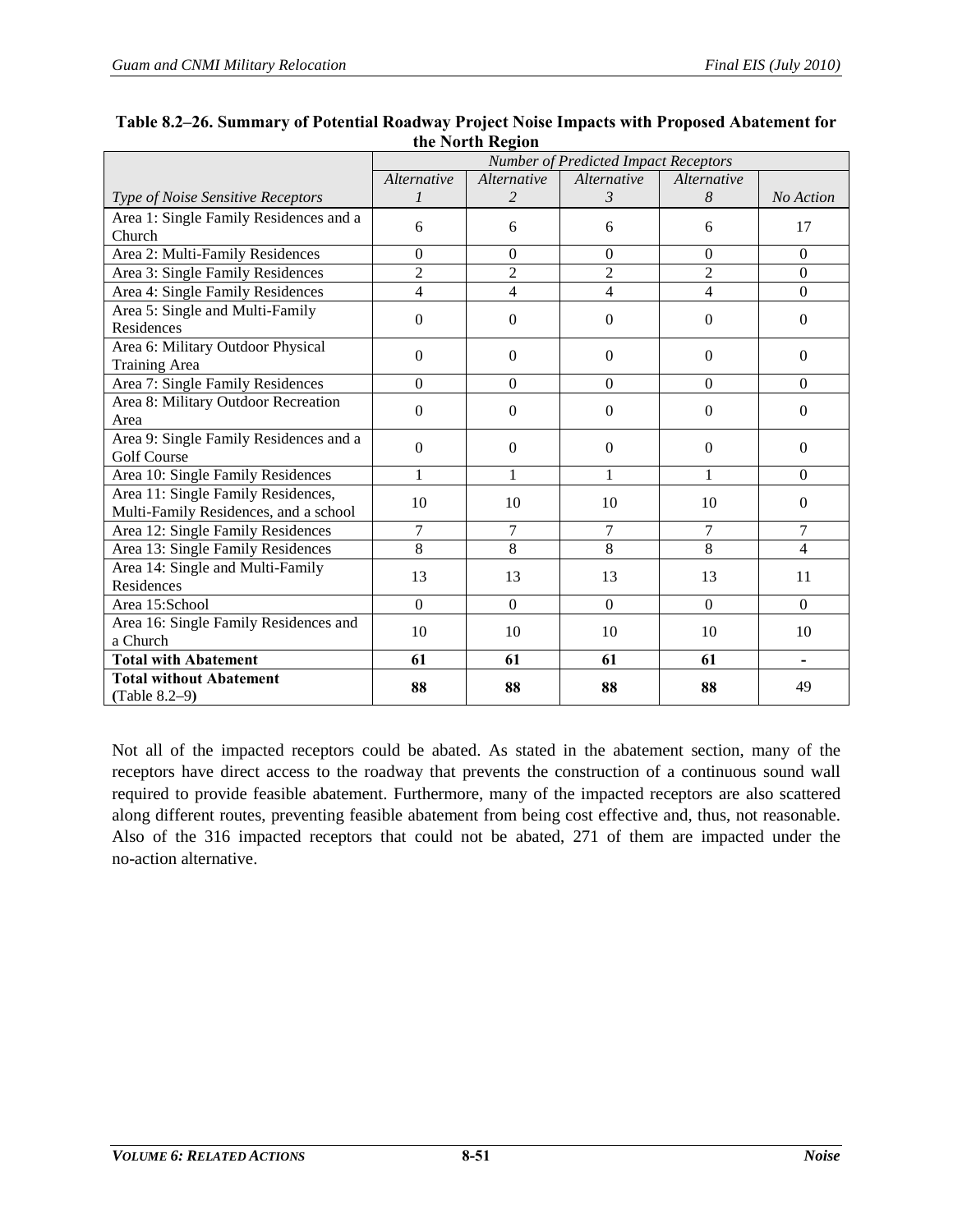|                                                                                            | Number of Predicted Impact Receptors |                  |                  |                  |                          |  |  |  |
|--------------------------------------------------------------------------------------------|--------------------------------------|------------------|------------------|------------------|--------------------------|--|--|--|
| Type of Noise Sensitive Receptors                                                          | Alternative 1                        | Alternative 2    | Alternative 3    | Alternative 8    | No Action                |  |  |  |
| Area 17: Single Family Residences                                                          | 15                                   | 15               | 15               | 15               | 15                       |  |  |  |
| and a Multi-Family Residence                                                               |                                      |                  |                  |                  |                          |  |  |  |
| Area 18: Single Family Residences<br>and a Park                                            | $\tau$                               | $\tau$           | $\tau$           | $\tau$           | 17                       |  |  |  |
| Area 19: Park                                                                              | 8                                    | $\,8\,$          | 8                | 8                | $\mathbf{0}$             |  |  |  |
| Area 20: Single Family Residences                                                          |                                      |                  |                  |                  |                          |  |  |  |
| and a Multi-Family Residence                                                               | $\overline{4}$                       | $\overline{4}$   | $\overline{4}$   | $\overline{4}$   | $\overline{4}$           |  |  |  |
| Area 21: Park, a Single Family<br>Residence, and a Multi-Family<br>Residence               | 6                                    | 6                | 6                | 6                | 3                        |  |  |  |
| Area 22: Playground, a Single<br>Family Residence, and a Multi-<br><b>Family Residence</b> | 10                                   | 10               | 10               | 10               | 10                       |  |  |  |
| Area 23: Park and a Single Family<br>Residence                                             | $\overline{0}$                       | $\mathbf{0}$     | $\overline{0}$   | $\boldsymbol{0}$ | 4                        |  |  |  |
| Area 24: Multi-Family Residences                                                           | 3                                    | 3                | 3                | $\overline{3}$   | 3                        |  |  |  |
| Area 25: Park and Single Family                                                            | 6                                    | 6                | 6                | 6                | $\overline{2}$           |  |  |  |
| Residences                                                                                 |                                      |                  |                  |                  |                          |  |  |  |
| Area 26: Cemetery                                                                          | 6                                    | 6                | 6                | 6                | $\mathbf{0}$             |  |  |  |
| Area 27: Park                                                                              | 8                                    | 8                | 8                | 8                | 11                       |  |  |  |
| Area 28: Park                                                                              | $\overline{c}$                       | $\mathfrak 2$    | $\overline{c}$   | $\overline{c}$   | $\overline{c}$           |  |  |  |
| Area 29: Park                                                                              | $\overline{4}$                       | $\overline{4}$   | $\overline{4}$   | $\overline{4}$   | $\overline{\mathcal{L}}$ |  |  |  |
| Area 30: Park                                                                              | 9                                    | 9                | 9                | 9                | 9                        |  |  |  |
| Area 31: Park                                                                              | $\overline{\mathcal{L}}$             | 4                | $\overline{4}$   | $\overline{4}$   | 4                        |  |  |  |
| Area 32: Multi-Family Residences                                                           | $\overline{4}$                       | $\overline{4}$   | $\overline{4}$   | $\overline{4}$   | 4                        |  |  |  |
| Area 33: Multi-Family Residences                                                           | $\boldsymbol{0}$                     | $\boldsymbol{0}$ | $\boldsymbol{0}$ | $\boldsymbol{0}$ | $\boldsymbol{0}$         |  |  |  |
| Area 34: School                                                                            | $\overline{0}$                       | $\boldsymbol{0}$ | $\overline{0}$   | $\overline{0}$   | 8                        |  |  |  |
| Area 35: Park, a Single Family<br>Residence, and Multi-Family<br>Residences                | 15                                   | 15               | 15               | 15               | 15                       |  |  |  |
| Area 36: One School and Two<br>Churches                                                    | 6                                    | 6                | 6                | 6                | 6                        |  |  |  |
| Area 37: Multi-Family Residences                                                           | $\boldsymbol{0}$                     | $\mathbf{0}$     | $\overline{0}$   | $\Omega$         | $\mathbf{0}$             |  |  |  |
| Area 38: Multi-Family Residences<br>and a Church                                           | $\mathbf{1}$                         | $\mathbf{1}$     | 1                | 1                | 1                        |  |  |  |
| Area 39: Single Family Residences                                                          |                                      |                  |                  |                  | 21                       |  |  |  |
| Area 40: Multi-Family Residences                                                           | 0                                    | $\boldsymbol{0}$ | $\boldsymbol{0}$ | $\boldsymbol{0}$ | $\boldsymbol{0}$         |  |  |  |
| Area 41: Single Family Residences                                                          | $\boldsymbol{0}$                     | $\boldsymbol{0}$ | $\boldsymbol{0}$ | $\boldsymbol{0}$ | $\overline{0}$           |  |  |  |
| Area 42: Single Family Residences                                                          | $\boldsymbol{0}$                     | $\boldsymbol{0}$ | $\boldsymbol{0}$ | $\boldsymbol{0}$ | $\boldsymbol{0}$         |  |  |  |
| Area 43: Single Family Residences                                                          | $\boldsymbol{0}$                     | $\boldsymbol{0}$ | $\boldsymbol{0}$ | $\boldsymbol{0}$ | 18                       |  |  |  |
| Area 44: Single Family Residences                                                          | $\boldsymbol{0}$                     | $\boldsymbol{0}$ | $\boldsymbol{0}$ | $\overline{0}$   | $\Omega$                 |  |  |  |
| Area 45: Park, Single Family<br>Residences, and Multi-Family                               | 2                                    | $\sqrt{2}$       | $\overline{2}$   | $\overline{c}$   | 30                       |  |  |  |
| Residences                                                                                 |                                      |                  |                  |                  |                          |  |  |  |
| Area 46: Single Family Residences                                                          | $\boldsymbol{0}$                     | $\boldsymbol{0}$ | $\boldsymbol{0}$ | $\boldsymbol{0}$ | $\boldsymbol{0}$         |  |  |  |
| Area 47: Single Family Residences                                                          | 12                                   | 12               | 12               | 12               | 12                       |  |  |  |
| Area 48: Single Family Residences,<br>and Multi-Family Residences                          | 9                                    | 9                | 9                | 9                | 7                        |  |  |  |
| Area 49: Single Family Residences<br>and Multi-Family Residences                           | 11                                   | 11               | 11               | 11               | 21                       |  |  |  |

#### <span id="page-51-0"></span>**Table 8.2-27. Summary of Potential Roadway Project Noise Impacts with Proposed Abatement for the Central Region**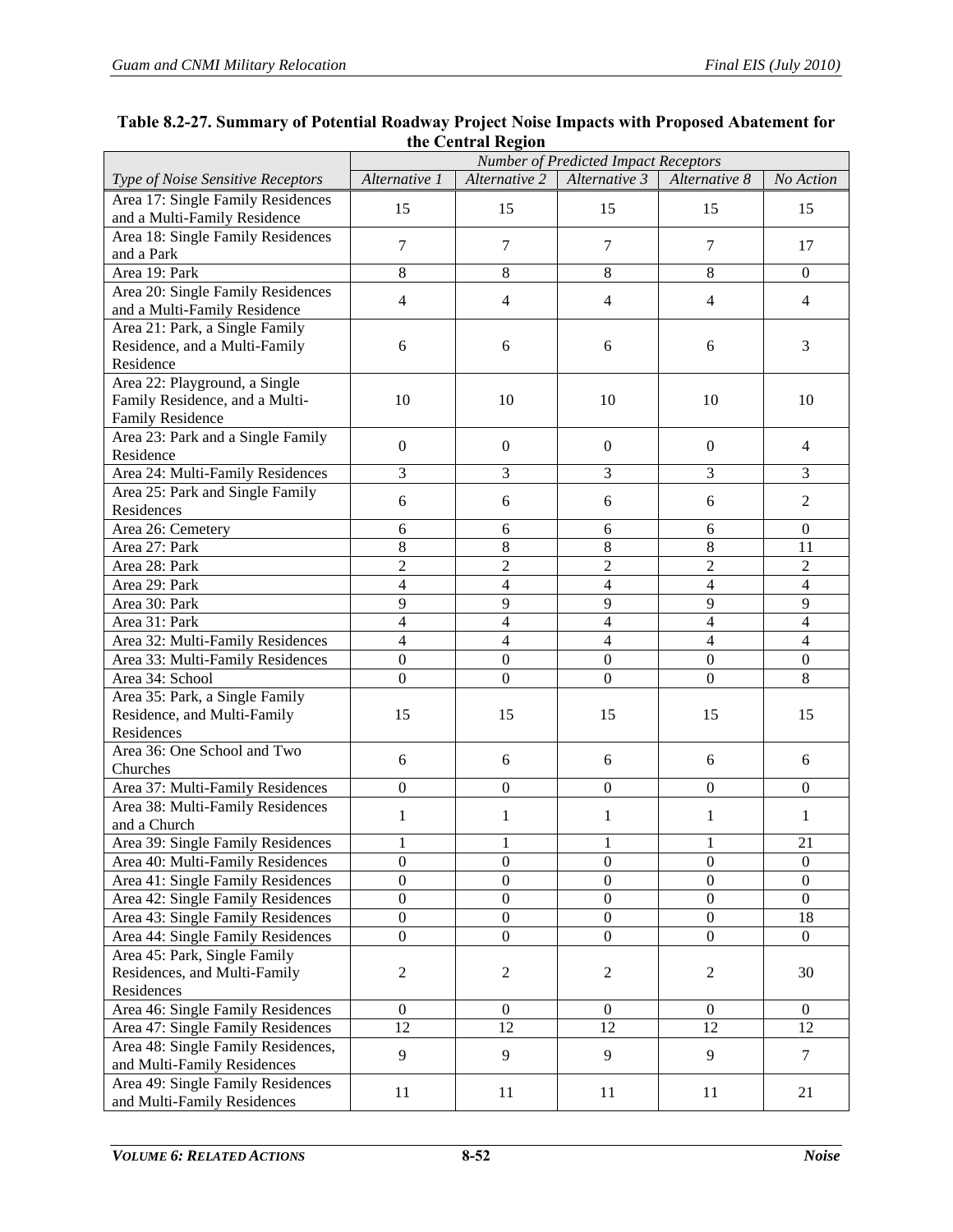|                                                     | <b>Number of Predicted Impact Receptors</b> |                  |                |               |                |  |  |
|-----------------------------------------------------|---------------------------------------------|------------------|----------------|---------------|----------------|--|--|
| Type of Noise Sensitive Receptors                   | Alternative 1                               | Alternative 2    | Alternative 3  | Alternative 8 | No Action      |  |  |
| Area 50: Outdoor Sports Complex                     | 9                                           | 9                | 9              | 9             | 9              |  |  |
| Area 51: School                                     | $\overline{0}$                              | $\overline{0}$   | $\overline{0}$ | $\Omega$      | $\overline{0}$ |  |  |
| Area 52: Multi-Family Residences                    | 9                                           | 9                | 9              | 9             | 8              |  |  |
| and a Motel                                         |                                             |                  |                |               |                |  |  |
| Area 53: Multi-Family Residences                    | $\boldsymbol{0}$                            | $\boldsymbol{0}$ | $\mathbf{0}$   | $\Omega$      | 10             |  |  |
| Area 54: Multi-Family Residences                    | $\theta$                                    | $\overline{0}$   | $\overline{0}$ | $\Omega$      | $\Omega$       |  |  |
| Area 55: Single Family Residences                   | 1                                           | $\mathbf{1}$     | 1              | 1             | 1              |  |  |
| and a Motel                                         |                                             |                  |                |               |                |  |  |
| Area 56: Single Family Residences                   | 11                                          | 11               | 11             | 11            | 11             |  |  |
| and Multi-Family Residences                         |                                             |                  |                |               |                |  |  |
| Area 57: Single Family Residences                   | 11                                          | 11               | 11             | 11            | 11             |  |  |
| and Multi-Family Residences                         |                                             |                  |                |               |                |  |  |
| Area 58: Military Outdoor                           | $\Omega$                                    | $\boldsymbol{0}$ | $\Omega$       | $\Omega$      | $\Omega$       |  |  |
| <b>Recreational Area</b>                            |                                             |                  |                |               |                |  |  |
| Area 59: Single Family Residences                   | 6                                           | 6                | 6              | 6             | 6              |  |  |
| Area 60: Single Family Residences                   | 3                                           | $\overline{3}$   | 3              | 3             | $\overline{3}$ |  |  |
| Area 61: Single Family Residences,                  |                                             |                  |                |               |                |  |  |
| Multi-Family Residences, and a                      | 7                                           | $\boldsymbol{7}$ | 7              | 7             | 7              |  |  |
| <b>Funeral Home</b>                                 |                                             |                  |                |               |                |  |  |
| Area 62: Multi-Family Residences                    | $\Omega$                                    | $\boldsymbol{0}$ | $\overline{0}$ | $\Omega$      | $\Omega$       |  |  |
| Area 63: Single Family Residences,                  |                                             |                  |                |               |                |  |  |
| Multi-Family Residences, and a                      | 23                                          | 23               | 23             | 23            | 23             |  |  |
| Church                                              |                                             |                  |                |               |                |  |  |
| Area 64: Single Family Residences,                  |                                             |                  |                |               |                |  |  |
| Multi-Family Residences, and a                      | 22                                          | 22               | 22             | 22            | 22             |  |  |
| School                                              |                                             |                  |                |               |                |  |  |
| <b>Total with abatement</b>                         | 255                                         | 255              | 255            | 255           |                |  |  |
| <b>Total without abatement</b><br>(Table $8.2-10$ ) | 378                                         | 378              | 378            | 378           | 342            |  |  |

# **8.3 NO-ACTION ALTERNATIVE**

Under the no-action alternative, no utility or roadway upgrades or improvements associated with the proposed actions would occur and existing operations at the proposed project areas would continue. There would be limited localized noise impacts related to non-military individual project construction. There would not be a significant increase in military population. Anticipated beneficial effects and improved roadway capacity would not be realized.

## **8.4 SUMMARY OF IMPACTS**

This section summarizes the potential noise impacts associated with the proposed action alternatives for each major component – power, potable water, wastewater, solid waste, and off base roadways.

[Table 8.4–1](#page-53-0) summarizes the potential noise impacts of utility and off base roadways. No difference was identified among alternatives. Construction impacts were associated with the noise generated by construction equipment at the project site. These impacts would be localized and short term.